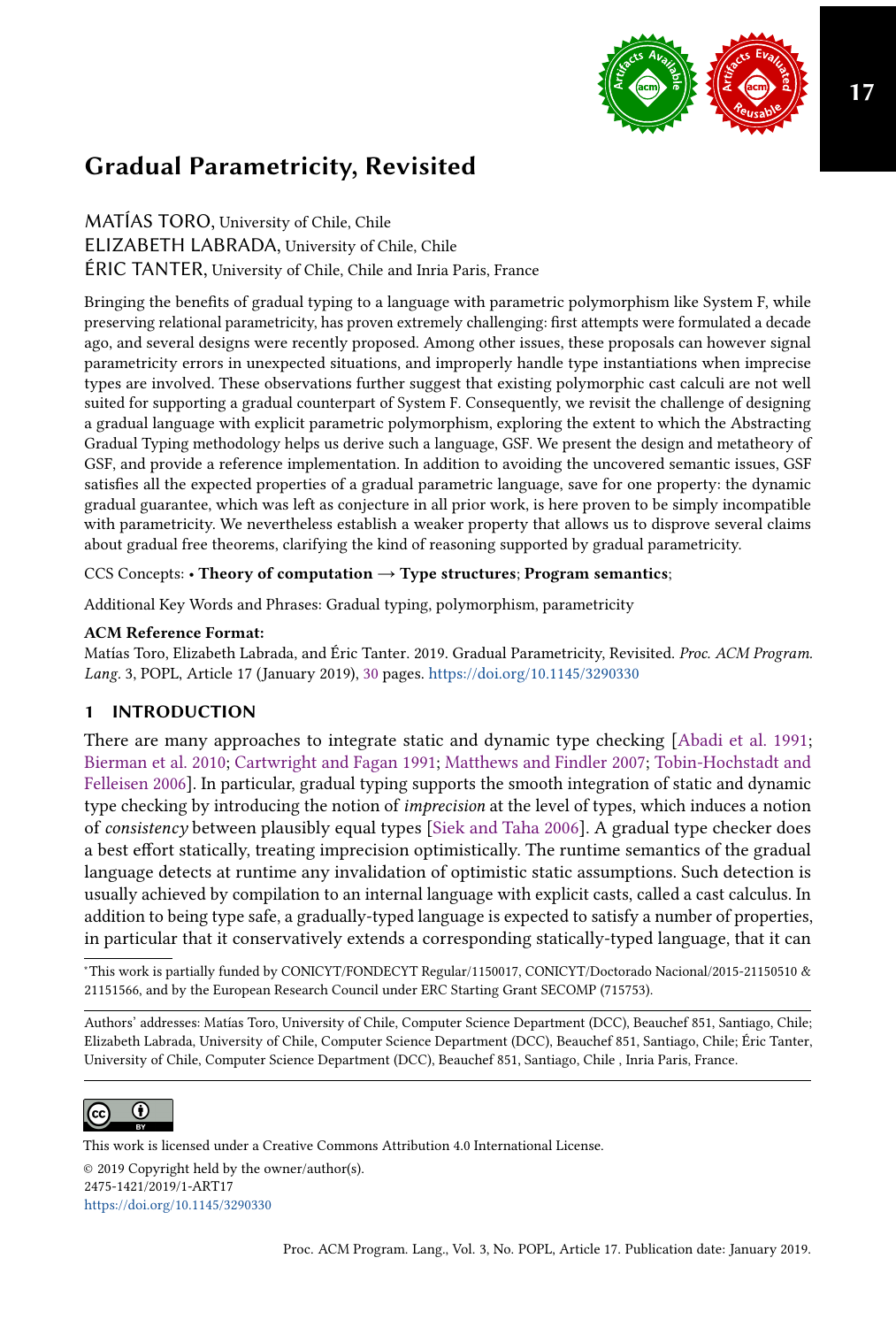faithfully embed dynamically-typed terms, and that the static-to-dynamic transition is smooth, a property formally captured as the (static and dynamic) gradual guarantees [\[Siek et al. 2015a\]](#page-28-3).

Since its early formulation in a simple functional language [\[Siek and Taha 2006\]](#page-28-2), gradual typing has been explored in a number of increasingly challenging settings such as subtyping [\[Garcia](#page-27-3) [et al.](#page-27-3) [2016;](#page-27-3) [Siek and Taha 2007\]](#page-28-4), references [\[Herman et al.](#page-27-4) [2010;](#page-27-4) [Siek et al.](#page-28-5) [2015b\]](#page-28-5), effects [\[Baña](#page-27-5)[dos Schwerter et al.](#page-27-5) [2014,](#page-27-5) [2016\]](#page-27-6), ownership [\[Sergey and Clarke 2012\]](#page-28-6), typestates [\[Garcia et al.](#page-27-7) [2014;](#page-27-7) [Wolff et al.](#page-29-1) [2011\]](#page-29-1), information-flow typing [\[Disney and Flanagan 2011;](#page-27-8) [Fennell and Thiemann 2013;](#page-27-9) [Toro et al.](#page-28-7) [2018a\]](#page-28-7), session types [\[Igarashi et al.](#page-27-10) [2017b\]](#page-27-10), refinements [\[Lehmann and Tanter 2017\]](#page-28-8), set-theoretic types [\[Castagna and Lanvin 2017\]](#page-27-11), Hoare logic [\[Bader et al.](#page-27-12) [2018\]](#page-27-12) and parametric polymorphism [\[Ahmed et al.](#page-27-13) [2011,](#page-27-13) [2017;](#page-27-14) [Igarashi et al.](#page-27-15) [2017a;](#page-27-15) [Ina and Igarashi 2011;](#page-27-16) [Xie et al.](#page-29-2) [2018\]](#page-29-2).

In the case of parametric polymorphism, a long-standing challenge has been to prove that the gradual language preserves a rich semantic property known as relational parametricity [\[Reynolds](#page-28-9) [1983\]](#page-28-9), which dictates that a polymorphic value must behave uniformly for all possible instantiations. The first gradual language to come with a proof of parametricity is the cast calculus  $\lambda B$  [\[Ahmed et al.](#page-27-14) [2017\]](#page-27-14), recently used as a target language by [Xie et al.](#page-29-2) [\[2018\]](#page-29-2). Another recent effort is System  $F_G$ , an actual gradual source language (*i.e.* without explicit casts), which is compiled to a cast calculus akin to  $\lambda B$ , called System F<sub>C</sub> [\[Igarashi et al. 2017a\]](#page-27-15).

Contributions. This work starts from the novel identification of design issues in existing proposals, especially in their dynamic semantics. In short, parametricity errors can be raised in unexpected situations, and type instantiations are ignored when imprecise types are involved. Consequently, we argue that neither  $\lambda B$  nor System  $F_C$  are adequate targets for an explicitlyparametric gradual language ([ğ2\)](#page-1-0).

To this end, we introduce GSF, a gradual counterpart of System F that addresses the design issues identified in prior work and satisfies parametricity  $(\S_8)$ . We explicitly lay out the design principles, goals and non-goals of GSF and introduce the language briefly through examples ([ğ3\)](#page-6-0). We then explain how we derive GSF from a variant of System F called SF ([ğ4\)](#page-8-0), by following the Abstracting Gradual Typing methodology (AGT) [\[Garcia et al.](#page-27-3) [2016\]](#page-27-3). While the statics of GSF follow naturally from SF using AGT ([ğ5\)](#page-10-0), the dynamic semantics are more challenging ([ğ6/](#page-13-0)[ğ7\)](#page-17-0). GSF satisfies the expected properties of gradual languages ([ğ5/](#page-10-0)[ğ7\)](#page-17-0), except the dynamic gradual guarantee. This property was left open as a conjecture in prior work; here we prove that it is in fact incompatible with parametricity ([ğ9\)](#page-22-0). We uncover a novel, weaker property that GSF satisfies, which allows us to disprove several claims related to gradual free theorems for imprecise type signatures ([ğ10\)](#page-23-0).

Complete definitions and proofs of the main results can be found in the extended version [\[Toro](#page-28-10) [et al.](#page-28-10) [2018b\]](#page-28-10). Additionally, GSF is implemented as an interactive prototype that exhibits both typing derivations and reduction traces. All the examples mentioned in this paper, as well as others, are readily available in the online demo: [https://pleiad.cl/gsf.](https://pleiad.cl/gsf)

### <span id="page-1-0"></span>2 THE NEED TO REVISIT GRADUAL PARAMETRICITY

We start with a quick introduction to parametric polymorphism and parametricity, before motivating gradual parametricity through examples and finally exposing different issues in both the static and dynamic semantics of existing languages.

#### <span id="page-1-1"></span>2.1 Background: Parametric Polymorphism

Parametric polymorphism allows the definition of terms that can operate over any type, with the introduction of type variables and universally-quantified types. For instance, a function of type  $\forall X.X \rightarrow X$  can be used at any type, and returns a value of the same type as its actual argument. For the sake of this work, it is important to recall two crucial distinctions that apply to languages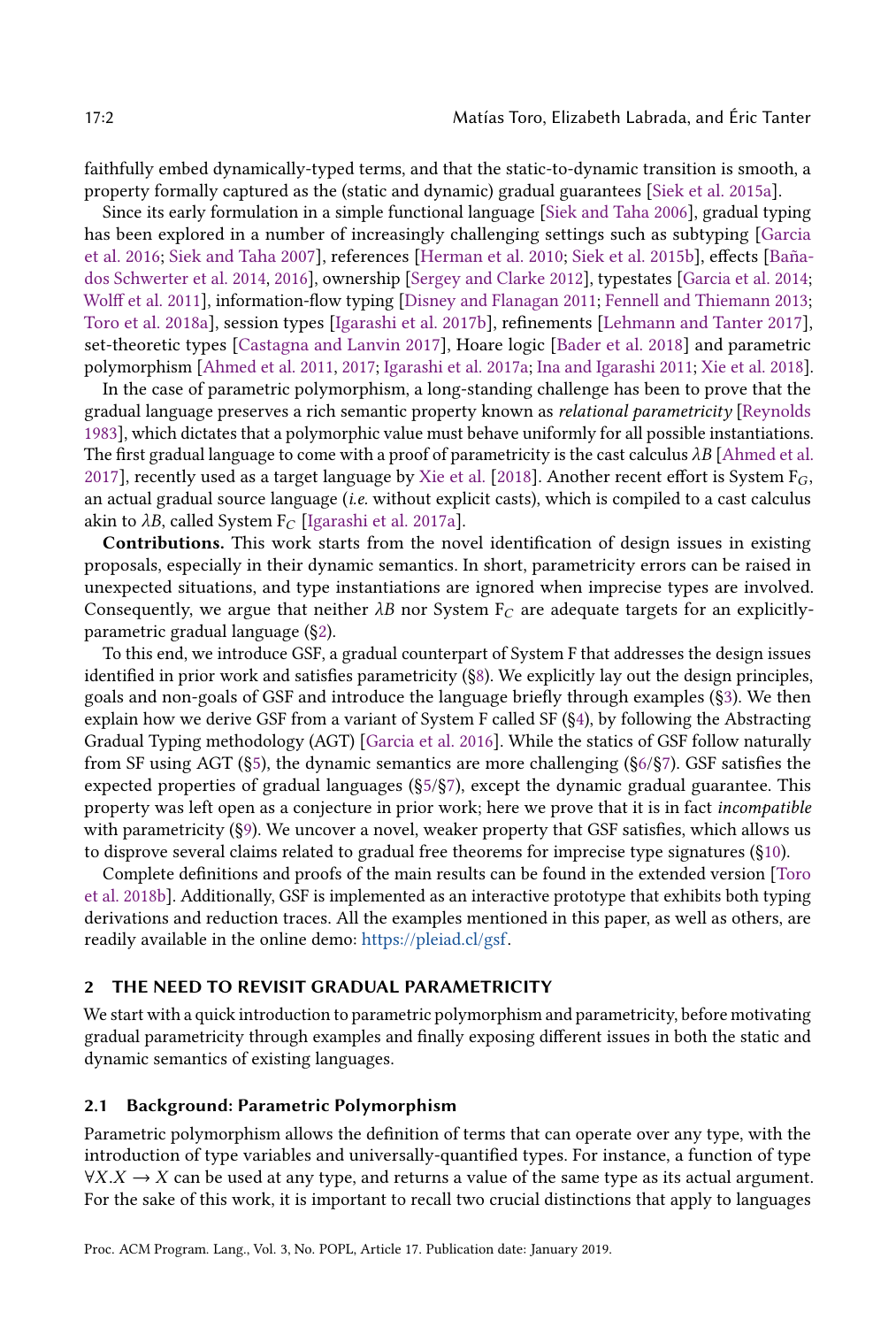#### Gradual Parametricity, Revisited 17:3

with parametric polymorphism, one syntactic—whether polymorphism is explicit or implicit—and one semantic—whether polymorphic types impose strong behavioral guarantees or not.

Explicit vs Implicit. In a language with explicit polymorphism, such as the Girard-Reynolds polymorphic lambda calculus (a.k.a. System F) [\[Girard 1972;](#page-27-17) [Reynolds 1974\]](#page-28-11), the term language includes explicit type abstraction  $\Lambda X$ .e and explicit type application e [T], as illustrated next:

$$
\text{let } f : \forall X. X \to X = \Lambda X. \lambda x: X. x \text{ in } f \text{ [Int]} 10
$$

The function f has the polymorphic (or universal) type  $\forall X.X \rightarrow X$ . By applying f to type Int (we also say that f is *instantiated* to Int), the resulting function has type Int  $\rightarrow$  Int; it is then passed the number 10. Hence the program evaluates to 10.

In contrast to this intrinsic, Church-style formulation, the Curry-style presentation of polymorphic type assignment [\[Curry et al.](#page-27-18) [1972\]](#page-27-18) does not require type abstraction and type application to be reflected in terms. This approach, known as implicit polymorphism, has inspired many languages such as ML and Haskell. Technically, implicit polymorphism induces a notion of subtyping that relates polymorphic types to their instantiations [\[Mitchell 1988;](#page-28-12) [Odersky and Läufer](#page-28-13) [1996\]](#page-28-13); e.g. ∀X.X  $\rightarrow$  X <: Int  $\rightarrow$  Int. Implicitly-polymorphic languages generally use an explicitlypolymorphic language underneath (e.g. GHC Core), providing the convenience of implicitness through an inference phase that produces an explicitly-annotated program. In essence, the use of the subtyping judgment  $\forall X.X \rightarrow X$  <: Int  $\rightarrow$  Int is materialized in terms by introducing an explicit instantiation [Int], and vice-versa, the use of the judgment Int  $\rightarrow$  Int  $\lt: \forall X$ .Int  $\rightarrow$  Int is materialized by inserting a type abstraction constructor ΛX.

Genericity vs. Parametricity. Some languages with universal type quantification also support intensional type analysis or reflection, which allows a function to behave differently depending on the type to which it is instantiated. For instance, in Java, a generic method of type  $\forall X.X \rightarrow X$  can use instanceof to discriminate the actual type of the argument, and behave differently for String, say, than for Integer. Therefore these languages only support *genericity, i.e.* the fact that a value of a universal type can be safely instantiated at any type.<sup>[1](#page-2-0)</sup>

Parametricity is a much stronger interpretation of universal types, which dictates that a polymorphic value must behave uniformly for all possible instantiations [\[Reynolds 1983\]](#page-28-9). This implies that one can derive interesting theorems about the behavior of a program by just looking at its type, hence the name "free theorems" coined by [Wadler](#page-29-3) [\[1989\]](#page-29-3). For instance, one can prove using parametricity that any polymorphic list permutation function commutes with the polymorphic map function. Technically, parametricity is expressed in terms of a (type-indexed) logical relation that denotes when two terms behave similarly when viewed at a given type. All well-typed terms of System F are related to themselves in this logical relation, meaning in particular that all polymorphic terms behave uniformly at all instantiations [\[Reynolds 1983\]](#page-28-9).

Simply put, if a value f has type  $\forall X.X \rightarrow X$ , genericity only tells us that f [Int] 10 reduces to some integer, while parametricity tells the much stronger result that  $f$  [Int] 10 necessarily evaluates to 10 (*i.e.* f has to be the identity function). In the context of gradual typing, [Ina and Igarashi](#page-27-16) [\[2011\]](#page-27-16) have explored genericity with a gradual variant of Java. All other work has focused on the challenge of enforcing parametricity [\[Ahmed et al. 2011,](#page-27-13) [2017;](#page-27-14) [Igarashi et al. 2017a;](#page-27-15) [Xie et al. 2018\]](#page-29-2).

### <span id="page-2-1"></span>2.2 Gradual Parametricity in a Nutshell

Basics Gradual parametricity supports imprecise typing information, yet ensures that assumptions about parametricity are enforced at runtime whenever they are not provable statically. In the following program, function f expects a function g of type  $\forall X.X \rightarrow X$  as argument. It is applied

<span id="page-2-0"></span><sup>&</sup>lt;sup>1</sup>We call this property genericity, by analogy to the name generics in use in object-oriented languages like Java and C#.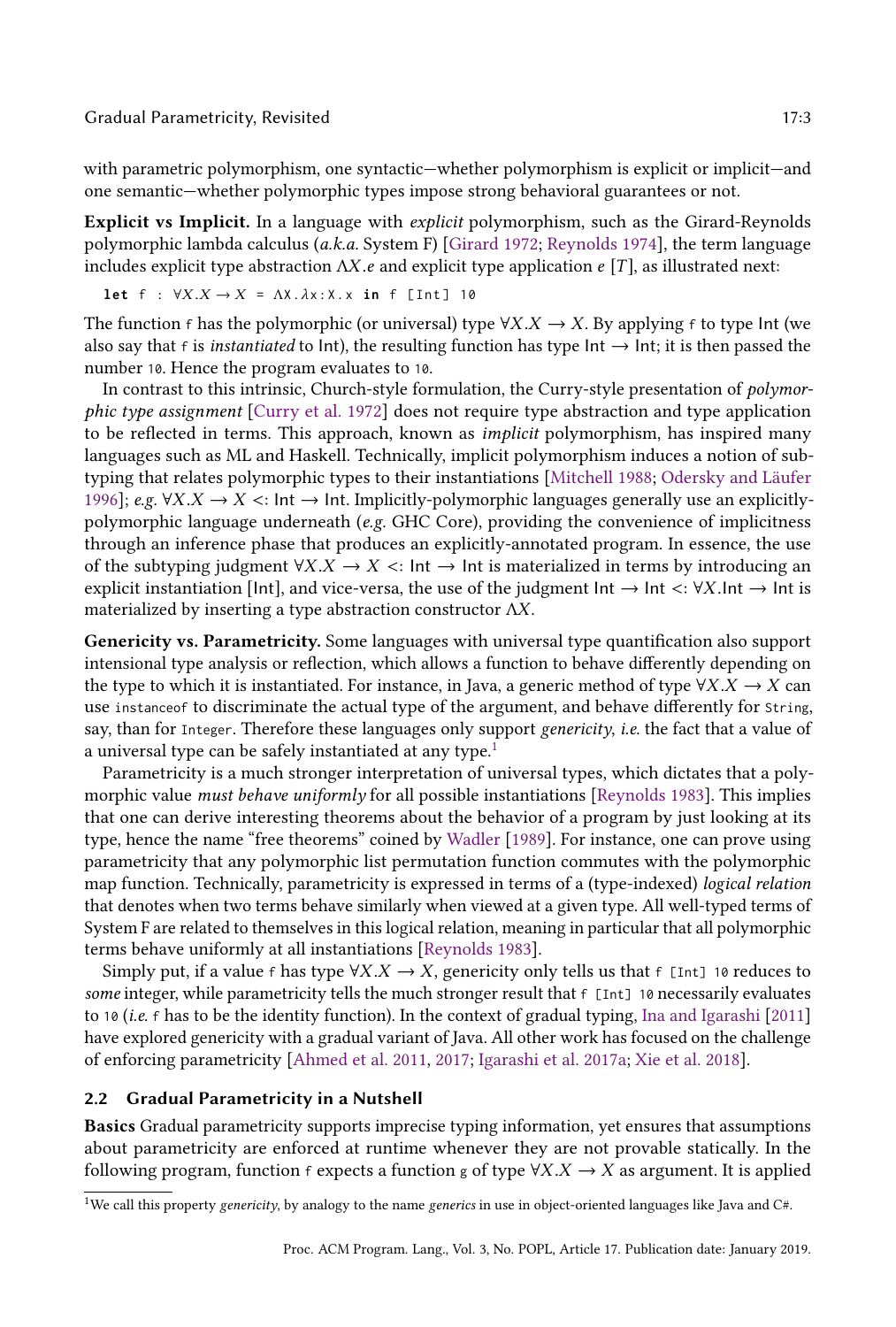to an argument h of the unknown type. By consistency, this program is well-typed; however the compliance of h with respect to its assumed parametric signature is unknown statically.

let  $f = \lambda g$ :  $(\forall X . X \rightarrow X) . g$  [lnt] 10 **in** let  $h : ? = ...$  in f h

By parametricity, function  $f$  can deduce that g behaves like the identity function (§2.1). In presence of gradual types—as in any variant of System F with errors and non-termination—this conclusion should be relaxed: gradual simple types admit both non-termination [\[Siek and Taha 2006\]](#page-28-2) and runtime type errors. Therefore, as a consequence of parametricity, we can prove that if the program above terminates, it should either produce 10, or fail with a runtime error, possibly denoting that h was in fact not a proper identity function.

Let us consider three possible implementations of h:

h1 = ΛX.λx:X.x h2 = ΛX.λx :?. x h3 = ΛX.λx :?. x**+**1

Function h1 is the standard System F identity function, and function h2 is a less precise version, which behaves identically. Therefore, using either of these functions in the program above produces the result 10. Conversely, function h3 is not a proper identity function. Note that the function is well-typed, because  $x$  has type ? in the body. Also, using h3 in the program above is type safe, because f happens to instantiate its argument at type Int, so execution could proceed safely without errors and yield 11; this would however be a violation of parametricity, so an error should be raised.

State of the Art. While the basics of gradual parametricity are well understood, the details are tricky. In particular, establishing that a gradual parametric language enforces parametricity has been a long-standing open issue: early work on the polymorphic blame calculus did not prove parametricity [\[Ahmed et al.](#page-27-19) [2009,](#page-27-19) [2011\]](#page-27-13); only very recent work on a variant of that calculus,  $\lambda B$ , has achieved this result [\[Ahmed et al.](#page-27-14) [2017\]](#page-27-14). In fact,  $\lambda B$  is a cast calculus, not a gradual source language, meaning that the program written above would not be valid; explicit casts should be sprinkled in different places to achieve the same result. Igarashi et al. recently developed a gradual source language, System  $F_G$ , which does support the intended lightweight, cast-free syntax of gradual languages. Following the early tradition of gradual typing [\[Siek and Taha 2006\]](#page-28-2), the semantics of System  $F_G$  are given by translation to a cast calculus, System  $F_G$ , which is a close cousin of  $\lambda B$ . Igarashi et al. in fact do not prove parametricity, but conjecture that due to the similarity between System  $F_G$  and  $\lambda B$ , parametricity should hold. [Xie et al.](#page-29-2) [\[2018\]](#page-29-2) develop a language with implicit polymorphism (here referred to as CSA), which compiles to  $\lambda B$  and therefore satisfies parametricity.

On the metatheoretic front, beyond parametricity, there are other important properties that are relevant for gradual languages, most notably the conservative extension and the gradual guarantees [\[Siek et al.](#page-28-3) [2015a\]](#page-28-3). The former states that, on fully static programs, a gradual language should behave exactly like its static counterpart. The latter states that making types less precise does not introduce static or dynamic type errors.  $\lambda B$  is not a conservative extension of System F (§2.3), and the gradual guarantees are left as an open question. System  $F_G$  is a conservative extension of System F, and CSA of an implicit variant of System F. Both System  $F_G$  and CSA satisfy the static gradual guarantee, although System  $F_G$  uses an ad hoc notion of precision tuned to that effect (§2.3). The dynamic gradual guarantee for both System  $F_G$  and CSA are still open questions.

Finally, gradual free theorems about *imprecise* type signatures have not been formally studied, beyond a number of claims that we mention below and disprove in [ğ10.](#page-23-0)

### <span id="page-3-0"></span>2.3 Static Semantics Issues

While the static semantics of simple gradual languages are uncontroversial, devising the static semantics of gradual polymorphic languages has proven to be fairly challenging, yielding systems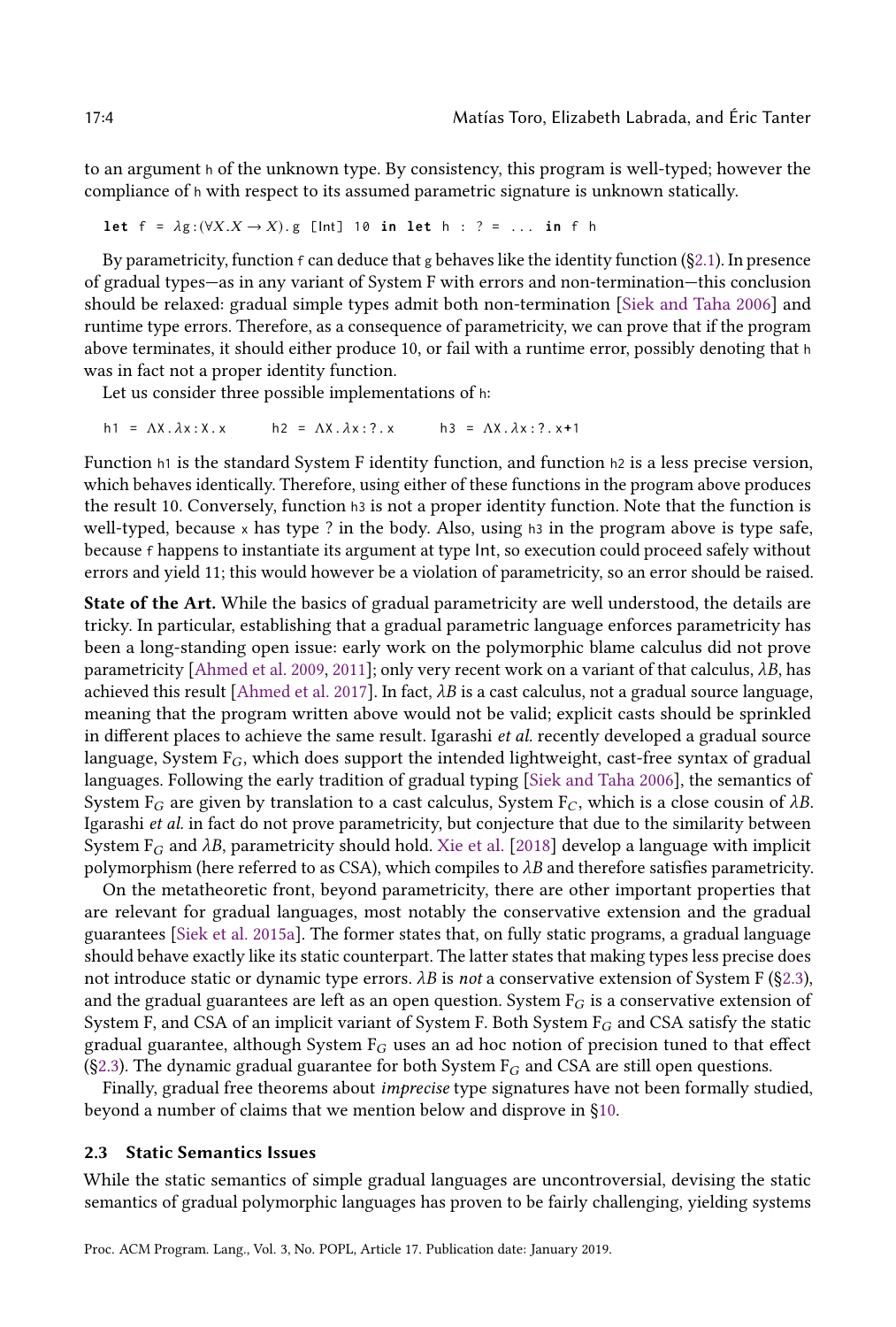that are arguably hard to grasp. We highlight the most salient issues with  $\lambda B$  and System F<sub>G</sub> below, and then relate to CSA, which addresses them to some extent.

Mixing Explicit and Implicit Polymorphism. Both  $\lambda B$  and System F<sub>G</sub> are languages with explicit polymorphism, i.e. with explicit type abstraction and type application terms. However, instead of focusing on explicit polymorphism only, both languages accommodate some form of implicitness, but with different flavors. Consider the type of a polymorphic identity function,  $\forall X.X \rightarrow X$ . In  $\lambda B$  this type is compatible with  $Int \rightarrow Int$ , which is a defining feature of *implicit* polymorphism. More surprisingly, this type is also compatible with  $Int \rightarrow$  Bool. (Runtime errors will account for the obvious mistake.) This means in particular that  $\lambda B$  is not a proper conservative extension of System F, as both type systems disagree on some fully static terms. Technically, instead of the traditional consistency relation,  $\lambda B$  introduces two close but distinct relations on types, called convertibility and compatibility, in order to orchestrate these non-trivial semantics. Conversely, System  $F_G$  relies on a notion of consistency, and is a proper conservative extension of System F. As an explicitly polymorphic language, System  $F_G$  does not relate  $\forall X.X \rightarrow X$  with any of its static instantiations. However, it does relate that type with ?  $\rightarrow$  ?, considered to be *quasi-polymorphic*, on the basis that using the unknown type should bring some of the flexibility of implicit polymorphism.

Ad-hoc Precision. Conversely to System  $F_G$ ,  $\lambda B$  has no notion of type precision, and does not discuss any of the gradual guarantees. The precision relation of System  $F_G$  features some constraints that might be surprising to programmers. Specifically, System  $F_G$  allows loss of precision only in non-parametric positions of a polymorphic type. For instance,  $\forall X.X \rightarrow$  Int is considered more precise than  $\forall X.X \rightarrow ?$ , but unrelated to  $\forall X.? \rightarrow$  Int. Because precision induces consistency, it means that  $\forall X.X \rightarrow \text{Int}$  and  $\forall X.? \rightarrow \text{Int}$  are inconsistent with each other. This choice is motivated by the desire to avoid a counterexample of the gradual guarantee: they claim that a function of type  $\forall X. ? \rightarrow X$  must fail on all inputs in order to respect parametricity (we disprove this claim in §10), so accepting that this type is less precise than  $\forall X.X \rightarrow X$  breaks the dynamic gradual guarantee.

But tailoring the precision relation to avoid a class of counterexamples is not benign. First, changing the definition of precision to accommodate a theorem does not necessarily result in a programmer's expectations being adjusted. Let us recall that the gradual guarantees were introduced by [Siek et al.](#page-28-3) [\[2015a\]](#page-28-3) in order to formally capture the expectations of programmers using gradual languages. The restriction on precision imposed by System  $F_G$  breaks the intuition of programmers that, starting program from a well-typed program, removing static type information yields a program that is by definition less precise—and should also be well-typed.

Second, the restricted rule excludes instances of precision that are harmless for the dynamic gradual guarantee. For instance, in System  $F_G$ ,  $\forall X.X \rightarrow X$  is not more precise than  $\forall X.X \rightarrow ?$ , despite the fact that a function of type  $\forall X.X \rightarrow ?$  can be a proper identity function (§10).

Third, [Igarashi et al.](#page-27-15) [\[2017a\]](#page-27-15) only prove the static guarantee based on this ad hoc precision, and leave the dynamic guarantee as a conjecture, so it is unclear whether the restriction on precision imposed by System  $F_G$  is indeed sufficient.

Separating Concerns. Recently, [Xie et al.](#page-29-2) [\[2018\]](#page-29-2) raise similar concerns about the static semantics of  $\lambda B$  and System F<sub>G</sub>, in particular regarding the mixing of explicit and implicit polymorphism. In response, they clearly separate the subtyping relation induced by implicit polymorphism from the consistency relation induced by gradual types. Their notion of consistent subtyping extends the notion of [Siek and Taha](#page-28-4) [\[2007\]](#page-28-4). As a result, CSA features intuitive and straightforward definitions of precision and consistency, while accommodating the flexibility of implicit polymorphism in full.

We fully concur with the necessity to untangle implicitness from consistency in order to achieve a principled design. Xie et al. leave open the question of designing an  $explicitly$ -polymorphic gradual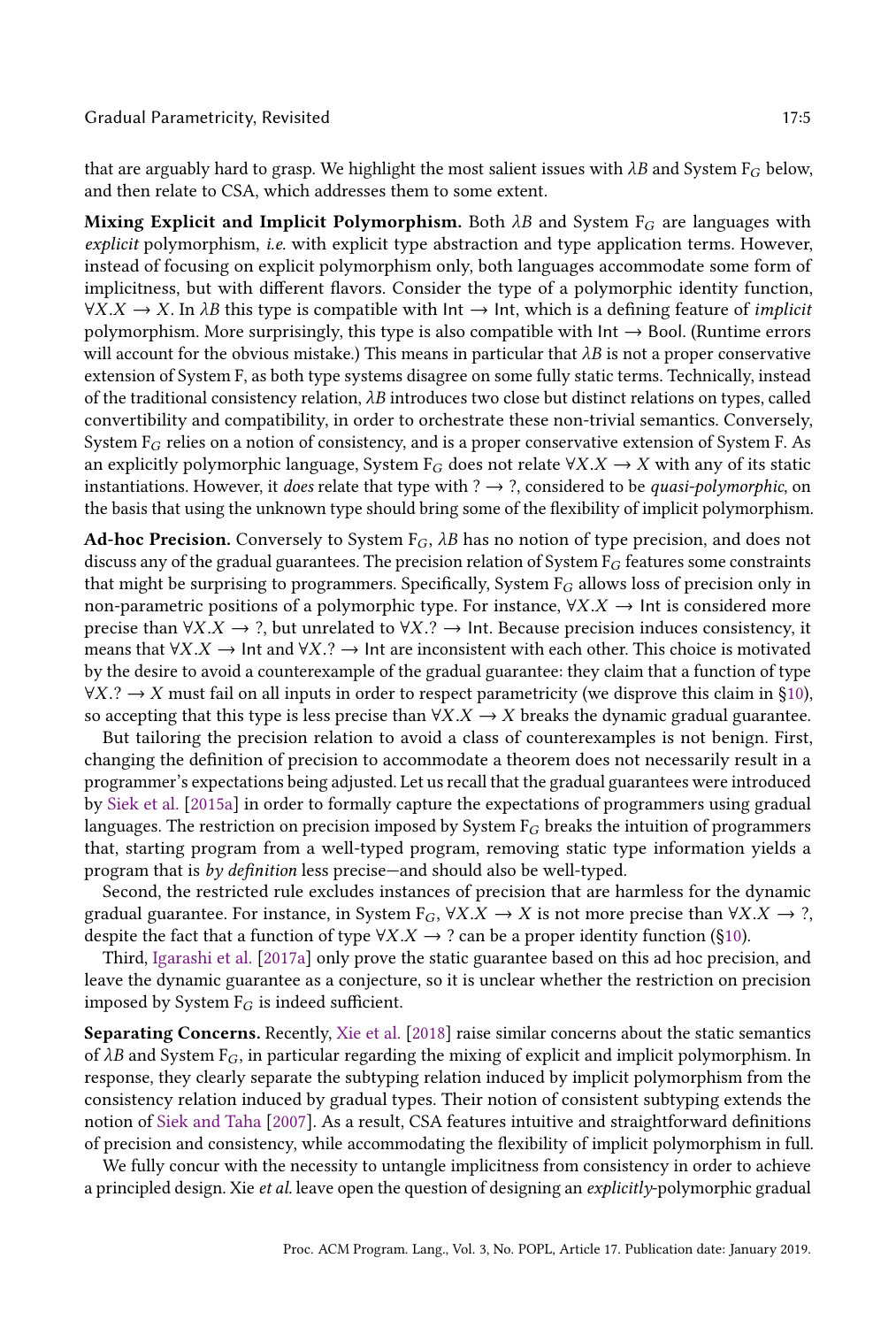language. Additionally, Xie et al. do not deal with the dynamic semantics of their language beyond a translation to  $\lambda B$ . Therefore CSA inherits both the virtues of  $\lambda B$ , such as parametricity, and its issues, uncovered next.<sup>[2](#page-5-0)</sup>

### <span id="page-5-1"></span>2.4 Dynamic Semantics Issues

In the design of gradually-typed languages, cast calculi are typically used as target languages to give runtime semantics to gradual programs. However, as observed by [Garcia et al.](#page-27-3) [\[2016\]](#page-27-3), there is little justification or guidance available to design or choose a cast calculus for interpreting a given gradual source language. To this date, only the Abstracting Gradual Typing methodology (AGT) provides a systematic approach to derive the dynamic semantics of gradual languages by directly giving meaning to gradual typing derivations [\[Garcia et al. 2016\]](#page-27-3).

Since the early work on the polymorphic blame calculus [\[Ahmed et al.](#page-27-19) [2009,](#page-27-19) [2011\]](#page-27-13), all existing work has built upon variants of that cast calculus. While a cast language like  $\lambda B$  can be used as a source language [\[Ahmed et al.](#page-27-14) [2017\]](#page-27-14),  $\lambda B$  has been used in recent work as the target language of choice for gradual source languages [\[Igarashi et al.](#page-27-15) [2017a;](#page-27-15) [Xie et al.](#page-29-2) [2018\]](#page-29-2). In this section, we identify two questionable design decisions in both  $\lambda B$  and System F<sub>C</sub> that arguably make them inadequate as internal languages of a gradual version of System F.

**Excess of Failure.** Consider the following example, written in System  $F_G$  (the  $\lambda B$  and System  $F_C$ versions are more verbose because of explicit casts):

**let**  $f : \forall X.X \rightarrow ? = \Lambda X.\lambda x:X.x \text{ in } (f \text{ [Int] 1}) + 1$ 

What would the programmer expect out of this program? While the annotated return type of f is left unknown, the function itself is the System F identity function. Therefore, one might expect that instantiating the function to Int, passing 1 and adding 1, should yield 2 as a result.

However, in both  $\lambda B$  and System F<sub>C</sub>, the above program fails with a runtime error. The reason is that the result of f [Int] 1 is sealed, and therefore unusable directly. [Ahmed et al.](#page-27-13) [\[2011\]](#page-27-13) justify this behavior (already present in early work [\[Ahmed et al.](#page-27-19) [2009\]](#page-27-19)), or the alternative of always failing before returning, based on a claim about gradual free theorems. Intuitively, this can be surprising because the underlying value is the System F identity function, which does behave parametrically; it is therefore unclear what parametricity violation is being reported. As we will see later, this failing behavior is in fact not formally demanded by parametricity ([ğ10\)](#page-23-0).

Lack of Failure. A major interest of gradual types is that they soundly augment the expressiveness of the original static type system. Let us illustrate first in a simply-typed setting (STLC refers to the simply-typed lambda calculus with base types):

- Consider the STLC term  $t = \lambda x$  : .x, which behaves as the identity function. t is incomplete because the type annotation on  $x$  is missing so far.
- t is operationally valid at different types, but it cannot be given a general type in STLC. Its type has to be fixed at either  $Int \rightarrow Int$ , Bool  $\rightarrow$  Bool, etc.
- Intuitively, a proper characterization of t requires going from simple types to parametric polymorphism, such as System F. In System F, we could use the type  $\forall X.X \rightarrow X$  to precisely specify that  $t$  can be applied with any argument type and return the same type.
- With a gradual variant of STLC, we can give term t the imprecise type ?  $\rightarrow$  ? to statically capture the fact that  $t$  is definitely a function, without committing to specific domain and codomain types.
- This lack of precision is soundly backed by runtime enforcement, such that the term  $(t 3)$  1 evaluates to a runtime type error.

<span id="page-5-0"></span><sup>&</sup>lt;sup>2</sup>The implicit polymorphism of [Xie et al.](#page-29-2) [\[2018\]](#page-29-2) faces other challenges, most notably the lack of coherence of the runtime semantics. This issue is entirely related to implicit polymorphism and is therefore not addressed here.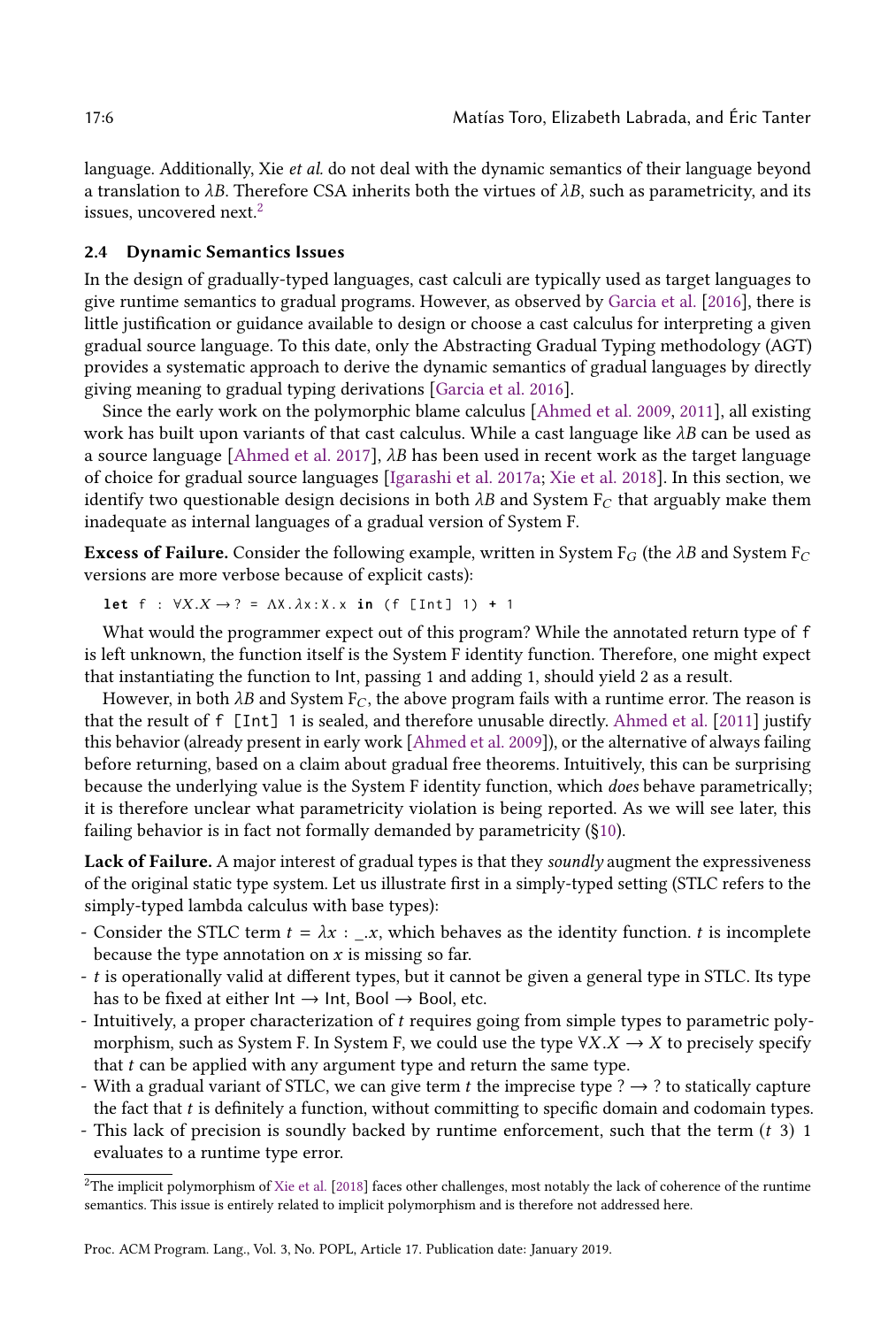Gradual Parametricity, Revisited 17:7

The exact same line of reasoning should apply when starting from System F, as follows:

- Consider the System F term  $t = \lambda x$  :  $(x \text{[Int]}),$  which behaves as an instantiation function to Int. t is incomplete because the type annotation on  $x$  is missing so far.
- t is operationally valid at different types, but cannot be given a general type in System F. It has to be fixed at either  $(\forall X.X \rightarrow X) \rightarrow (Int \rightarrow Int)$ ,  $(\forall XY.X \rightarrow Y \rightarrow X) \rightarrow (\forall Y. Int \rightarrow Y \rightarrow Int)$ , etc.
- Intuitively, a proper characterization of t requires going from System F to higher-order polymorphism, such as System  $F_{\omega}$ . In System  $F_{\omega}$ , we could use the type  $\forall P.(\forall X.P X) \rightarrow (P \text{ Int})$  to precisely specify that t instantiates any polymorphic argument to Int.
- With a gradual variant of System F, we ought to be able to give term t the imprecise type ( $\forall X$ .?)  $\rightarrow$  ? to statically capture the fact that t is definitely a function that operates on a polymorphic argument, without committing to a specific domain scheme and codomain type.
- This lack of precision ought to be soundly backed by runtime enforcement, such that, given  $id : \forall X.X \rightarrow X$ , the term (*t id*) true should evaluate to a runtime type error.

However, the runtime semantics of  $\lambda B$  and System F<sub>C</sub> suffer from a fundamental issue that breaks the argument above: they do not respect type instantiations that involve the unknown type, and consequently do not fail as expected.<sup>[3](#page-6-1)</sup> Below is another simple example in System  $F_G$  in which the polymorphic identity function is instantiated to Int and passed a Bool value:

**let**  $g : ? = \Lambda X \cdot \lambda x : X \cdot x$  **in**  $g$  [Int] true

This System F<sub>G</sub> program (and its translation to  $\lambda B$ ) returns true, despite the explicit instantiation to Int. Internally, this happens because g is first consistently considered to be of type  $\forall X$ .? in order to accommodate the type instantiation, but then the instantiation yields a substitution of Int for  $X$  in ?, which in both languages is just ?. There is no tracking of the decision to instantiate the underlying value to Int. Consequently, current polymorphic cast calculi such as  $\lambda B$  and System  $F_C$ are inadequate to serve as the runtime support of a gradual variant of System F.

# <span id="page-6-0"></span>3 GSF, INFORMALLY

This paper presents the design, semantics and metatheory of GSF, a gradual counterpart of System F that addresses the issues raised above. This section focuses on the informal aspects of GSF: design principles and methodology, as well as some illustrative examples of GSF in action.

# 3.1 Design Principles, Goals and Non-Goals

Considering the many concerns involved in developing a gradual language with parametric polymorphism, we should be very clear about the principles, goals and non-goals of a specific design. In designing GSF, we respect the following design principles:

Explicit polymorphism: GSF is a gradual counterpart to System F, and as such, is a fully explicitly polymorphic language: type abstraction and type application are part of the term language, reflected in types. GSF gradualizes type information, not term structure.

Simple statics: GSF must embody the complexity of dynamically enforcing parametricity solely in its dynamic semantics; its static semantics should be as straightforward as possible.

Natural precision: Precision is intended to capture the level of static typing information of a gradual type, with ? as the least precise and static types as the most precise [\[Siek et al.](#page-28-3) [2015a\]](#page-28-3). GSF should preserve this simple intuition.

The mandatory goals for GSF, i.e. the properties that it should definitely satisfy, are:

<span id="page-6-1"></span> $^3$ In System F $_C$ , (t id) true fails because ∀X.? is not deemed consistent with ∀X. $X\to X$ . Consequently, t must be declared to take an argument of type ? instead of ∀X .?. The result is the same as in  $\lambda B$  however: no runtime error is raised.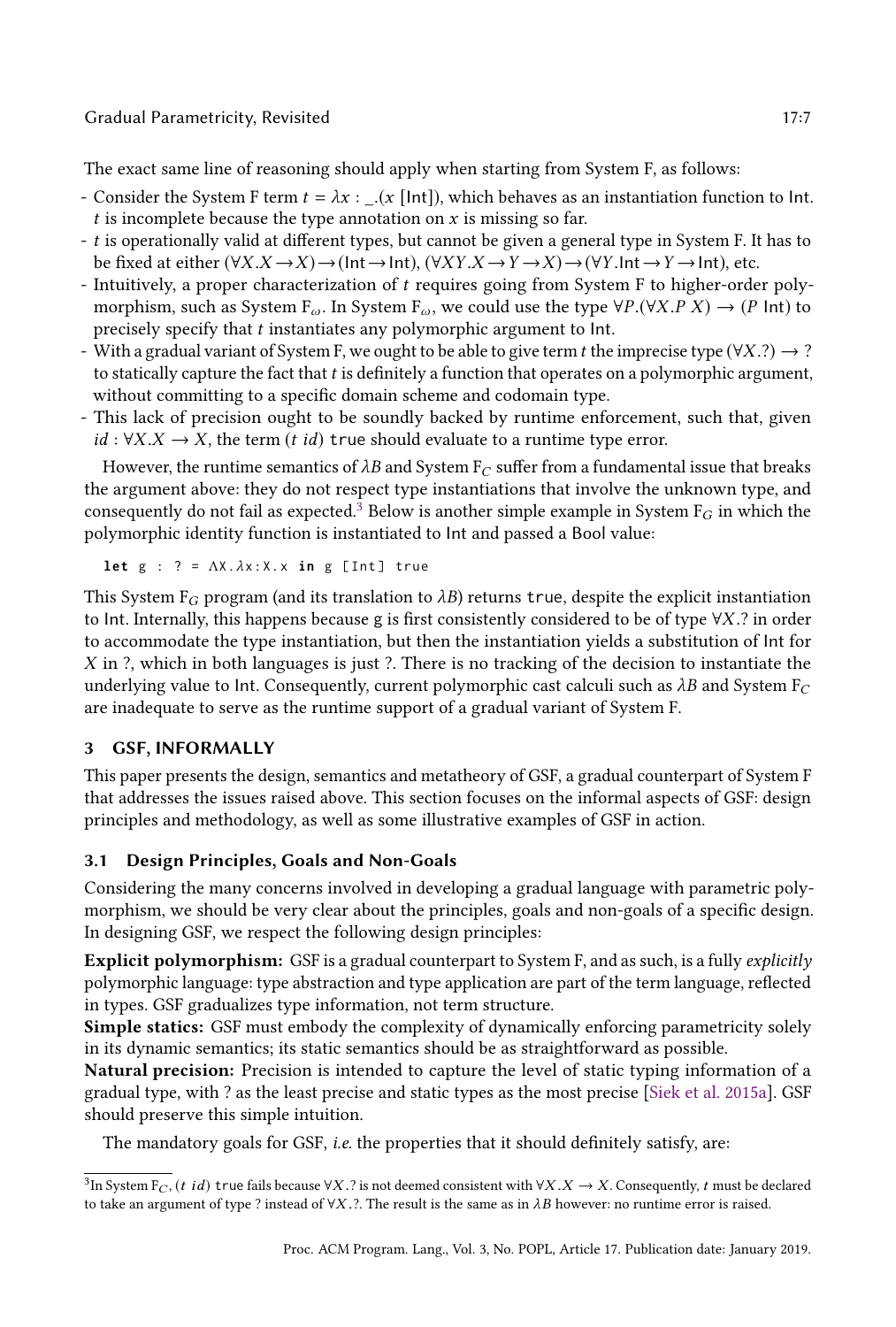Type safety: GSF should be type safe, meaning all programs should either evaluate to a value, halt with a runtime error, or diverge. Well-typed GSF terms should not get stuck.

Conservative extension: GSF should be a conservative extension of System F: both languages should coincide in their static and dynamic semantics for fully static programs.

Faithful instantiations: GSF should respect type instantiations. In particular, explicit instantiations of imprecise types should be enforced.

Parametricity: GSF should enforce the notion of parametricity understood for gradual programs [\[Ahmed et al.](#page-27-14) [2017\]](#page-27-14). In particular, a polymorphic function should behave uniformly across all its instantiations-i.e. always take related inputs to related outputs, or always fail or diverge.

Static gradual guarantee: By virtue of the simple statics principle stated above, GSF should satisfy the static gradual guarantee, i.e. typeability should be monotonic with respect to the natural notion of precision.

Similarly important are the explicit non-goals that we adopt when designing GSF:

Dynamic gradual guarantee: While GSF should strive to satisfy the dynamic gradual guarantee, this should not be at the expense of any of the above-stated principles and goals. In other words, the dynamic gradual guarantee is the first candidate property to abandon (or weaken) if need be. Implicit polymorphism: While implicit polymorphism is certainly a desirable feature for usability, the integration of implicit polymorphism in GSF is future work.

Blame tracking: Tracking blame in order to report more informative error messages is valuable, but most important is to properly *identify* error cases. As discussed in §2.4,  $\lambda B$  and System F<sub>G</sub> both miss important errors and raise errors in unexpected situations.

Performance: We focus on the semantics and meta-theoretical properties of GSF, without explicitly taking into account efficiency considerations such as pay-as-you-go [\[Igarashi et al.](#page-27-15) [2017a;](#page-27-15) [Siek](#page-28-2) [and Taha 2006\]](#page-28-2), space efficiency [\[Herman et al.](#page-27-4) [2010;](#page-27-4) [Siek and Wadler 2010\]](#page-28-14), cast elimination [\[Ras](#page-28-15)[togi et al. 2012\]](#page-28-15), etc. Optimizing the dynamic semantics of GSF is left for future work.

### 3.2 Design Methodology

In order to assist language designers in crafting new gradual languages, [Garcia et al.](#page-27-3) [\[2016\]](#page-27-3) proposed the Abstracting Gradual Typing methodology (AGT, for short). The promise of AGT is that, starting from a specification of the meaning of gradual types in terms of the set of possible static types they represent, one can systematically derive all relevant notions, including precision, consistent predicates (e.g. consistency and consistent subtyping), consistent functions (e.g. consistent meet and join), as well as a direct runtime semantics for gradual programs, obtained by reduction of gradual typing derivations augmented with evidence for consistent judgments.

The AGT methodology has so far proven effective to assist in the gradualization of a number of disciplines, including effects [\[Bañados Schwerter et al.](#page-27-5) [2014,](#page-27-5) [2016\]](#page-27-6), record subtyping [\[Garcia](#page-27-3) [et al.](#page-27-3) [2016\]](#page-27-3), set-theoretic types [\[Castagna and Lanvin 2017\]](#page-27-11), union types [\[Toro and Tanter 2017\]](#page-28-16), refinement types [\[Lehmann and Tanter 2017\]](#page-28-8) and security types [\[Toro et al.](#page-28-7) [2018a\]](#page-28-7). The applicability of AGT to gradual parametricity is an open question repeatedly raised in the literature–see for instance the discussions of AGT by [Igarashi et al.](#page-27-15) [\[2017a\]](#page-27-15) and [Xie et al.](#page-29-2) [\[2018\]](#page-29-2). Considering the variety of successful applications of AGT, and the complexity of designing a gradual parametric language, in this work we decide to adopt this methodology, and report on its effectiveness.

### 3.3 GSF in Action

Recall the example from §2.2, in which a function  $f$  defined as:

**let**  $f = \lambda g: (\forall X . X \rightarrow X) . g$  [lnt] 10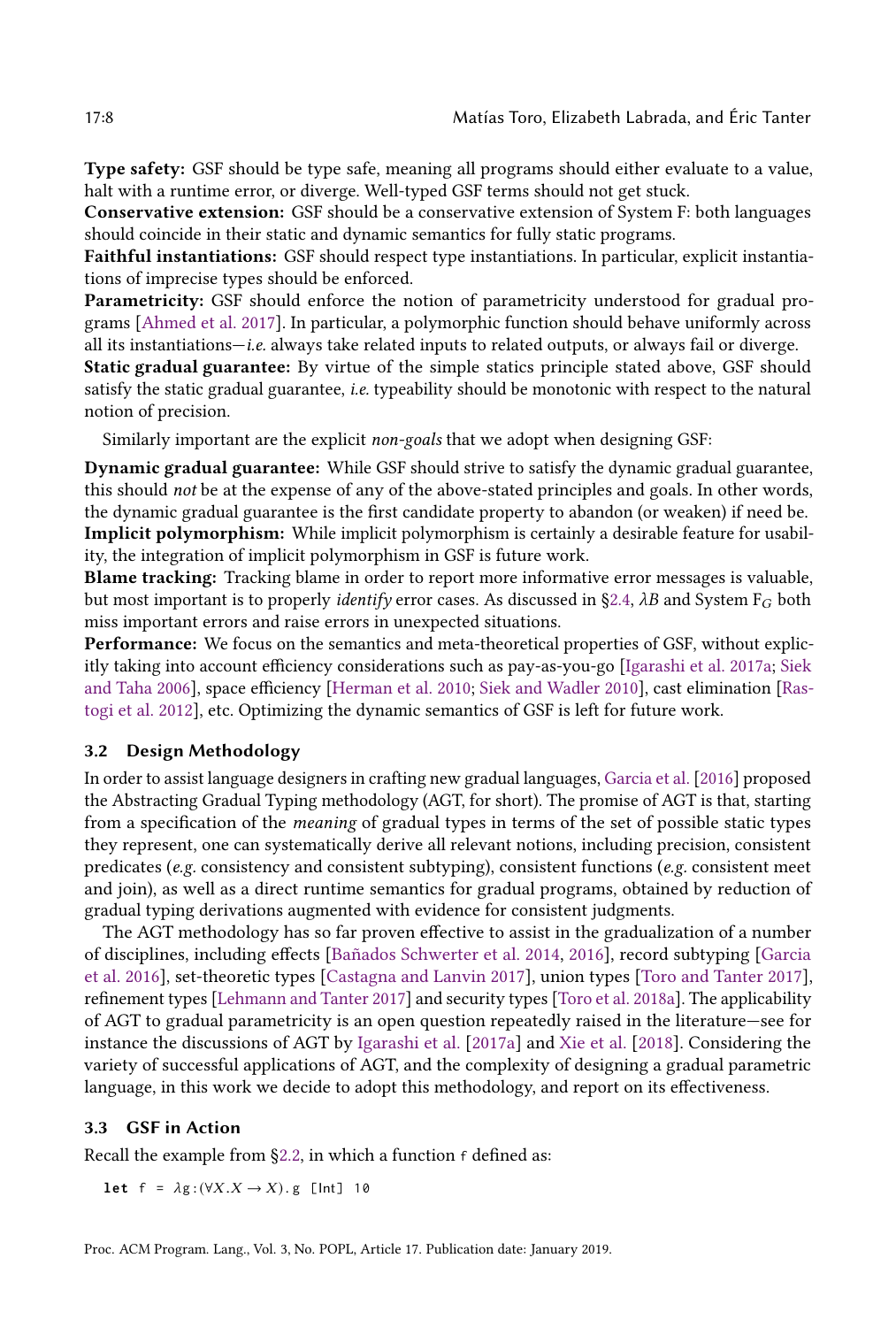#### Gradual Parametricity, Revisited 17:9

is applied to a function h of unknown type. GSF behaves exactly as described with each of the three variant implementations of h, namely:

```
let h : ? = ΛX.λx:X.x in f h ----> 10
let h : ? = ΛX.λx :?. x in f h ----> 10
let h : ? = ΛX.λx :?. x+1 in f h ----> error
```
In the last case, the runtime error is raised when the body of the function attempts to perform an addition, since this type-specific operation is a violation of parametricity.

The fact that GSF adopts explicit polymorphism  $\dot{a}$  la System F means that a polymorphic type is not consistent with any of its instantiations. In practice, this means that:

**let**  $h : ? = \lambda x : ? . x$  **in** f  $h$  ----> error

The runtime error occurs when the body of f performs the type application, because the value bound to g is not of the appropriate constructor ( $Λ$ ). If changing the definition of h to include the  $Λ$ constructor is not an option, one can perform this adaptation explicitly upon application of f:

**let** h : ? = λx :?. x **in** f (ΛX.h) ----> 10

Finally, GSF does not report spurious parametricity violations, and enforces type instantiations even when applied to an imprecisely-typed value:

**let**  $f : \forall X.X \to ? = \Lambda X.\lambda x:X.x \text{ in } (f [Int] 1) + 1$  ----> 2 **let** g : ? = ΛΧ.λx: X **in** g [Int] true ----> error

Hence GSF addresses the issues in the dynamic semantics of  $\lambda B$  and System  $F_C$ , and soundly augments the expressiveness of System F ([ğ2.4\)](#page-5-1). Other illustrative examples are available online.

## <span id="page-8-0"></span>4 PRELIMINARY: THE STATIC LANGUAGE SF

We systematically derive GSF by applying AGT to a largely standard polymorphic language similar to System F, called SF (Figure [1\)](#page-9-0). In addition to the standard System F types and terms, SF includes base types B inhabited by constants b, typed using the auxiliary function  $ty$ , and primitive n-ary operations *op* that operate on base types and are given meaning by the function  $\delta$ . SF also includes pairs  $\langle t_1,t_2\rangle,$  and the associated projection operations  $\pi_i(t),^4$  $\pi_i(t),^4$  as well as type ascriptions  $t::T.$ 

The statics are standard. The typing judgment is defined over three contexts: a type name store Σ (explained below), a type variable set ∆ that keeps track of type variables in scope, and a standard type environment Γ that associates term variables to types. We adopt the convention of using partial type functions to denote computed types in the rules: dom and cod for domain and codomain types, *inst* for the resulting type of an instantiation, and  $proj_i$  for projected types. These partial functions are undefined if the argument is not of the appropriate shape. We also make the use of type equality explicit as a premise whenever necessary. These conventions are helpful for lifting the static semantics to the gradual setting [\[Garcia et al.](#page-27-3) [2016\]](#page-27-3). For closed terms, we write  $\cdot$ ;  $\cdot \cdot \cdot \cdot t : T$ , or simply  $\vdash t : T$ .

The dynamics are standard call-by-value semantics, specified using reduction frames. The only peculiarity is that they rely on *runtime type generation*: upon type application, a fresh type name  $\alpha$ is generated and bound to the instantiation type T in a global type name store  $\Sigma$ . The notion of reduction and reduction rules all carry along the type name store. While type names only occur at runtime, and not in source programs, reasoning about SF terms as they reduce requires accounting for programs with type names in them. This is why the typing rules are defined relative to a type name store as well. Similarly, type equality is relative to a type name store: a type name  $\alpha$  is considered equal to its associated type in the store. The recursive definition of equality modulo

<span id="page-8-1"></span><sup>&</sup>lt;sup>4</sup>We omit the constraint  $i \in \{1, 2\}$  when operating on pairs throughout this paper.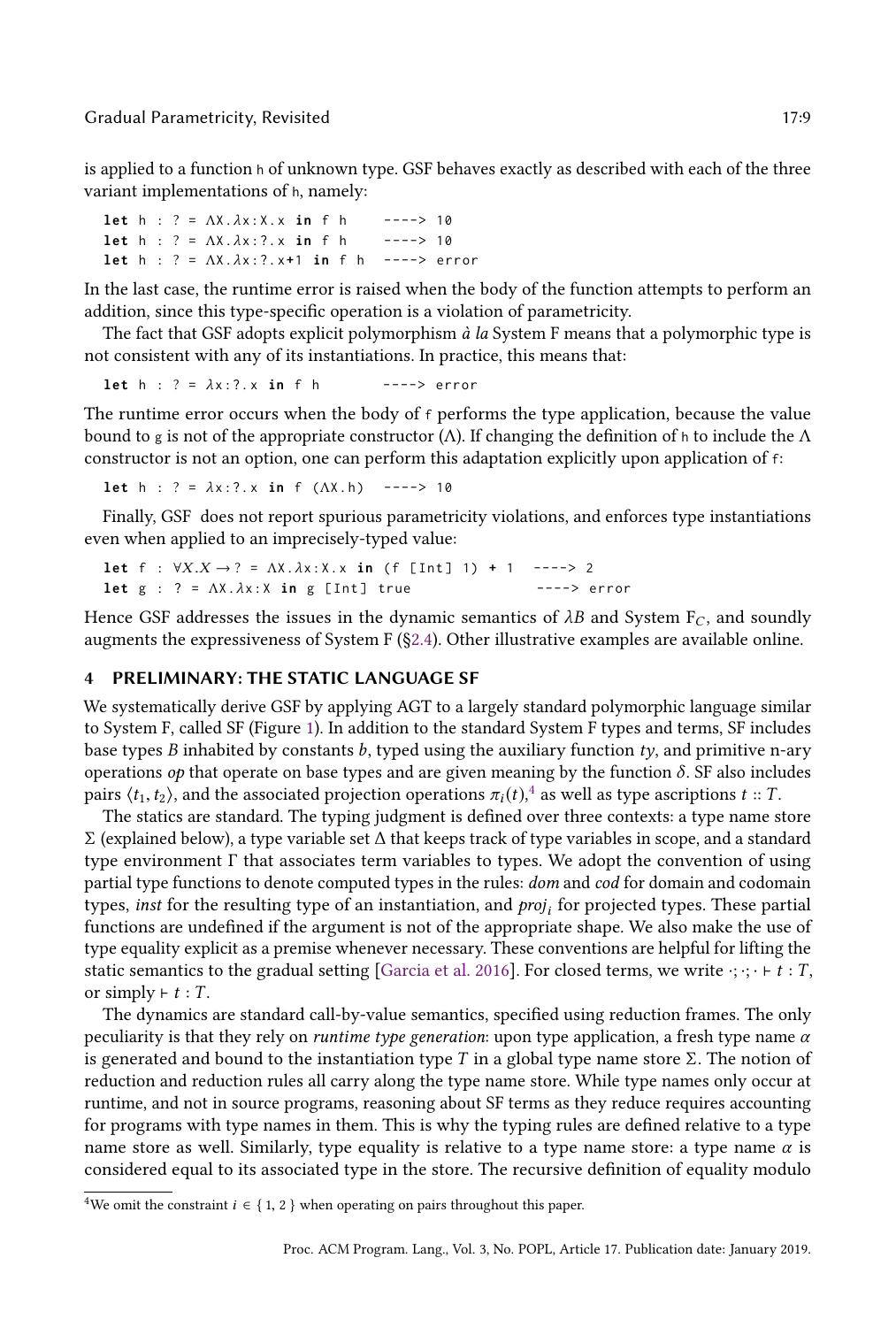$\pi$   $\sim$   $\pi$ 

<span id="page-9-0"></span> $x \in \text{Var}, X \in \text{TypeVar}, \alpha \in \text{TypeName} \quad \Sigma \in \text{TypeName} \stackrel{\text{fin}}{\rightharpoonup} \text{TypeE} \land \subset \text{TypeVar}, \Gamma \in \text{Var} \stackrel{\text{fin}}{\rightharpoonup} \text{TypeE}$  $T \ ::= B | T \rightarrow T | \forall X . T | T \times T | X | \alpha$  (types)  $t$  ::= b |  $\lambda x : T.t$  |  $\Delta X.t$  |  $\langle t, t \rangle$  |  $x$  |  $t : T$  |  $op(\overline{t})$  |  $t$   $t$  |  $t$  [T] |  $\pi_i(t)$  (terms)  $v := b | \lambda x : T.t | \Delta X.t | \langle v, v \rangle$  (values)

$$
\boxed{\Sigma; \Delta; \Gamma \vdash t : T}
$$
 Well-typeed terms  
\n
$$
(Tb) \frac{ty(b) = B \quad \Sigma; \Delta \vdash \Gamma}{\Sigma; \Delta; \Gamma \vdash b : B}
$$
\n
$$
(T\Delta) \frac{\Sigma; \Delta, X; \Gamma \vdash t : T \quad \Sigma; \Delta \vdash \Gamma}{\Sigma; \Delta; \Gamma \vdash \Delta X. t : \forall X. T}
$$
\n
$$
(Tx) \frac{x : T \in \Gamma \quad \Sigma; \Delta \vdash \Gamma}{\Sigma; \Delta; \Gamma \vdash x : T}
$$
\n
$$
\Sigma; \Delta; \Gamma \vdash \overline{t} : \overline{T_1} \quad ty(op) = \overline{T_2} \rightarrow T
$$
\n
$$
(Top) \frac{\Sigma; \Delta \vdash \overline{T_1} = \overline{T_2}}{\Sigma; \Delta; \Gamma \vdash op(\overline{t}) : T}
$$
\n
$$
(TappT) \frac{\Sigma; \Delta; \Gamma \vdash t : T \quad \Sigma; \Delta \vdash T'}{\Sigma; \Delta; \Gamma \vdash t : T \quad \Sigma; \Delta \vdash T'}
$$

$$
(T\lambda) \frac{\Sigma; \Delta; \Gamma, x : T \vdash t : T'}{\Sigma; \Delta; \Gamma \vdash \lambda x : T \vdash t : T \rightarrow T'}
$$
\n
$$
(T\text{pair}) \frac{\Sigma; \Delta; \Gamma \vdash t_1 : T_1 \quad \Sigma; \Delta; \Gamma \vdash t_2 : T_2}{\Sigma; \Delta; \Gamma \vdash \langle t_1, t_2 \rangle : T_1 \times T_2}
$$

$$
(\text{Tasc}) \frac{\Sigma; \Delta; \Gamma \vdash t : T \quad \Sigma; \Delta \vdash T = T'}{\Sigma; \Delta; \Gamma \vdash t :: T' : T'}
$$

$$
\sum; \Delta; \Gamma \vdash t_1 : T_1 \quad \Sigma; \Delta; \Gamma \vdash t_2 : T_2
$$

$$
\sum; \Delta \vdash dom(T_1) = T_2
$$

$$
\sum; \Delta; \Gamma \vdash t_1 \ t_2 : cod(T_1)
$$

$$
(\text{Tpairi})\frac{\Sigma;\Delta;\Gamma\vdash t:T}{\Sigma;\Delta;\Gamma\vdash \pi_i(t):proj_i(T)}
$$

 $dom(T_1 \rightarrow T_2) = T_1$  $dom(T)$  undefined o/w  $cod(T)$  undefined o/w  $inst(T, T')$  undefined o/w  $proj_i(T)$  undefined o/w

 $\Sigma$ ;  $\Delta$ ;  $\Gamma$   $\vdash$   $t$   $[T']$  :  $inst(T, T')$ 

 $dom: \text{Type} \longrightarrow \text{Type}$   $cod: \text{Type} \longrightarrow \text{Type}$   $inst: \text{Type}^2 \longrightarrow \text{Type}$   $proj_i: \text{Type} \longrightarrow \text{Type}$  $cod(T_1 \rightarrow T_2) = T_2$   $inst(\forall X.T, T') = T[T'/X]$   $proj_i(T_1 \times T_2) = T_i$ 

$$
\Sigma; \Delta \vdash T = T \text{ Type equality}
$$
\n
$$
\frac{\vdash \Sigma \qquad \vdash \Sigma \qquad \vdash \Sigma \qquad X \in \Delta}{\Sigma; \Delta \vdash B = B} \qquad \frac{\vdash \Sigma \qquad X \in \Delta}{\Sigma; \Delta \vdash X = X} \qquad \frac{\Sigma; \Delta \vdash T_1 = T_1' \qquad \Sigma; \Delta \vdash T_2 = T_2'}{\Sigma; \Delta \vdash T_1 \to T_2 = T_1' \to T_2'}
$$
\n
$$
\frac{\Sigma; \Delta, X \vdash T_1 = T_2}{\Sigma; \Delta \vdash \forall X. T_1 = \forall X. T_2} \qquad \frac{\Sigma; \Delta \vdash T_1 = T_1' \qquad \Sigma; \Delta \vdash T_2 = T_2'}{\Sigma; \Delta \vdash T_1 \times T_2 = T_1' \times T_2'}
$$
\n
$$
\frac{\vdash \Sigma \qquad \alpha \in dom(\Sigma)}{\Sigma; \Delta \vdash \alpha = \alpha} \qquad \frac{\Sigma; \Delta \vdash \Sigma(\alpha) = T}{\Sigma; \Delta \vdash \alpha = T} \qquad \frac{\Sigma; \Delta \vdash T = \Sigma(\alpha)}{\Sigma; \Delta \vdash T = \alpha}
$$
\n
$$
\frac{\Sigma \vdash t \to \Sigma \vdash t}{\Sigma \vdash U; \Gamma \vdash \neg \Sigma \vdash v} \qquad \Sigma \vdash op(\overline{v}) \to \Sigma \vdash \delta(op, \overline{v})} \qquad \Sigma \vdash (\lambda x : T.t) \quad v \to \Sigma \vdash t[v/x]
$$
\n
$$
\Sigma \vdash (\Lambda X.t) [T] \to \Sigma, \alpha := T \vdash t[\alpha/X] \quad \text{where } \alpha \notin dom(\Sigma) \qquad \Sigma \vdash \pi_i(\langle v_1, v_2 \rangle) \to \Sigma \vdash v_i
$$

$$
\frac{\Sigma \triangleright t \longmapsto \Sigma \triangleright t}{f} \xrightarrow{\equiv} \Box :: T \mid op(\overline{v}, \Box, \overline{t}) \mid \Box t \mid v \Box \mid \Box [T] \mid \langle \Box, t \rangle \mid \langle v, \Box \rangle \mid \pi_i(\Box) \quad \text{(term frames)}
$$
\n
$$
\frac{\Sigma \triangleright t \longrightarrow \Sigma' \triangleright t'}{\Sigma \triangleright t \longmapsto \Sigma' \triangleright t'} \xrightarrow{\sum \triangleright f \longmapsto \Sigma' \triangleright f'}
$$

Fig. 1. SF: Simple Static Polymorphic Language with Runtime Type Generation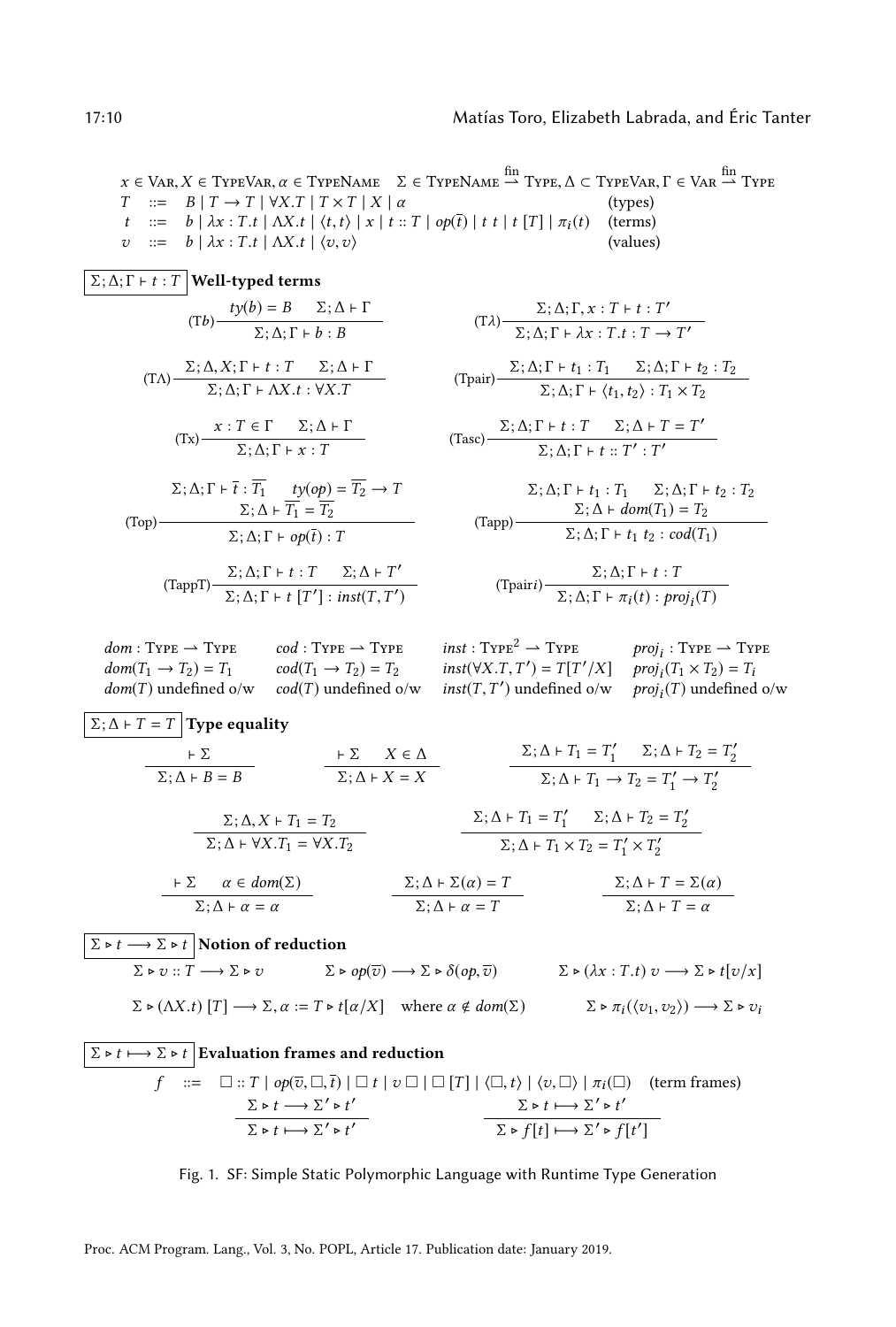<span id="page-10-1"></span> $C:GType \rightarrow \mathcal{P}^*(Type)$  $C(B) = \{ B \}$  $C(G_1 \to G_2) = \{T_1 \to T_2 \mid T_1 \in C(G_1), T_2 \in C(G_2)\}\$  $C(G_1 \times G_2) = \{T_1 \times T_2 \mid T_1 \in C(G_1), T_2 \in C(G_2)\}$  $C(X) = \{ X \}$  $C(\alpha) = \{\alpha\}$  $C(\forall X. G) = {\forall X. T | T \in C(G)}$  $C(?)$  = Type  $A: \mathcal{P}^*(\text{Type}) \to \text{GType}$  $A(\{B\})=B$  $A(\{\overline{T_{i1} \rightarrow T_{i2}}\}) = A(\{\overline{T_{i1}}\}) \rightarrow A(\{\overline{T_{i2}}\})$  $A(\{\overline{T_{i1} \times T_{i2}}\}) = A(\{\overline{T_{i1}}\}) \times A(\{\overline{T_{i2}}\})$  $A({X}) = X$  $A(\{\alpha\}) = \alpha$  $A(\{\overline{\forall X}.T_i\}) = \forall X.A(\{\overline{T_i}\})$  $A(\{\overline{T_i}\})=$ ? otherwise

Fig. 2. Type concretization  $(C)$  and abstraction  $(A)$ 

type names is necessary to derive equalities [\[Igarashi et al.](#page-27-15) [2017a\]](#page-27-15). For instance, in the reduction of the well-typed program (id [Int  $\rightarrow$  Int]) (id [Int]), where id is the polymorphic identity function, the equality  $\alpha := \text{Int} \rightarrow \text{Int}, \beta := \text{Int}; \Delta \vdash \alpha = \beta \rightarrow \beta$  should be derivable.

Rules in Figure [1](#page-9-0) appeal to auxiliary well-formedness judgments, omitted for brevity. A type  $T$  is well-formed (Σ;  $Δ$  ⊢ T) if it only contains type variables in the type variable environment  $Δ$ , and type names bound in a well-formed type name store. A type name store is well-formed ( $\vdash \Sigma$ ) if all type names are distinct, and associated to well-formed types. A type environment Γ binds term variables to types, and is well-formed  $(Σ; Δ ⊢ Γ)$  if all types are well-formed.

The decision of using type names instead of the traditional substitution semantics is in anticipation of gradualization: indeed, prior work has shown that runtime type generation is crucial in order to be able to distinguish between different type variables instantiated with the same type [\[Ahmed](#page-27-13) [et al.](#page-27-13) [2011,](#page-27-13) [2017;](#page-27-14) [Matthews and Ahmed 2008\]](#page-28-17). We follow the approach already in SF because we want the dynamics and type soundness argument of the static language to help us with GSF.

Unsurprisingly, SF is type safe, and all well-typed terms are parametric. These results also follow from the properties of GSF, and the strong relation between both languages.

# <span id="page-10-0"></span>5 GSF: STATICS

The first step of the Abstracting Gradual Typing methodology (AGT) is to define the syntax of gradual types and give them meaning through a concretization function to the set of static types they denote. Then, by finding the corresponding abstraction function to establish a Galois connection, the static semantics of the static language can be lifted to the gradual setting.

### 5.1 Syntax and Syntactic Meaning of Gradual Types

We introduce the syntactic category of gradual types  $G \in G$ Type, by admitting the unknown type in any position, namely:

$$
G ::= B | G \rightarrow G | \forall X . G | G \times G | X | \alpha | ?
$$

Observe that static types T are syntactically included in gradual types G.

The syntactic meaning of gradual types is straightforward: the unknown type represents any type, and a precise type (constructor) represents the equivalent static type (constructor). In other words, Int  $\rightarrow$  ? denotes the set of all function types from Int to any static type. Perhaps surprisingly, we can simply extend this syntactic approach to deal with universal types, type variables, and type names; the concretization function  $C$  is defined in Figure [2.](#page-10-1) Note that the definition is purely syntactic and does not even consider well-formedness (? stands for *any* static type); notions built above concretization, such as consistency, will naturally embed the necessary restrictions ([ğ5.2\)](#page-11-0).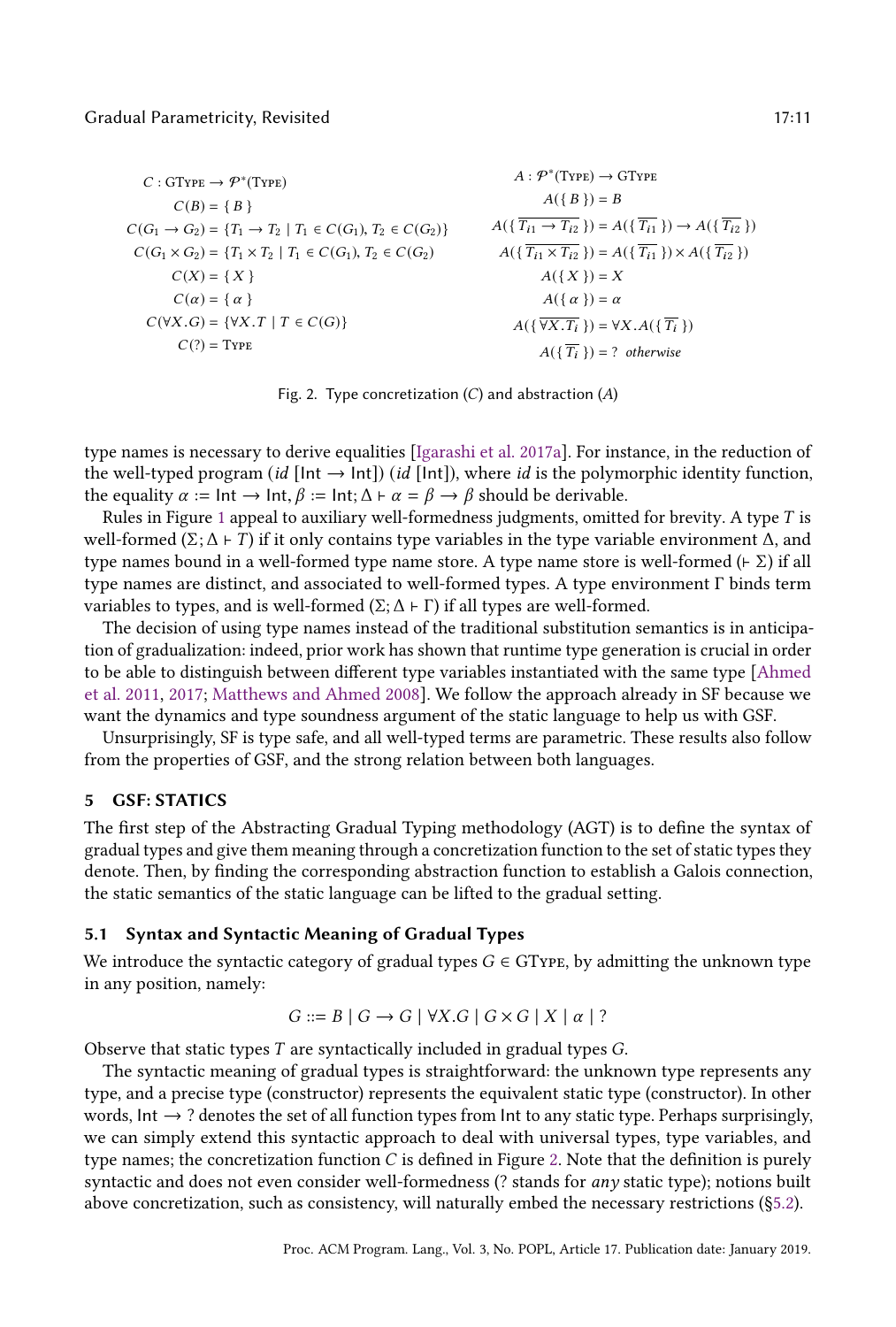Following the abstract interpretation framework, the notion of precision is not subject to tailoring: precision coincides with set inclusion of the denoted static types [\[Garcia et al. 2016\]](#page-27-3).

<span id="page-11-1"></span>Definition 5.1 (Type Precision).  $G_1 \subseteq G_2$  if and only if  $C(G_1) \subseteq C(G_2)$ .

PROPOSITION 5.2 (PRECISION, INDUCTIVELY). The inductive definition of type precision given in Figure [3](#page-12-0) is equivalent to Definition [5.1.](#page-11-1)

Observe that both  $\forall X.X \rightarrow ?$  and  $\forall X.? \rightarrow X$  are more precise than  $\forall X.? \rightarrow ?$  and less precise than  $\forall X.X \rightarrow X$ , thereby reflecting the original intuition about precision [\[Siek et al.](#page-28-3) [2015a\]](#page-28-3). Also  $\forall X. ? \rightarrow ?$  and ?  $\rightarrow ?$  are unrelated by precision, since they correspond to different constructors (and GSF is a language with explicit polymorphism); they are both more precise than ?, of course.

Dual to concretization is abstraction, which produces a gradual type from a non-empty set of static types. The abstraction function  $A$  is direct (Figure [2\)](#page-10-1): it preserves type constructors and falls back on the unknown type whenever an heterogeneous set is abstracted. A is both sound and optimal: it produces the most precise gradual type that over-approximates a given set of static types.

PROPOSITION 5.3 (GALOIS CONNECTION).  $\langle C, A \rangle$  is a Galois connection, i.e.:

a) (Soundness) for any non-empty set of static types  $S = {\overline{T}}$ , we have  $S \subseteq C(A(S))$ 

b) (Optimality) for any gradual type G, we have  $A(C(G)) \subseteq G$ .

### <span id="page-11-0"></span>5.2 Lifting the Static Semantics

The key point of AGT is that once the meaning of gradual types is agreed upon, there is no space for ad hoc design in the static semantics of the language. The abstract interpretation framework provides us with the definitions of type predicates and functions over gradual types, for which we can then find equivalent inductive or algorithmic characterizations.

In particular, a predicate on static types induces a counterpart on gradual types through existential lifting. Our only predicate in SF is type equality, whose existential lifting is type consistency:

<span id="page-11-2"></span>Definition 5.4 (Consistency).  $\Xi$ ;  $\Delta \vdash G_1 \sim G_2$  if and only if  $\Sigma$ ;  $\Delta \vdash T_1 = T_2$  for some  $\Sigma \in C(\Xi)$ ,  $T_i \in C(G_i)$ .

For closed types we write  $G_1 \sim G_2$ . This definition uses a gradual type name store  $\Xi$ , which binds type names to gradual types. Its concretization is the pointwise concretization:

$$
C(\cdot) = \emptyset \qquad \qquad C(\Xi, \alpha := G) = \{ \Sigma, \alpha := T \mid \Sigma \in C(\Xi), T \in C(G) \}
$$

Note that because consistency is the consistent lifting of static type equality, which does impose well-formedness, consistency is only defined on well-formed types (i.e.  $\cdot$ ;  $\cdot \cdot \cdot$  X  $\sim$  X does not hold).

PROPOSITION 5.5 (CONSISTENCY, INDUCTIVELY). The inductive definition of type consistency given in Figure [3](#page-12-0) is equivalent to Definition [5.4.](#page-11-2)

Again, observe that the resulting definition of consistency relates any two types that only differ in unknown type components, without any restriction. Also, because of explicit polymorphism, top-level constructors must match, so ?  $\rightarrow$  ? is not consistent with  $\forall X$ .?  $\rightarrow$  ?. However, in line with gradual typing, both are consistent with ?, as expected. Therefore GSF does not treat ?  $\rightarrow$  ? as a special "quasi-polymorphic" type, unlike System  $F_G$  [\[Igarashi et al.](#page-27-15) [2017a\]](#page-27-15). Rather, consistency in GSF coincides with that of CSA [\[Xie et al. 2018\]](#page-29-2).

Lifting type functions such as dom requires abstraction: a lifted function is the abstraction of the results of applying the static function to all the denoted static types [\[Garcia et al. 2016\]](#page-27-3):

Proc. ACM Program. Lang., Vol. 3, No. POPL, Article 17. Publication date: January 2019.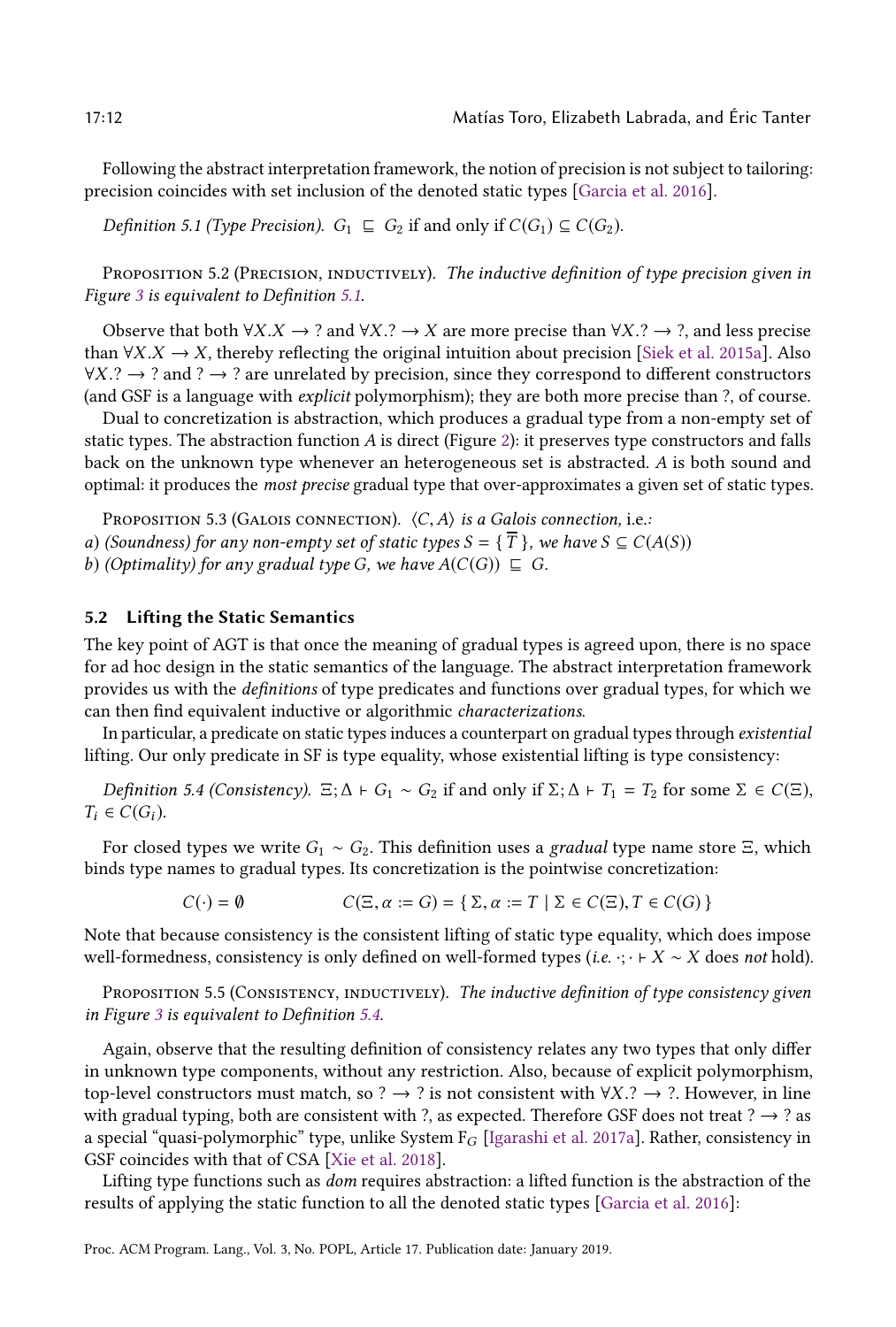<span id="page-12-0"></span> $x \in \text{Var}, X \in \text{TypeVar}, \alpha \in \text{TypeName} \quad \Xi \in \text{TypeName} \stackrel{\text{fin}}{\rightharpoonup} \text{GTypeVar}, \Delta \subset \text{TypeVar}, \Gamma \in \text{Var} \stackrel{\text{fin}}{\rightharpoonup} \text{GType}}$  $G \cong B \mid G \to G \mid \forall X . G \mid G \times G \mid X \mid \alpha \mid ?$  (gradual types)  $t$  ::= b |  $\lambda x : G.t$  |  $\Lambda X.t$  |  $\langle t, t \rangle | x | t : G | op(\overline{t}) | t t | t [G] | \pi_i(t)$  (gradual terms)

$$
\frac{\Xi; \Delta; \Gamma \vdash t : G}{\Theta} \text{Well-typeed terms}
$$
\n
$$
(Gb) \frac{ty(b) = B \quad \Xi; \Delta \vdash \Gamma}{\Xi; \Delta; \Gamma \vdash b : B}
$$
\n
$$
(Gc) \frac{\Xi; \Delta; \Gamma, x : G + t : G'}{\Xi; \Delta; \Gamma \vdash \Delta x : G. t : G \rightarrow G'}
$$
\n
$$
(Gd) \frac{\Xi; \Delta; \Gamma \vdash t : G \quad \Xi; \Delta \vdash \Gamma}{\Xi; \Delta; \Gamma \vdash \Delta x : t : \forall X . G}
$$
\n
$$
(Ge)^{\Delta} \frac{\Xi; \Delta; \Gamma \vdash t : G \quad \Xi; \Delta \vdash \Gamma}{\Xi; \Delta; \Gamma \vdash \Delta x : t : \forall X . G}
$$
\n
$$
(Ge)^{\Delta} \frac{x : G \in \Gamma \quad \Xi; \Delta \vdash \Gamma}{\Xi; \Delta; \Gamma \vdash x : G}
$$
\n
$$
(Gc)^{\Delta} \frac{x : G \in \Gamma \quad \Xi; \Delta \vdash \Gamma}{\Xi; \Delta; \Gamma \vdash x : G}
$$
\n
$$
(Gc)^{\Delta} \frac{\Xi; \Delta; \Gamma \vdash t : G}{\Xi; \Delta; \Gamma \vdash x : G}
$$
\n
$$
(Gc)^{\Delta} \frac{\Xi; \Delta; \Gamma \vdash t : G_1 \quad ty(op) = \overline{G_2} \rightarrow G}{\Xi; \Delta \vdash \overline{G_1} \sim \overline{G_2}}
$$
\n
$$
(Gapp) \frac{\Xi; \Delta \vdash \overline{G_1} \quad ty(op) = \overline{G_2} \rightarrow G}{\Xi; \Delta; \Gamma \vdash t : G \quad \Xi; \Delta \vdash dom^{\sharp}(G_1) \sim G_2}
$$
\n
$$
(Gapp) \frac{\Xi; \Delta; \Gamma \vdash t : G \quad \Xi; \Delta \vdash G'}{\Xi; \Delta; \Gamma \vdash t : G \quad \Xi; \Delta; \Gamma \vdash t : G \quad \Xi; \Delta; \Gamma \vdash t : G}{\Xi; \Delta; \Gamma \vdash t : G \quad \Xi; \Delta; \Gamma \vdash t : G \quad \Xi; \Delta; \Gamma \vdash t : G \quad \Xi; \Delta; \Gamma \vdash t : G \quad \Xi; \Delta; \Gamma \vdash t : G \quad \Xi; \Delta; \Gamma \vdash t :
$$

 $dom^{\sharp}:GType \rightarrow GType \quad cod^{\sharp}:GType \rightarrow GType \quad inst^{\sharp}:GType^2 \rightarrow GType$  $dom^{\sharp}(G_1 \rightarrow G_2) = G_1$  $dom^{\sharp}(?) = ?$  $\textit{dom}^{\sharp}(G)$  undefined o/w  $cod^{\sharp}(G_1 \rightarrow G_2) = G_2$  $cod^{\sharp}(?) = ?$  $cod^{\sharp}(G)$  undefined o/w  $inst^{\sharp}(\forall X.G, G') = G[G'/X]$  $inst^{\sharp}(?, G') = ?$  $inst^{\sharp}(G, G')$  undefined o/w  $\textit{proj}^\sharp_i : \text{GType} \rightharpoonup \text{GType}$  $proj_i^{\sharp}(G_1 \times G_2) = G_i$  $proj_i^{\sharp}(?) = ?$  $\mathit{proj}^{\sharp}_{i}(G)$  undefined o/w

| $\boxed{E; \Delta + G \sim G}$ Type consistency                |                                    |                               |                               |                       |
|----------------------------------------------------------------|------------------------------------|-------------------------------|-------------------------------|-----------------------|
| $\vdash \Xi$                                                   | $\vdash \Xi$                       | $X \in \Delta$                |                               |                       |
| $\Xi; \Delta + B \sim B$                                       | $\vdash \Xi$                       | $X \in \Delta$                |                               |                       |
| $\Xi; \Delta + B \sim B$                                       | $\Xi; \Delta + X \sim X$           |                               |                               |                       |
| $\Xi; \Delta + B \sim B$                                       | $\Xi; \Delta + X \sim X$           |                               |                               |                       |
| $\Xi; \Delta + G_1 \rightarrow G_2 \sim G'_1 \rightarrow G'_2$ |                                    |                               |                               |                       |
| $\Xi; \Delta + \forall X. G_1 \sim \forall X. G_2$             | $\Xi; \Delta + G_1 \sim G'_1$      | $\Xi; \Delta + G_2 \sim G'_2$ | $\vdash \Xi$                  | $\alpha \in dom(\Xi)$ |
| $\Xi; \Delta + \Xi(\alpha) \sim G$                             | $\Xi; \Delta + G \sim \Xi(\alpha)$ | $\Xi; \Delta + G$             | $\Xi; \Delta + G \sim \alpha$ |                       |
| $\Xi; \Delta + \alpha \sim G$                                  | $\Xi; \Delta + G \sim \alpha$      | $\Xi; \Delta + G \sim ?$      | $\Xi; \Delta + G \sim ?$      |                       |

 $\boxed{G \subseteq G}$  Type precision

$$
B \subseteq B
$$
\n
$$
X \subseteq X
$$
\n
$$
G_1 \subseteq G'_1
$$
\n
$$
G_2 \subseteq G'_2
$$
\n
$$
G_3 \subseteq G'_1
$$
\n
$$
G_4 \subseteq G'_1
$$
\n
$$
G_5 \subseteq G'_2
$$
\n
$$
G_1 \subseteq G'_1
$$
\n
$$
G_2 \subseteq G'_2
$$
\n
$$
G_1 \subseteq G'_1 \times G'_2
$$
\n
$$
G_2 \subseteq G'_1 \times G'_2
$$
\n
$$
G_3 \subseteq G'_1 \times G'_2
$$
\n
$$
G_4 \subseteq G'_1
$$
\n
$$
G_5 \subseteq G'_1
$$

Fig. 3. GSF: Syntax and Static Semantics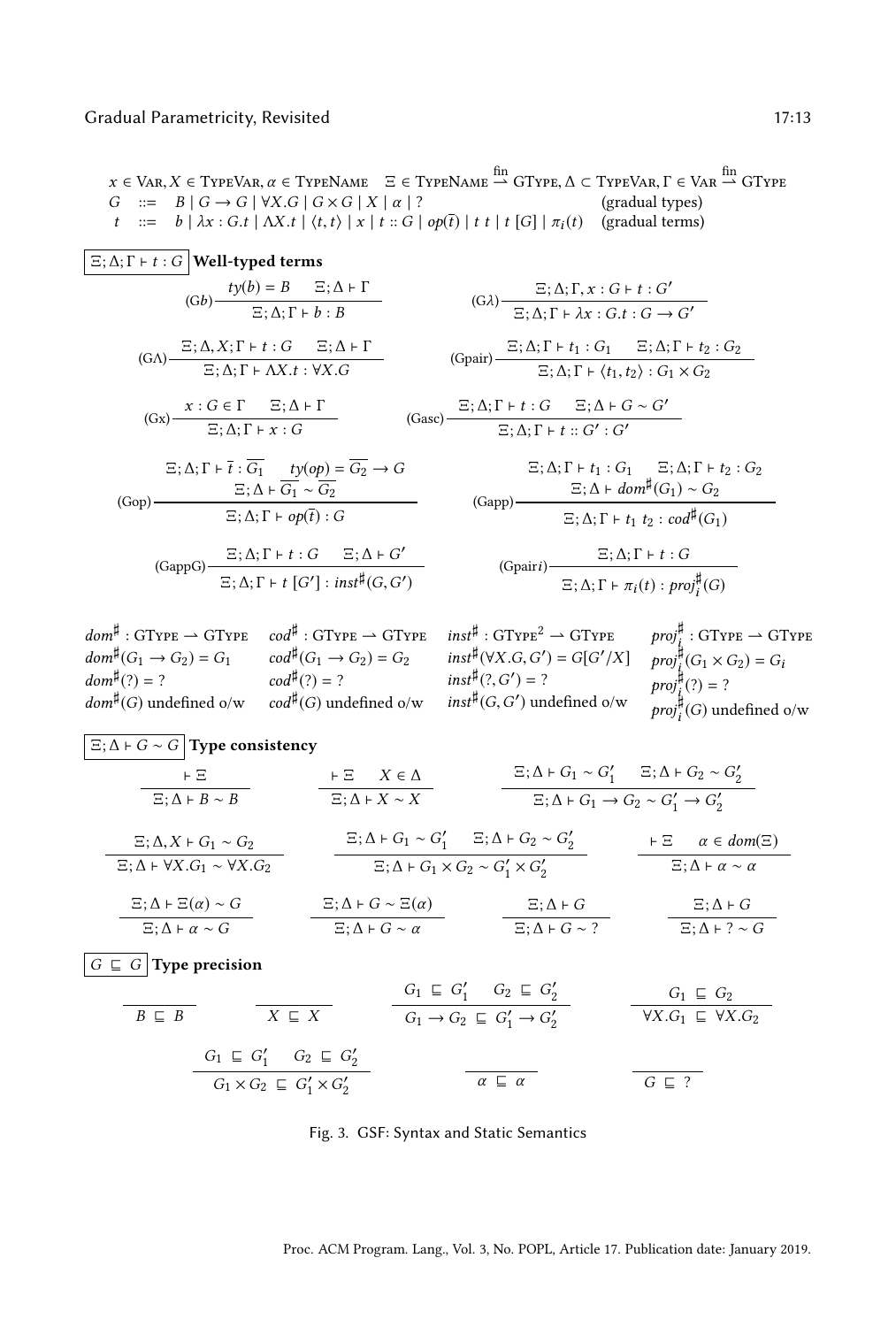<span id="page-13-1"></span>Definition 5.6 (Consistent lifting of functions). Let  $F_n$  be a function of type Type<sup>n</sup>  $\rightarrow$  Type. Its consistent lifting  $F_n^{\sharp}$ , of type GTyp $\mathrm{E}^n \to \mathrm{GType}$ , is defined as:  $F_n^{\sharp}(\overline{G}) = A(\{F_n(\overline{T}) \mid \overline{T} \in \overline{C(G)}\})$ 

The abstract interpretation framework allows us to prove the following definitions:

Proposition 5.7 (Consistent type functions). *The definitions of dom*‡,  $cod$ ‡,  $inst^{\sharp}$ , and  $proj^{\sharp}_i$ given in Fig. [3](#page-12-0) are consistent liftings, as per Def. [5.6,](#page-13-1) of the corresponding functions from Fig. [1.](#page-9-0)

The gradual typing rules of GSF (Figure [3\)](#page-12-0) are obtained by replacing type predicates and functions with their corresponding liftings. Note that in (Gapp), the premise  $\Xi; \Delta \vdash dom^\sharp(G_1) \sim G_2$  is a compositional lifting of the corresponding premise in (Tapp), as justified by [Garcia et al.](#page-27-3) [\[2016\]](#page-27-3).

Of particular interest here is the fact that a term of unknown type can be optimistically treated as a polymorphic term and hence instantiated, yielding ? as the result type of the type application  $(inst^{\frac{1}{2}}(?,G')=?)$ . In contrast, a term of function type, even imprecise, cannot be instantiated because the known top-level constructor does not match (*e.g. inst* $^{\sharp}$ (?  $\rightarrow$  ?, *G'*) is undefined).

### 5.3 Static Properties of GSF

As established by [Siek and Taha](#page-28-2) [\[2006\]](#page-28-2) in the context of simple types, we can prove that the GSF type system is equivalent to the SF type system on fully-static terms. We say that a gradual type is static if the unknown type does not occur in it, and a term is static if it is fully annotated with static types. Let ⊢s denote the typing judgment of SF.<sup>[5](#page-13-2)</sup>

<span id="page-13-4"></span>PROPOSITION 5.8 (STATIC EQUIVALENCE FOR STATIC TERMS). Let t be a static term and G a static type ( $G = T$ ). We have  $\vdash_S t : T$  if and only if  $\vdash t : T$ 

The second important property of the static semantics of a gradual language is the static gradual guarantee, which states that typeability is monotonic with respect to precision [\[Siek et al. 2015a\]](#page-28-3).

Type precision (Def. [5.1\)](#page-11-1) extends to term precision. A term  $t$  is more precise than a term  $t'$  if they both have the same structure and  $t$  is more precisely annotated than  $t'$ . The static gradual guarantee ensures that removing type annotations does not introduce type errors (or dually, that gradual type errors cannot be fixed by making types more precise).

Proposition 5.9 (Static gradual guarantee). Let t and t' be closed GSF terms such that  $t \sqsubseteq t'$  $and \vdash t : G. Then \vdash t' : G' \text{ and } G \sqsubseteq G'.$ 

### <span id="page-13-0"></span>6 GSF: EVIDENCE-BASED DYNAMICS

We now turn to the dynamic semantics of GSF. As anticipated, this is where the complexity of gradual parametricity manifests. Still, in addition to streamlining the design of the static semantics, AGT provides effective (though incomplete) guidance for the dynamics. In this section, we first briefly recall the main ingredients of the AGT approach to dynamic semantics, namely evidence for consistent judgments and consistent transitivity. We then describe the reduction rules of GSF by treating evidence as an abstract datatype. This allows us to clarify a number of key operational aspects before turning in [ğ7](#page-17-0) to the details of the representation and operations of evidence that enable GSF to satisfy parametricity while adequately tracking type instantiations.

### <span id="page-13-3"></span>6.1 Background: Evidence-Based Semantics for Gradual Languages

For obtaining the dynamic semantics of a gradual language, AGT augments a consistent judgment (such as consistency or consistent subtyping) with the evidence of why such a judgment holds. Then, reduction mimics proof reduction of the type preservation argument of the static language,

<span id="page-13-2"></span><sup>5</sup>As usual, the propositions here are stated over closed terms, but are proven as corollaries of statements over open terms.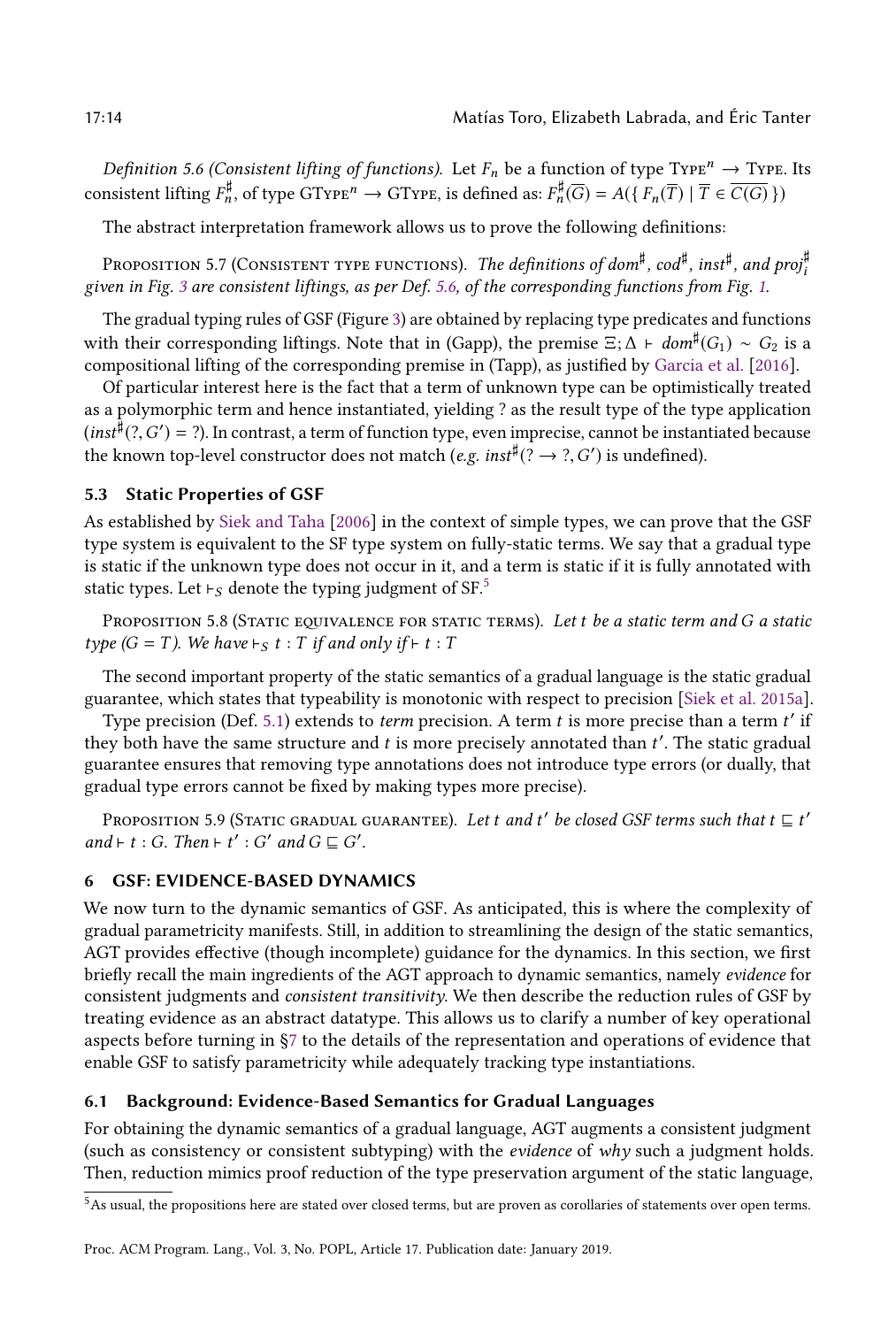#### Gradual Parametricity, Revisited 17:15

combining evidences through steps of consistent transitivity, which either yield more precise evidence, or fail if the evidences to combine are incompatible. A failure of consistent transitivity corresponds to a cast error in a traditional cast calculus [\[Garcia et al. 2016\]](#page-27-3).

Consider the gradual typing derivation of  $(\lambda x : ? .x + 1)$  false. In the inner typing derivation of the function, the consistent judgment ? ∼ Int supports the addition expression, and at the top-level, the judgment Bool ∼ ? supports the application of the function to false. When two types are involved in a consistent judgment, we learn something about each of these types, namely the justification of why the judgment holds. This justification can be captured by a pair of gradual types,  $\varepsilon = \langle G_1, G_2 \rangle$ , which are at least as precise as the types involved in the judgment [\[Garcia et al.](#page-27-3) [2016\]](#page-27-3).<sup>[6](#page-14-0)</sup> Formally:

$$
\varepsilon \Vdash G_1 \sim G_2 \iff \varepsilon \sqsubseteq A^2(\{\langle T_1, T_2 \rangle \mid T_1 \in C(G_1), T_2 \in C(G_2), T_1 = T_2\})
$$

*i.e.* if evidence  $\langle G'_1, G'_2 \rangle$  justifies the consistency judgment  $G_1 \sim G_2$ , then  $G'_1 \sqsubseteq G_1$  and  $G'_2 \sqsubseteq G_2$ . For instance, by knowing that ? ∼ Int holds, we learn that the first type can only possibly be Int, while we do not learn anything new about the right-hand side, which is already fully static. Therefore the evidence of that judgment is  $\varepsilon_1 = \langle \text{Int}, \text{Int} \rangle$ . Similarly, the evidence for the second judgment is  $\varepsilon_2$  =  $\langle$ Bool, Bool $\rangle$ . Types in evidence can be gradual, e.g.  $\langle ? \rightarrow ? \rangle$   $\gamma$  as a  $\langle ? \rightarrow ? \rangle$   $\sim$   $\gamma$ . Note that with the lifting of simple static type equality, both components of the evidence always coincide, so evidence can be represented as a single gradual type. However, type equality in SF is more subtle ([ğ4\)](#page-8-0), so the general presentation of evidence as pairs is required.

At runtime, reduction rules need to combine evidences in order to either justify or refute a use of transitivity in the type preservation argument. In our example, we need to combine  $\varepsilon_1$  and  $\varepsilon_2$ in order to (try to) obtain a justification for the transitive judgment, namely that Bool ∼ Int. The combination operation, called *consistent transitivity*  $\circ$ , determines whether two evidences support the transitivity: here,  $\varepsilon_2 \circ \varepsilon_1 = \langle$  Bool, Bool $\rangle \circ \langle$ Int, Int $\rangle$  is undefined, so a runtime error is raised.

The evidence approach is very general and scales to disciplines where consistent judgments are not symmetric, involve more complex reasoning, and even other evidence combination operations [\[Garcia et al.](#page-27-3) [2016;](#page-27-3) [Lehmann and Tanter 2017\]](#page-28-8). All the definitions involved are justified by the abstract interpretation framework. Also, both type safety and the dynamic gradual guarantee become straightforward to prove. In particular, the dynamic gradual guarantee follows directly from the monotonicity (in precision) of consistent transitivity. In fact, the generality of the approach even admits evidence to range over other abstract domains; for instance, for gradual security typing with references, evidence is defined with *label intervals*, not gradual labels [\[Toro et al. 2018a\]](#page-28-7).

### 6.2 Reduction for GSF

In order to denote reduction of (evidence-augmented) gradual typing derivations, [Garcia et al.](#page-27-3) [\[2016\]](#page-27-3) use intrinsic terms as a notational device; while appropriate, the resulting description is fairly hard to comprehend and unusual, and it does implicitly involve a (presentational) transformation from source terms to their intrinsic representation.

In this work, we simplify the exposition by avoiding the use of intrinsic terms; instead, we rely on a type-directed, straightforward translation that inserts explicit ascriptions everywhere consistency is used—very much in the spirit of the coercion-based semantics of subtyping [\[Pierce 2002\]](#page-28-18). For instance, the small program of §6.1 above,  $(\lambda x : ? .x + 1)$  false, is translated to:

$$
(\varepsilon_{? \to \text{Int}} (\lambda x : ?.(\varepsilon_1 x :: \text{Int}) + (\varepsilon_{\text{Int}} 1 :: \text{Int})) :: ? \to \text{Int}) (\varepsilon_2 (\varepsilon_{\text{Bool}} \text{false} :: \text{Bool}) :: ?)
$$

where  $\varepsilon_G$  is the evidence of the reflexive judgment  $G \sim G$  (e.g.  $\varepsilon_{\text{Int}}$  supports Int ∼ Int). Evidences  $\varepsilon_1$ and  $\varepsilon_2$  are the ones from §6.1.<sup>[7](#page-14-1)</sup>

<span id="page-14-0"></span> $^6\rm{We}$  use blue color for evidence  $\varepsilon$  to enhance readability of the structure of terms in the next section and beyond.

<span id="page-14-1"></span> $^7$ Such initial evidences are computed by means of an interior function, given by the abstract interpretation framework [\[Garcia](#page-27-3) [et al. 2016\]](#page-27-3). The definition of interior and the type-preserving translation are direct.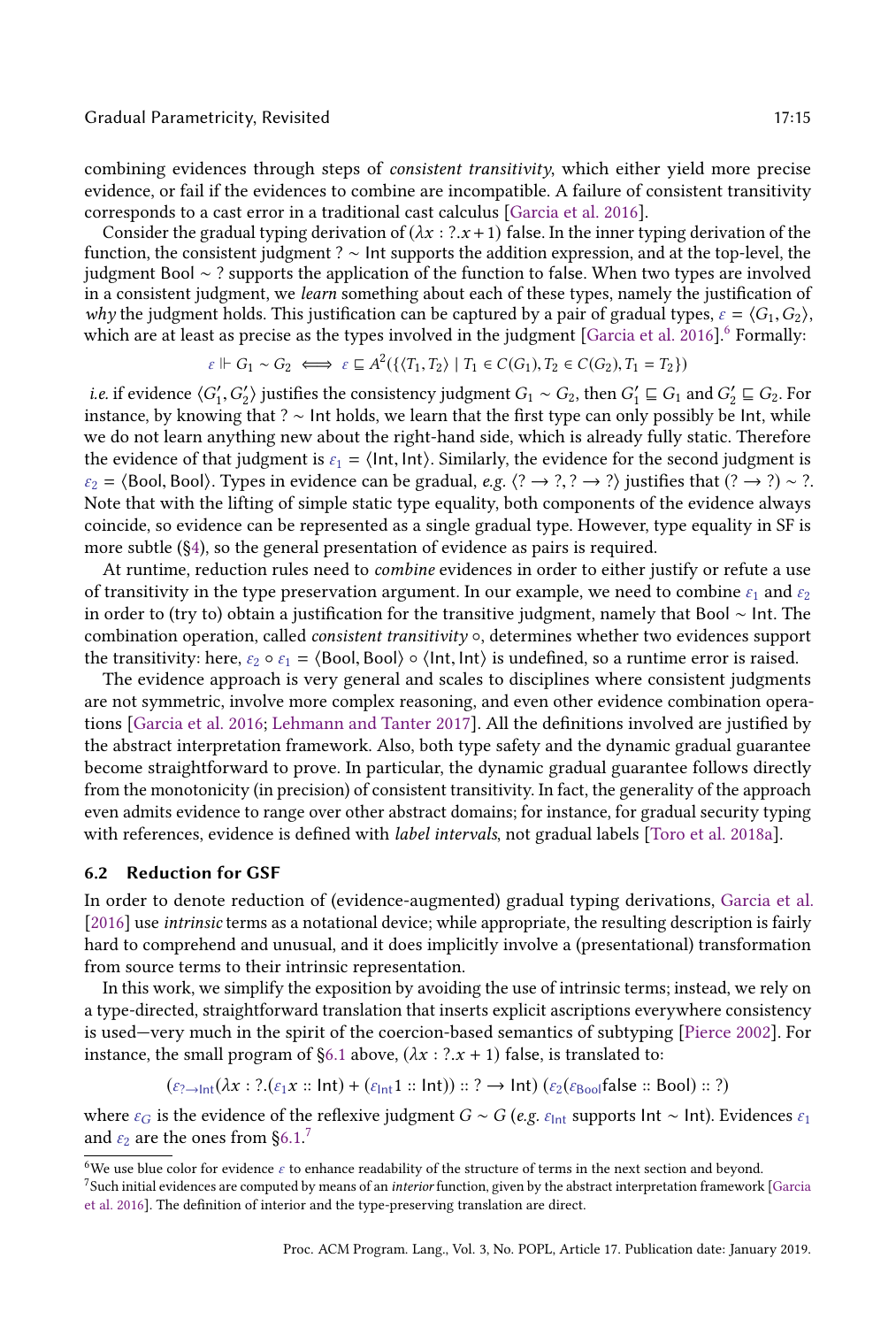$$
t ::= v | \langle t, t \rangle | x | \varepsilon t :: G | op(\overline{t}) | t t | t [G] | \pi_i(t) \quad \text{(terms)}
$$
  
\n
$$
v ::= \varepsilon u :: G \quad \text{(values)}
$$
  
\n
$$
u ::= b | \lambda x : G.t | \Delta X.t | \langle u, u \rangle \quad \text{(raw values)}
$$

<span id="page-15-0"></span> $\Xi$ ;  $\Delta$ ;  $\Gamma$   $\vdash$   $s$  :  $G$  **Well-typed terms** (for conciseness, *s* ranges over both *t* and *u*)  $(tb)$   $\frac{ty(b) = B}{\Box b}$   $\frac{\Box; \Delta \vdash \Gamma}{\Box}$  $\overline{\Xi}$ ;  $\Delta$ ;  $\Gamma$   $\vdash$   $b$  :  $B$  $(E\lambda)$   $\overline{E}$ ;  $\Delta$ ;  $\Gamma$ ,  $x : G \vdash t : G'$  $\Xi$ ;  $\Delta$ ;  $\Gamma \vdash \lambda x : G.t : G \rightarrow G'$  $(EA)$   $\frac{\Xi; \Delta, X \vdash t : G \quad \Xi; \Delta \vdash \Gamma}{\Xi, \Lambda \vdash \Gamma, \Lambda, Y \vdash \Lambda, Y \vdash \Lambda, Y \vdash \Gamma}$  $(\Delta, X \vdash t : G \quad \Xi; \Delta \vdash \Gamma$ <br>  $\Xi; \Delta; \Gamma \vdash s_1 : G_1 \quad \Xi; \Delta; \Gamma \vdash s_2 : G_2$ <br>  $\Xi; \Delta; \Gamma \vdash \langle s_1, s_2 \rangle : G_1 \times G_2$  $\Xi$ ;  $\Delta$ ;  $\Gamma$   $\vdash$   $\langle s_1, s_2 \rangle$  :  $G_1 \times G_2$  $(Ex)$   $\begin{array}{c|c}\nx : G \in \Gamma & \Xi; \Delta \vdash \Gamma\n\end{array}$  $\overline{\Xi; \Delta; \Gamma \vdash x : G}$  (Easc)  $\Xi$ ;  $\Delta$ ;  $\Gamma$   $\vdash$  s :  $G$   $\varepsilon$   $\Vdash \Xi$ ;  $\Delta$   $\vdash$   $G \sim G'$  $\Xi$ ; Δ; Γ  $\vdash$  εs ::  $G'$  :  $G'$ 

$$
(Eop) \frac{\Xi; \Delta; \Gamma \vdash \bar{t} : \overline{B} \quad ty(op) = \overline{B} \to B'}{\Xi; \Delta; \Gamma \vdash op(\bar{t}) : B'} \qquad (Eapp) \frac{\Xi; \Delta; \Pi \vdash op(\overline{t}) : B'}{\Xi; \Delta; \Gamma \vdash op(\overline{t}) : B'}
$$

 $\Xi$ ;  $\Delta$ ;  $\Gamma$   $\vdash t$   $[G']$  :  $G[G'/X]$ 

 $(\text{EappG})$  =  $\frac{\Xi; \Delta; \Gamma \vdash t : \forall X . G$   $\Xi; \Delta \vdash G'$ 

$$
(Eapp) \frac{\Xi; \Delta; \Gamma \vdash t_1 : G \to G' \quad \Xi; \Delta; \Gamma \vdash t_2 : G}{\Xi; \Delta; \Gamma \vdash t_1 \ t_2 : G'}
$$

$$
(E\text{pairi})\frac{\Xi;\Delta;\Gamma\vdash t:G_1\times G_2}{\Xi;\Delta;\Gamma\vdash \pi_i(t):G_i}
$$

 $\Xi \triangleright t \longrightarrow \Xi \triangleright t$  or error Notion of reduction

| (Rasc)                                                      | $\Xi \triangleright \varepsilon_2(\varepsilon_1 u :: G_1) :: G_2$                                           | $\longrightarrow$ | $\begin{cases} \Xi \triangleright (\varepsilon_1 \circ \varepsilon_2) u :: G_2 \\ \text{error} & \text{if not defined} \end{cases}$                                         |
|-------------------------------------------------------------|-------------------------------------------------------------------------------------------------------------|-------------------|-----------------------------------------------------------------------------------------------------------------------------------------------------------------------------|
| (Rop)                                                       | $\Xi \triangleright \phi(\varepsilon u :: G)$                                                               | $\longrightarrow$ | $\Xi \triangleright \varepsilon_B \delta(\phi, \overline{u}) :: B$ where $B \triangleq cod(ty(\phi))$                                                                       |
| (Rapp)                                                      | $\Xi \triangleright (\varepsilon_1 (\lambda x : G_{11}.t) :: G_1 \rightarrow G_2) (\varepsilon_2 u :: G_1)$ | $\longrightarrow$ | $\begin{cases} \Xi \triangleright cod(\varepsilon_1)(t[(\varepsilon_2 \circ dom(\varepsilon_1))u :: G_{11})/x]) :: G_2 \\ \text{error} & \text{if not defined} \end{cases}$ |
| (Rpair)                                                     | $\Xi \triangleright \langle \varepsilon_1 u_1 :: G_1, \varepsilon_2 u_2 :: G_2 \rangle$                     | $\longrightarrow$ | $\Xi \triangleright (\varepsilon_1 \times \varepsilon_2) \langle u_1, u_2 \rangle :: G_1 \times G_2$                                                                        |
| (Rproj)                                                     | $\Xi \triangleright \pi_i(\varepsilon \langle u_1, u_2 \rangle) :: G_1 \times G_2$                          | $\longrightarrow$ | $\Xi' \triangleright \varepsilon_{out}(\varepsilon [\hat{\alpha}] t[\hat{\alpha}/X] :: G[\alpha/X]) :: G[G'/X]$                                                             |
| (RappG)                                                     | $\Xi \triangleright (\varepsilon \Lambda X.t :: \forall X.G) [G']$                                          | $\longrightarrow$ | $\Xi' \triangleright \varepsilon_{out}(\varepsilon [\hat{\alpha}] t[\hat{\alpha}/X] :: G[\alpha/X]) :: G[G'/X]$                                                             |
| where $\Xi' \triangleq \Xi, \alpha := G'$ for some $\alpha$ |                                                                                                             |                   |                                                                                                                                                                             |

$$
\boxed{\Xi \triangleright t \longmapsto \Xi \triangleright t \text{ or error}} \text{ Evaluation frames and reduction}
$$
\n
$$
f \quad ::= \quad \varepsilon \Box :: G \mid op(\overline{v}, \Box, \overline{t}) \mid \Box t \mid v \Box \mid \Box \left[ G \right] \mid \langle \Box, t \rangle \mid \langle v, \Box \rangle
$$
\n
$$
(R \longrightarrow) \frac{\Xi \triangleright t \longrightarrow \Xi' \triangleright t'}{\Xi \triangleright t \longmapsto \Xi' \triangleright t'} \qquad (Rf) \frac{\Xi \triangleright t \longmapsto \Xi' \triangleright t'}{\Xi \triangleright f[t] \longmapsto \Xi' \triangleright f[t']}
$$
\n
$$
(Rerr) \frac{\Xi \triangleright t \longrightarrow \text{error}}{\Xi \triangleright t \longmapsto \text{error}} \qquad (Rferr) \frac{\Xi \triangleright t \longmapsto \text{error}}{\Xi \triangleright f[t] \longmapsto \text{error}}
$$

Despite this translation, we do preserve the essence of the AGT dynamics approach in which evidence and consistent transitivity drive the runtime monitoring aspect of gradual typing. Furthermore, by making the translation explicitly ascribe all base values to their base type, we can present a uniform syntax and greatly simplify reduction rules compared to the original AGT exposition. This presentation also streamlines the proofs by reducing the number of cases to consider.

Proc. ACM Program. Lang., Vol. 3, No. POPL, Article 17. Publication date: January 2019.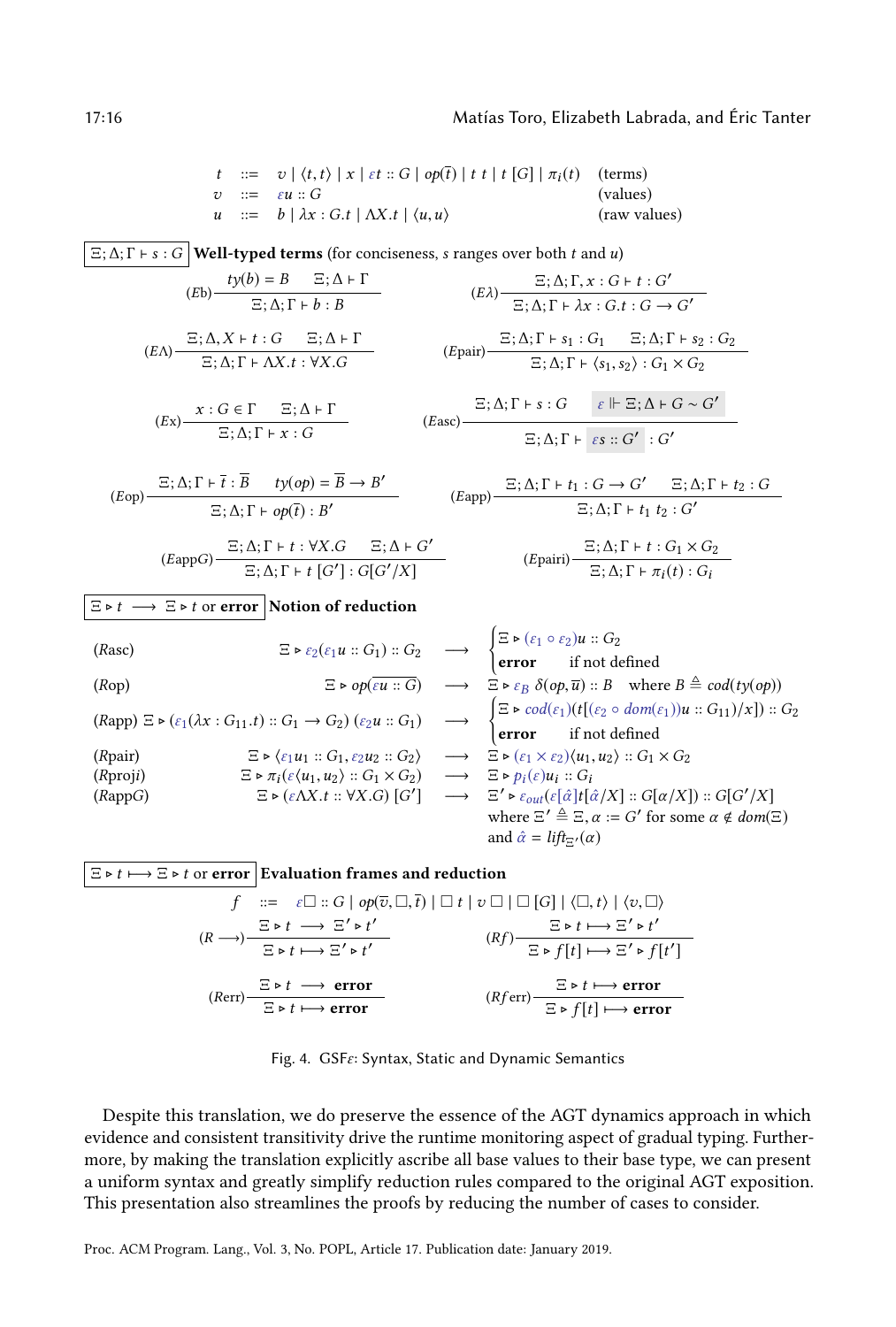### Gradual Parametricity, Revisited 17:17 (17:17) 17:17

Figure [4](#page-15-0) presents the syntax and semantics of  $GSF\epsilon$ , a simple variant of GSF in which all values are ascribed, and ascriptions carry evidence. Key changes with respect to Figure [3](#page-12-0) are highlighted in gray. Here, we treat evidence as a pair of elements of an abstract datatype; we define its actual representation (and operations) in the next section.

Because the translation from GSF to GSF $\varepsilon$  introduces explicit ascriptions everywhere consistency is used, the only remaining use of consistency in the typing rules of GSFε is in the rule (Easc). The evidence of the term itself supports the consistency judgment in the premise. All other rules require types to match exactly; the translation inserts ascriptions to ensure that top-level constructors match in every elimination form.

The notion of reduction for  $SSE$  terms deals with evidence propagation and composition with consistent transitivity. Rule (Rasc) specifies how an ascription around an ascribed value reduces to a single value if consistent transitivity holds:  $\varepsilon_1$  justifies that  $G_u \sim G_1$ , where  $G_u$  is the type of the underlying simple value u, and  $\varepsilon_2$  is evidence that  $G_1 \sim G_2$ . The composition via consistent transitivity, if defined, justifies that  $G_u \sim G_2$ ; if undefined, reduction steps to **error**. Rule (Rop) simply strips the underlying simple values, applies the primitive operation, and then wraps the result in an ascription, using a canonical base evidence  $\varepsilon_B$  (which trivially justifies that  $B \sim B$ ). Rule (Rapp) combines the evidence from the argument value  $\varepsilon_2$  with the domain evidence of the function value  $dom(\varepsilon_1)$  in an attempt to transitively justify that  $G_u \sim G_{11}$ . Failure to justify that judgment, as in our example in [ğ6.1,](#page-13-3) produces error. The return value is ascribed to the expected return type, using the codomain evidence of the function  $cod(\varepsilon_1)$ . Rule (Rpair) produces a pair value when the subterms of a pair have been reduced to values themselves, using the product operator on evidences  $\varepsilon_1 \times \varepsilon_2$ . This rule is necessary to enforce a uniform presentation of all values as ascribed values, which simplifies technicalities. Dually, Rule (Rproji) extracts a component of a pair and ascribes it to the projected type, using the corresponding evidence obtained with  $p_i(\varepsilon)$ .<sup>[8](#page-16-0)</sup>

Apart from the presentational details, the above rules are standard for an evidence-based reduction semantics. Rule (RappG) is the rule that specifically deals with parametric polymorphism, reducing a type application. This is where most of the complexity of gradual parametricity concentrates. Observe that there are two ascriptions in the produced term:

- The *inner* ascription (to  $G[\alpha/X]$ ) is for the body of the polymorphic term, asserting that substituting a fresh type name  $\alpha$  for the type variable X preserves typing. The associated evidence  $\varepsilon[\hat{\alpha}]$  is the result of instantiating  $\varepsilon$  (which justifies that the actual type of  $\Lambda X.t$  is consistent with  $\forall X.G$ ) with the fresh type name, hence justifying that the body after substitution is consistent with  $G[\alpha/X]$ .
- The outer ascription asserts that  $G[\alpha/X]$  is consistent with  $G[G'/X]$ , witnessed by evidence  $\varepsilon_{out}$ . This evidence plays a key role in avoiding unjustified failures as described in §2.4. We define  $\varepsilon_{out}$  in [ğ7.2](#page-18-0) below, once the representation of evidence is introduced.

The use of  $\hat{\alpha}$  is a technicality: because so far we treat evidence as an abstract datatype from an as-yet-unspecified domain, say pairs of EType, we cannot directly use gradual types (GType) inside evidences. The connection between GType and EType is specified by lifting operations,  $\mathit{lift}_\Xi : \text{GType} \to \text{EType}$  and  $\mathit{unlift} : \text{EType} \to \text{GType}.^\text{9}$  $\mathit{unlift} : \text{EType} \to \text{GType}.^\text{9}$  $\mathit{unlift} : \text{EType} \to \text{GType}.^\text{9}$  Because type names have meaning related to a store, the lifting is parameterized by the store Ξ. Term substitution is mostly standard: it uses unlift to recover  $\alpha$ , and is extended to substitute recursively in evidences. Substitution in evidence, also triggered by evidence instantiation, is simply component-wise substitution on evidence types.

Finally, the evaluation frames and associated reduction rules in Figure [4](#page-15-0) are straightforward; in particular (Rerr) and ( $R$  f err) propagate **error** to the top-level.

<span id="page-16-1"></span><span id="page-16-0"></span><sup>&</sup>lt;sup>8</sup>We use  $p_i(\varepsilon)$  to avoid confusion with  $\pi_i(\varepsilon)$ , which refers to the first projection of evidence (itself a metalanguage pair). <sup>9</sup>In standard AGT [\[Garcia et al. 2016\]](#page-27-3) the lifting is simply the identity, *i.e.* ETYPE = GTYPE.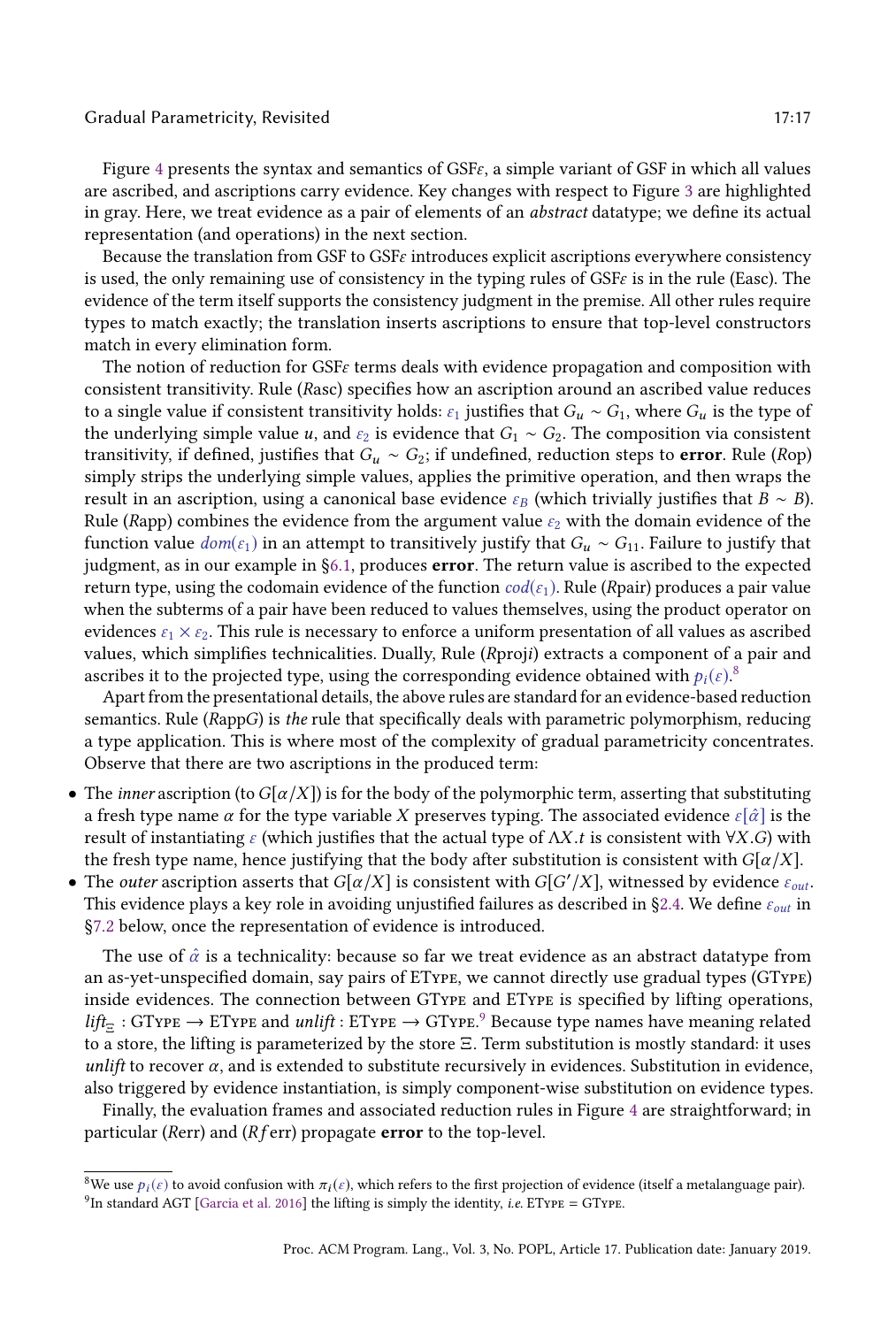### <span id="page-17-0"></span>7 EVIDENCE FOR GRADUAL PARAMETRICITY

We now turn to the actual representation of evidence. We first explain in [ğ7.1](#page-17-1) why the standard representation of evidence as pair of gradual types is insufficient for gradual parametricity. We then introduce the refined representation of evidence to enforce parametricity ([ğ7.2\)](#page-18-0), and basic properties of the language. Richer properties of GSF are discussed in [ğ8,](#page-20-0) [ğ9](#page-22-0) and [ğ10.](#page-23-0)

### <span id="page-17-1"></span>7.1 Simple Evidence, and Why It Fails

In standard AGT [\[Garcia et al.](#page-27-3) [2016\]](#page-27-3), evidence is simply represented as a pair of gradual types, i.e. EType = GType. Consistent transitivity is defined through the abstract interpretation framework. The definition for simple types is as follows ( $\varepsilon \Vdash J$  means  $\varepsilon$  supports the consistent judgment *J*):

<span id="page-17-5"></span>*Definition 7.1 (Consistent transitivity).* Suppose  $\varepsilon_{ab}$  ⊩  $G_a \sim G_b$  and  $\varepsilon_{bc}$  ⊢  $G_b \sim G_c$ . Evidence for consistent transitivity is deduced as ( $\varepsilon_{ab} \circ \varepsilon_{bc}$ )  $\Vdash G_a \sim G_b$ , where:

$$
\langle G_1, G_{21} \rangle \circ \langle G_{22}, G_3 \rangle = A^2(\{\langle T_1, T_3 \rangle \in C(G_1) \times C(G_3) \mid \exists T_2 \in C(G_{21}) \cap C(G_{22}), T_1 = T_2 \land T_2 = T_3 \})
$$

In words, if defined, the evidence that supports the transitive judgment is obtained by abstracting over the pairs of static types denoted by the outer evidence types  $(G_1 \text{ and } G_3)$  such that they are connected through a static type common to both middle evidence types  $(G_{21}$  and  $G_{22})$ . This definition can be proven to be equivalent to an inductive definition that proceeds in a syntax-directed manner on the structure of types [\[Garcia et al. 2016\]](#page-27-3).

Consistent transitivity satisfies some important properties. First, it is associative. Second, the resulting evidence is more precise than the outer evidence types, reflecting that during evaluation, typing justification only gets more precise (or fails). Violating this property breaks type safety. The third property is key for establishing the dynamic gradual guarantee [\[Garcia et al. 2016\]](#page-27-3).

Lemma 7.2. (Properties of consistent transitivity).

- (a) Associativity.  $(\varepsilon_1 \circ \varepsilon_2) \circ \varepsilon_3 = \varepsilon_1 \circ (\varepsilon_2 \circ \varepsilon_3)$ , or both are undefined.
- (b) Optimality. If  $\varepsilon = \varepsilon_1 \circ \varepsilon_2$  is defined, then  $\pi_1(\varepsilon) \sqsubseteq \pi_1(\varepsilon_1)$  and  $\pi_2(\varepsilon) \sqsubseteq \pi_2(\varepsilon_2)$ .
- (c) Monotonicity. If  $\varepsilon_1 \sqsubseteq \varepsilon_1'$  and  $\varepsilon_2 \sqsubseteq \varepsilon_2'$  and  $\varepsilon_1 \circ \varepsilon_2$  is defined, then  $\varepsilon_1 \circ \varepsilon_2 \sqsubseteq \varepsilon_1' \circ \varepsilon_2'$ .

Unfortunately, adopting gradual types for evidence types and simply extending the consistent transitivity definition to deal with GSF types and consistency judgments yields a gradual language that breaks parametricity.<sup>[10](#page-17-2)</sup> To illustrate, consider this simple program:

```
1 (ΛX .(λx:X. let y :? = x in let z :? = y in z + 1)) [ Int ] 1
```
The function is not parametric because it ends up adding 1 to its argument, although it does so after two intermediate bindings, typed as ?. Without further precaution, the parametricity violation of this program would not be detected at runtime. Assume that the type application generates the fresh name  $\alpha$ , bound to Int in the store. For justifying that x can flow to y (the let-binding is equivalent to a function application), we need evidence for Int ∼ ? by consistent transitivity between the evidences ⟨Int, α⟩, which justifies Int ∼ α,<sup>[11](#page-17-3)</sup> and ⟨α, α⟩, which justifies α ∼ ?.<sup>[12](#page-17-4)</sup> Using the definition of consistent transitivity (Def. [7.1\)](#page-17-5),  $\langle \text{Int}, \alpha \rangle \circ \langle \alpha, \alpha \rangle = \langle \text{Int}, \alpha \rangle$ . Similarly, for justifying the flow of y to z, the previous evidence must be combined with  $\langle ?, ? \rangle$ , which justifies ? ∼ ?. By Def. [7.1,](#page-17-5)  $\langle \text{Int}, \alpha \rangle \circ \langle ?, ? \rangle = A^2(\{\langle \text{Int}, \text{Int}, \alpha \rangle\}) = \langle \text{Int}, ? \rangle$ . This evidence can subsequently be used to produce evidence to justify that the addition is well-typed, since  $\langle \text{Int}, ? \rangle \circ \langle \text{Int}, \text{Int} \rangle = \langle \text{Int}, \text{Int} \rangle$ . Therefore the program produces 2, without errors: parametricity is violated.

<span id="page-17-4"></span><span id="page-17-3"></span><span id="page-17-2"></span> $^{10}\rm{The}$  obtained language is type safe, and satisfies the dynamic gradual guarantee. This novel design could make sense to gradualize impure polymorphic languages, which do not enforce parametricity. Exploring this perspective is future work. <sup>11</sup>Note that conversely to the simply-typed setting, both components of evidence are not necessarily equal, as in this case. <sup>12</sup>This evidence is obtained by substituting  $\alpha$  for X in the initial evidence  $\langle X, X \rangle$  for  $X \sim ?$ .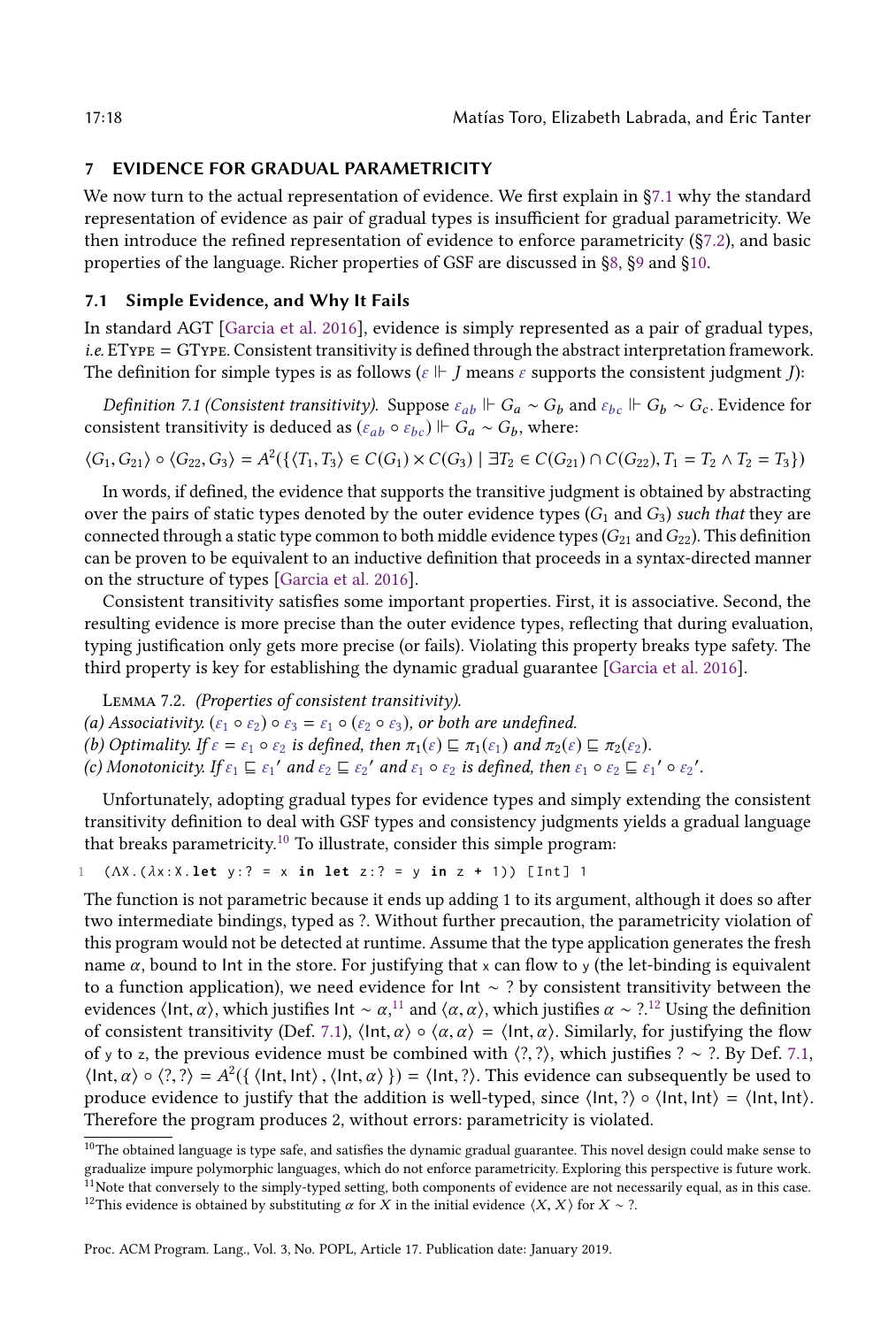<span id="page-18-1"></span>
$$
\frac{\langle E_1, E_2 \rangle \circ \langle E_3, E_4 \rangle = \langle E'_1, E'_2 \rangle}{\langle E_1, \alpha^{E_2} \rangle \circ \langle \alpha^{E_3}, E_4 \rangle = \langle E'_1, E'_2 \rangle}
$$
\n
$$
\frac{\langle E_1, E_2 \rangle \circ \langle E_3, E_4 \rangle = \langle E'_1, E'_2 \rangle}{\langle E_1, E_2 \rangle \circ \langle E_3, E_4 \rangle = \langle E'_1, E'_2 \rangle}
$$
\n
$$
\frac{\langle E_1, E_2 \rangle \circ \langle E_3, E_4 \rangle = \langle E'_1, E'_2 \rangle}{\langle E_1, E_2 \rangle \circ \langle E_3, E_4 \rangle = \langle E'_1, \alpha^{E'_2} \rangle}
$$
\n
$$
\frac{\langle E_{41}, E_{31} \rangle \circ \langle E_{21}, E_{11} \rangle = \langle E_3, E_1 \rangle \quad \langle E_{12}, E_{22} \rangle \circ \langle E_{32}, E_{42} \rangle = \langle E_2, E_4 \rangle}{\langle E_1, E_2 \rangle \circ \langle E_3, E_4 \rangle = \langle E_2, E_4 \rangle}
$$
\n
$$
\frac{\langle E_1 \rightarrow E_{12}, E_{21} \rightarrow E_{22} \rangle \circ \langle E_{31} \rightarrow E_{32}, E_{41} \rightarrow E_{42} \rangle = \langle E_1 \rightarrow E_2, E_3 \rightarrow E_4 \rangle}{\langle E_1 \rightarrow E_2, E_3 \rightarrow E_4 \rangle \circ \langle 2, \gamma \rangle = \langle E'_1 \rightarrow E'_2, E'_3 \rightarrow E'_4 \rangle}
$$
\n
$$
\frac{\langle E_1 \rightarrow E_2, E_3 \rightarrow E_4 \rangle \circ \langle 2, \gamma \rangle = \langle E'_1 \rightarrow E'_2, E'_3 \rightarrow E'_4 \rangle}{\langle E_1 \rightarrow E_2, E_3 \rightarrow E_4 \rangle \circ \langle 2, \gamma \rangle = \langle E'_1 \rightarrow E'_2, E'_3 \rightarrow E'_4 \rangle}
$$

Fig. 5. Consistent Transitivity (selected rules)

### <span id="page-18-0"></span>7.2 Refining Evidence

For gradual parametricity, evidence must do more than just ensure type safety. It needs to safeguard the sealing that type variables are meant to represent, also taking care of unsealing as necessary. First of all, we need to define evidence to adequately represent consistency judgments of GSF.

Evidence Types. We define *evidence types*,  $E \in E$ Type, to be an enriched version of gradual types:

$$
E ::= B | E \rightarrow E | \forall X.E | E \times E | \alpha^{E} | X | ?
$$

SF equality judgments, and hence GSF consistency judgments, are relative to a store. It is therefore not enough to use type names in evidence: we need to keep track of their associated types in the store. An evidence type name  $\alpha^E$  therefore captures the type associated to the type name  $\alpha$  through the store. For instance, evidence that a variable has a polymorphic type X is initially  $\langle X, X \rangle$ . When X is instantiated, say to lnt, and a fresh type name  $\alpha$  is introduced, the evidence becomes  $\langle\alpha^{\rm{Int}},\alpha^{\rm{Int}}\rangle$ . An evidence type name does not only record the end type to which it is bound, but the whole path. For instance,  $\alpha^{\beta^{\text{int}}}$  is a valid evidence type name that embeds the fact that  $\alpha$  is bound to  $\beta$ , which is itself bound to Int.

Note that as a program reduces, evidence can not only become more precise than statically-used types, but also than the global store. For instance, it can be the case that  $\alpha := ?$  in the global store  $\Xi$ , but that locally, the evidence for  $\alpha$  has gotten more precise, such as  $\alpha^{\text{Int}}$ . Formally, a type name is enriched with its transitive bindings in the store,  $lif_{\Xi}(\alpha) = \alpha^{lif_{\Xi}(\Xi(\alpha))}$ . Unlifting simply forgets the additional information:  $\mathit{unlift}_{\Xi}(\alpha^E) = \alpha.$  In all other cases, both operations recur structurally.

It is crucial to understand the intuition behind the position of type names in a given evidence. The position of  $\alpha^E$  in an evidence can correspond to a *sealing*, an *unsealing*, or neither. If  $\alpha^E$  is *only* on the right side,  $e.g.$   $\langle$ Int, $\alpha^{int} \rangle$ , then the evidence is a sealing (here, of Int with  $\alpha$ ). Dually, if  $\alpha^E$  is only on the left side, e.g.  $\langle \alpha^{\text{Int}}$ , Int $\rangle$ , the evidence is an unsealing (here, of Int from  $\alpha$ ). Sealing and unsealing evidences arise through reduction, as will be illustrated later in this section.

Consistent Transitivity. With this syntactic enrichment, consistent transitivity can be strengthened to account for sealing and unsealing, ensuring parametricity. Consistent transitivity is defined inductively; selected rules are presented in Figure [5.](#page-18-1)

Rule (unsl) specifies that when a sealing and an unsealing of the same type name meet in the middle positions of a consistent transitivity step, the type name can be eliminated in order to calculate the resulting evidence. For instance,  $\langle \text{Int}, \alpha^{\text{Int}} \rangle \circ \langle \alpha^2, ? \rangle = \langle \text{Int}, \text{Int} \rangle \circ \langle ?, ? \rangle = \langle \text{Int}, \text{Int} \rangle$ .

As shown in [ğ7.1,](#page-17-1) it is important for consistent transitivity to not lose precision when combining an evidence with an unknown evidence. To this end, rule (identL) in Fig. [5](#page-18-1) preserves the left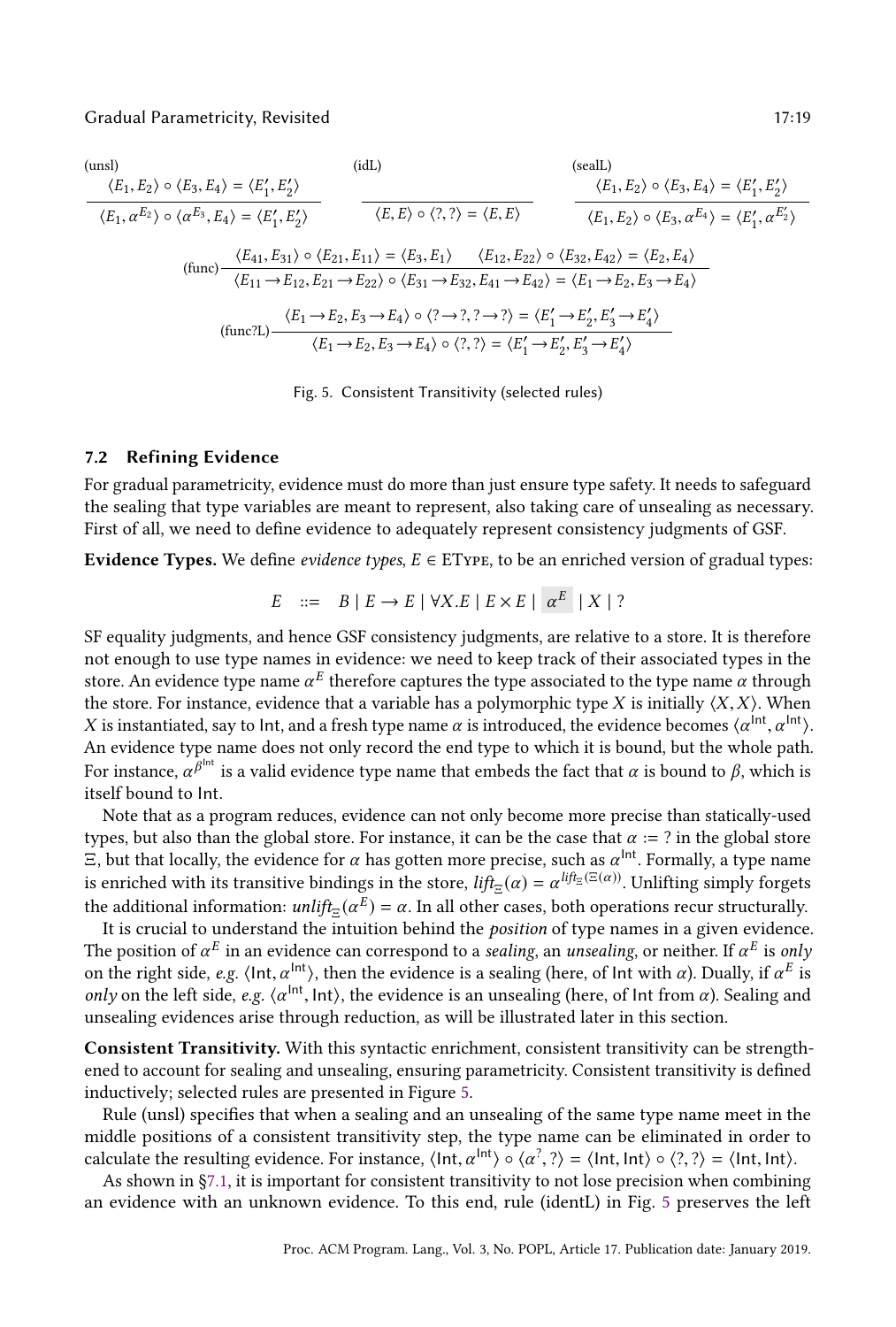evidence. Going back to the example of §7.1, we now have  $\langle$ Int, $\alpha^{\rm{Int}}\rangle \circ \langle ?, ?\rangle = \langle$ Int, $\alpha^{\rm{Int}}\rangle$ , instead of  $\langle$ Int, ?). Because  $\langle$ Int,  $\alpha$ <sup>Int</sup> $\rangle$   $\circ$   $\langle$ Int, Int $\rangle$  is undefined, reduction steps to **error** as desired.

Rule (sealL) shows that when an evidence is combined with a sealing, the resulting evidence is also a sealing. This sealing can be more precise, e.g.  $\langle$  lnt, lnt $\rangle \circ \langle ? , \alpha^? \rangle = \langle$  lnt,  $\alpha^{\mathsf{Int}} \rangle$ .

Figure [5](#page-18-1) only shows one structurally-recursive rule, corresponding to the function case (func); consistent transitivity is computed recursively with the domain and codomain evidences. To combine a function evidence with unknown evidence, the unknown evidence is first "expanded" to match the type constructor (func?L). There are similar rules for the other type constructors. Also, there are symmetric variants of the above rules-such as (identR) and (sealR)-in which every evidence and every evidence type is swapped.

Importantly, this refined definition of consistent transitivity preserves associativity and optimal-ity, based on a natural notion of precision for evidence types. It does however break monotonicity,<sup>[13](#page-19-0)</sup> and hence the dynamic gradual guarantee. In [ğ9,](#page-22-0) we give a semantic argument establishing that the dynamic gradual guarantee is fundamentally incompatible with parametricity anyway, independently of this refinement.

Outer Evidence. The reduction rule of a type application (RappG) produces an outer evidence  $\varepsilon_{out}$  that justifies that  $G[\alpha/X]$  is consistent with  $G[G'/X]$ . The precise definition of this evidence is delicate, addressing a subtle tension between the precision required for justifying unsealing when possible, and the imprecision required for parametricity.

$$
\varepsilon_{out} \triangleq \langle E_*[\alpha^E], E_*[E'] \rangle \qquad \text{where } E_* = \text{lift}_{\Xi}(\text{unlift}(\pi_2(\varepsilon))), \alpha^E = \text{lift}_{\Xi'}(\alpha), E' = \text{lift}_{\Xi}(G')
$$

In this definition,  $\varepsilon$ ,  $\alpha$ ,  $G'$ ,  $\Xi$ , and  $\Xi'$  come from rule (RappG). Determining  $E_*$  is the key challenge. The second evidence type of  $\varepsilon$  refines  $\forall X. G$  by exploiting the fact that the underlying polymorphic value  $\Lambda X$ .t is consistent with it; this extra precision is crucial for unsealing. The roundtrip unlift/lift "resets" the sealing information of evidence type names to that contained in the store; this relaxation is crucial for parametricity (to prove the compositionality lemma $-\S$ 8).

Note that  $\varepsilon_{out}$  will never cause a runtime error when combined with the resulting evidence of the parametric term result, because both are necessarily related by precision.

Illustration. The following reduction trace illustrates all the important aspects of reduction:

 $(\varepsilon_{\forall X, X\rightarrow X}(\Lambda X, \lambda x : X, x) :: \forall X. X \rightarrow ?)$  [Int]  $(\varepsilon_{\text{int}} 1 :: \text{int})$  initial evidence  $(RappG) \longmapsto (\langle \alpha^{\mathsf{Int}} \rightarrow \alpha^{\mathsf{Int}}, \mathsf{Int} \rightarrow \mathsf{Int}) \ (\varepsilon_{\alpha \rightarrow \alpha} (\lambda x : \alpha . x) :: \alpha \rightarrow ?) :: \mathsf{Int} \rightarrow ?) \ (\varepsilon_{\mathsf{Int}}1 :: \mathsf{Int}) \quad \text{ note the precision of } \ \varepsilon_{\mathsf{out}}$ (Rasc)  $\mapsto (\langle \alpha^{\text{Int}} \rightarrow \alpha^{\text{Int}}), \text{Int} \rightarrow \text{Int}) (\lambda x : \alpha.x) :: \text{Int} \rightarrow ?) (\varepsilon_{\text{Int}} 1 :: \text{Int})$  consistent transitivity  $(Rapp) \rightarrow \langle \alpha^{Int}, Int \rangle (\langle Int, \alpha^{Int} \rangle 1 :: \alpha) :: ?$  argument is sealed (Rasc)  $\mapsto$   $\langle$ Int, Int $\rangle$  1 :: ? unsealing eliminates  $\alpha$ 

Crucially, the initial evidence of the identity function is fully precise, even though it is ascribed an imprecise type. Consequently, in the first reduction step above,  $\varepsilon_{out}$  is calculated as:

$$
\varepsilon_{out} \triangleq \langle E_*[\alpha^E], E_*[E'] \rangle = \langle (\forall X. X \rightarrow X)[\alpha^{\text{Int}}], (\forall X. X \rightarrow X)[\text{Int}] \rangle = \langle \alpha^{\text{Int}} \rightarrow \alpha^{\text{Int}}, \text{Int} \rightarrow \text{Int} \rangle
$$

The application step (Rapp) then gives rise to sealing and unsealing evidences after deconstructing  $\varepsilon_{out}$ : the inner evidence  $\langle$ Int,  $\alpha^{\text{Int}}\rangle$  seals the number 1 at type  $\alpha$ , while the outer evidence  $\langle \alpha^{\text{Int}}$ , Int $\rangle$ allows the subsequent unsealing in the ascription step (Rasc). As a result, the ascribed identity function yields usable values, because the outer evidence subsequently takes care of unsealing. This addresses the excess of failure reported with  $\lambda B$  and System F<sub>C</sub> in §2.4. Note that if the function were not intrinsically precise on its return type, e.g.  $\Lambda X.\lambda x : X.(x :: ?)$ , then initial evidence would likewise be imprecise, and deconstructing  $\varepsilon_{out}$  would not justify unsealing the result anymore.

<span id="page-19-0"></span><sup>&</sup>lt;sup>13</sup>For instance, consider  $\langle \text{Int}, \alpha^{\text{Int}} \rangle \sqsubseteq \langle \text{Int}, \alpha^{\text{Int}} \rangle$  and  $\langle \alpha^{\text{Int}}, \text{Int} \rangle \subseteq \langle \text{?}, \text{?} \rangle$ . By consistent transitivity,  $\langle \text{Int}, \alpha^{\text{Int}} \rangle \circ \langle \alpha^{\text{Int}}, \text{Int} \rangle =$  $\langle$ Int, Int $\rangle$  (rule unsl), and  $\langle$ Int,  $\alpha^{\text{Int}}\rangle \circ \langle ?, ? \rangle = \langle$ Int,  $\alpha^{\text{Int}}\rangle$  (rule idL), but  $\langle$ Int, Int $\rangle \nsubseteq \langle$ Int,  $\alpha^{\text{Int}}\rangle$ .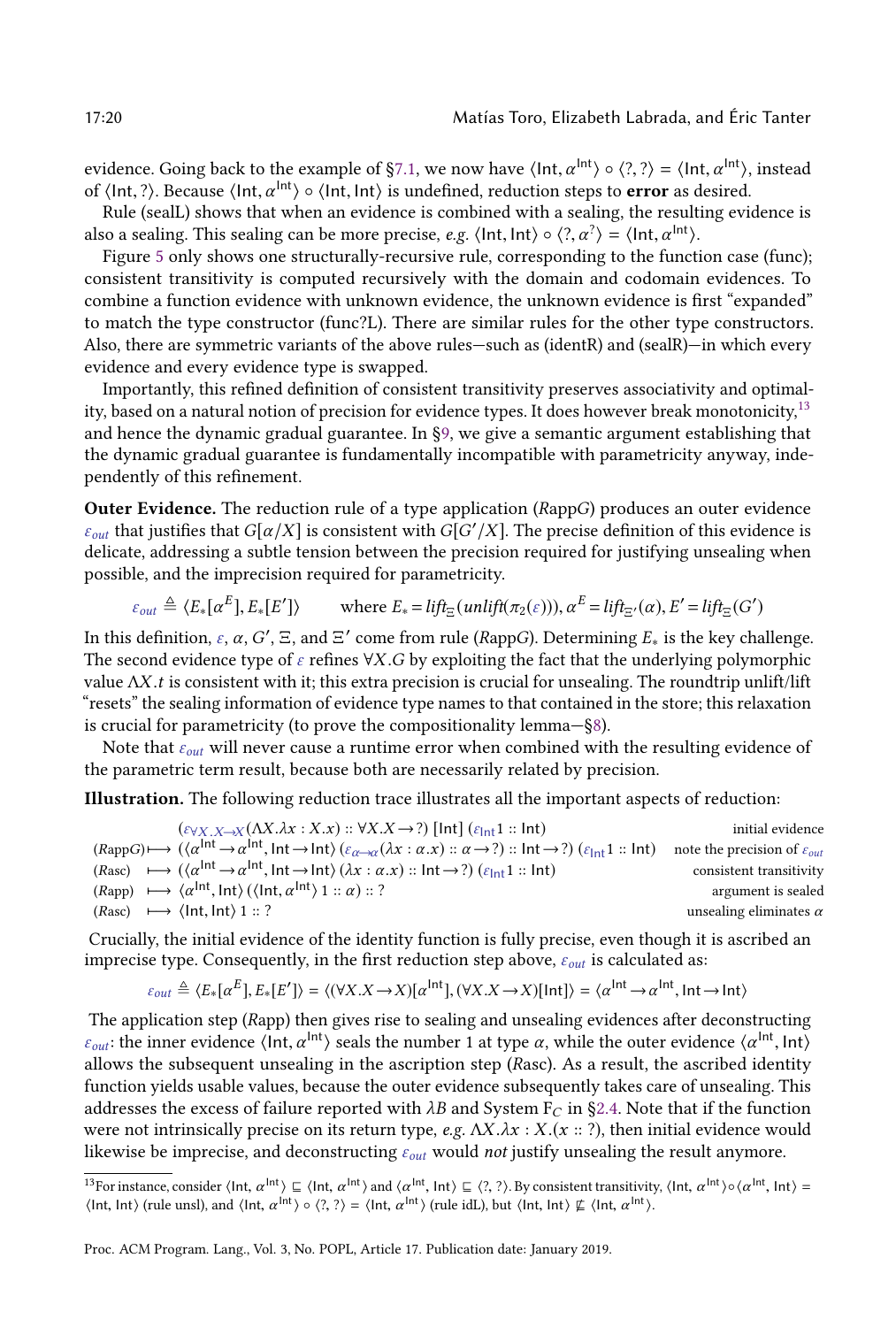Gradual Parametricity, Revisited 17:21 17:21

### 7.3 Basic Properties of GSF Evaluation

The runtime semantics of a GSF term are given by first translating the term to  $GSF\epsilon$  (noted  $\vdash t \rightsquigarrow t_{\varepsilon}: G$  and then reducing the GSF $\varepsilon$  term. We write  $t \Downarrow \Xi \triangleright v$  (resp.  $t \Downarrow \textbf{error}$ ) if  $\vdash t \rightsquigarrow t_{\varepsilon}: G$ and  $\cdot \triangleright t_{\varepsilon} \longmapsto^* \Xi \triangleright v$  (resp.  $\cdot \triangleright t_{\varepsilon} \longmapsto^* \Xi \triangleright \text{error}$ ) for some resulting store  $\Xi$ . We write  $\Xi \triangleright v$  : G for  $\Xi$ ;  $\cdot$ ;  $\cdot$   $\vdash$   $v$  :  $G$ . We write  $t \uparrow$  if the translation of  $t$  diverges, and  $t \downarrow v$  when the store is irrelevant.

The properties of GSF follow from the same properties of GSFε, expressed using the small-step reduction relation, due to the fact that the translation  $\sim$  preserves typing. In particular, GSF terms do not get stuck, although they might produce error or diverge:

PROPOSITION 7.3 (TYPE SAFETY). If ⊢ t : G then either  $t \Downarrow \Xi \triangleright v$  with  $\Xi \triangleright v$  : G,  $t \Downarrow$  error, or t  $\Uparrow$ .

Proposition [5.8](#page-13-4) established that GSF typing coincides with SF typing on static terms. A similar result holds considering the dynamic semantics. In particular, static GSF terms never produce error:

<span id="page-20-1"></span>PROPOSITION 7.4 (STATIC TERMS DO NOT FAIL). Let t be a static term. If ⊢ t : T then  $\neg(t \Downarrow error)$ .

This result follows from the fact that all evidences in a static program are static, hence never gain precision; the initial type checking ensures that combination through transitivity never fails. As we will see in [ğ10,](#page-23-0) a static term is also guaranteed to terminate.

### <span id="page-20-0"></span>8 GSF: PARAMETRICITY

We establish parametricity for GSF by proving parametricity for GSFε. Specifically, we define a step-indexed logical relation for GSF $\varepsilon$  terms, closely following the relation for  $\lambda B$  [\[Ahmed et al.](#page-27-14) [2017\]](#page-27-14). In the following, we only go briefly over the definition of the relation (Figure [6\)](#page-21-0), and focus on the few differences with the  $\lambda B$  relation, essentially dealing with evidences.

The relation is defined on tuples  $(W, t_1, t_2)$  that denote two related terms  $t_1, t_2$  in a world W. A world is composed of a step index j, two stores  $\Xi_1$  and  $\Xi_2$  used to typecheck and evaluate the related terms, and a mapping  $\kappa$ , which maps type names to relations  $R$ , used to relate sealed values. The components of a world are accessed through a dot notation, e.g.  $W$  i for the step index.

The interpretations of values, terms, stores, name environments, and type environments are mutually defined, using the auxiliary definitions at the bottom of Figure [6.](#page-21-0) As usual, the value and term interpretations are indexed by a type and a type substitution  $\rho$ . We use Atom<sub>n</sub>[G<sub>1</sub>,G<sub>2</sub>] to denote a set of pair of terms of type  $G_1$  and  $G_2$ , and worlds with a step index less than n. We write  $\mathrm{Atom}_n^{\mathrm{val}}[G_1,G_2]$  to restrict that set to values, and  $\mathrm{Atom}_\rho[G]$  to denote a set of terms of the same type after substitution. The Atom $_{\rho}^=[G]$  variant is similar to Atom $_{n}^{\text{val}}[G_1,G_2]$  but restricts the set to values that have, after substitution, equally precise evidences (the equality is after unlifting because two sealed values may be related under different instantiations). REL<sub>n</sub>[G<sub>1</sub>, G<sub>2</sub>] defines the set of relations of values of type  $G_1$  and  $G_2$ . We use  $\lfloor R \rfloor_n$  and  $\lfloor \kappa \rfloor_n$  to restrict the step index of the worlds to less than n. Finally,  $\kappa' \geq \kappa$  specifies that  $\kappa'$  is a future relation mapping of  $\kappa$  (and extension), and similarly  $W' \geq W$  expresses that  $W'$  is a future world of W. The  $\downarrow$  operator lowers the step index of a world by 1.

The logical interpretation of terms of a given type enforces a "termination-sensitive" view of parametricity: if the first term yields a value, the second must produce a related value at that type; if the first term fails, so must the second. Note that  $\text{Atom}_{\rho}^=[G]$  requires the second component of the evidence of each value to have the same precision in order to enforce such sensitivity. Indeed, if one is allowed to be more precise than the other, then when later combined in the same context, the more precise value may induce failure while the other does not.

Two base values are related if they are equal. Two functions are related if their application to related values yields related results. Two type abstractions are related if given any two types and any relation between them, the instantiated terms (without their unsealing evidence) are also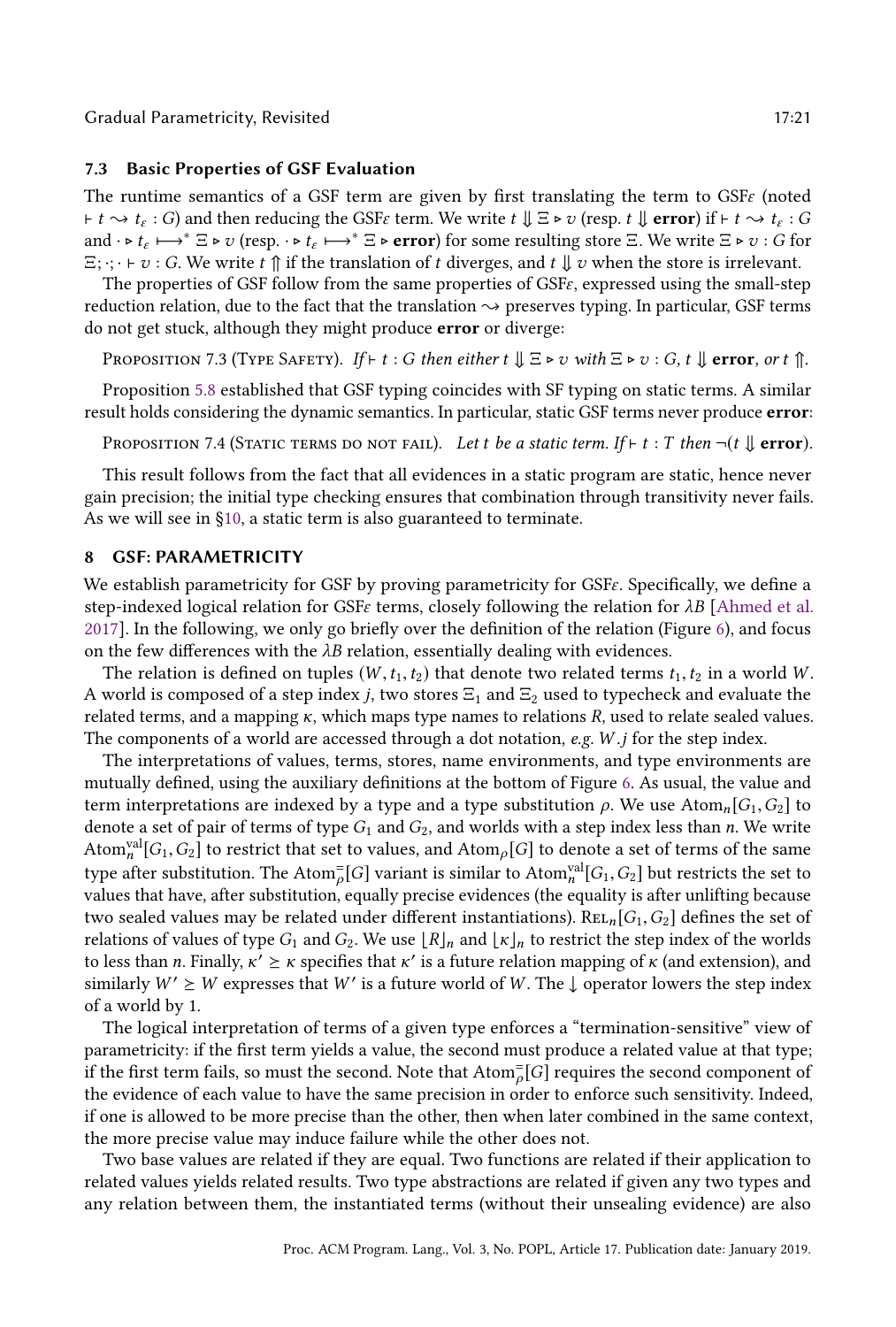<span id="page-21-0"></span>

| $V_{\rho}[\![B]\!]$                                              | $=$ | $\{(W, v, v) \in \text{Atom}_{\rho}^=[B]\}$                                                                                                                                       |
|------------------------------------------------------------------|-----|-----------------------------------------------------------------------------------------------------------------------------------------------------------------------------------|
| $\mathcal{V}_\rho$ $[G_1 \to G_2]$                               | $=$ | $\{(W, v_1, v_2) \in \text{Atom}_{\rho}^{-}[G_1 \to G_2] \mid \forall W' \geq W.\forall v'_1, v'_2.$                                                                              |
|                                                                  |     | $(W',v'_1,v'_2)\in\mathcal{V}_\rho[\hspace{-0.04cm}[ G_1]\hspace{-0.04cm}]\Rightarrow(W',v_1\;v'_1,v_2\;v'_2)\in\mathcal{T}_\rho[\hspace{-0.04cm}[ G_2]\hspace{-0.04cm}]\}$       |
| $\mathcal{V}_{\rho}\llbracket G_1 \times G_2 \rrbracket$         | $=$ | $\{(W, v_1, v_2) \in \text{Atom}_{\rho}^{-}[G_1 \times G_2]$                                                                                                                      |
|                                                                  |     | $(W,\pi_1(v_1),\pi_1(v_2))\in{\mathcal{T}}_{\rho}\llbracket G_1\rrbracket\wedge(W,\pi_2(v_1),\pi_2(v_2))\in{\mathcal{T}}_{\rho}\llbracket G_2\rrbracket\}$                        |
| $\mathcal{V}_{\rho}[\![\forall X. G]\!]$                         | $=$ | $\{(W, v_1, v_2) \in \text{Atom}_{\rho}^{-}[\forall X . G] \mid \forall W' \geq W. \forall t_1, t_2, G_1, G_2, \alpha, \varepsilon_1, \varepsilon_2.$                             |
|                                                                  |     | $\forall R \in \text{ReLU}_{W',j}[G_1, G_2].$                                                                                                                                     |
|                                                                  |     | $(W'.\Xi_1 \vdash G_1 \wedge W'.\Xi_2 \vdash G_2 \wedge$                                                                                                                          |
|                                                                  |     | $W'.\Xi_1 \triangleright v_1[G_1] \longmapsto W'.\Xi_1, \alpha := G_1 \triangleright \varepsilon_1 t_1 :: \rho(G)[G_1/X] \wedge$                                                  |
|                                                                  |     | $W'.\Xi_2 \triangleright v_2[G_2] \longmapsto W'.\Xi_2, \alpha := G_2 \triangleright \varepsilon_2 t_2 :: \rho(G)[G_2/X]) \Rightarrow$                                            |
|                                                                  |     | $\downarrow$ $(W' \boxtimes (\alpha, G_1, G_2, R), t_1, t_2) \in \mathcal{T}_{\rho[X \mapsto \alpha]}[[G]]$                                                                       |
| $\mathcal{V}_{\rho}\llbracket X \rrbracket$                      | $=$ | $\mathcal{V}_{\rho}\llbracket \rho(X) \rrbracket$                                                                                                                                 |
| $V_{\rho}[\![\alpha]\!]$                                         | $=$ | $\{(W,\langle E_{11}, \alpha^{E_{12}}\rangle u_1 :: \alpha, \langle E_{21}, \alpha^{E_{22}}\rangle u_2 :: \alpha) \in \text{Atom}_{\mathfrak{g}}^{\equiv}[\alpha] \mid$           |
|                                                                  |     | $(W, \langle E_{11}, E_{12} \rangle u_1 : W.E_1(\alpha), \langle E_{21}, E_{22} \rangle u_2 : W.E_2(\alpha)) \in W.\kappa(\alpha)$                                                |
| $V_\rho$ [?]                                                     | $=$ | $\{(W, \varepsilon_1 u_1 :: ?, \varepsilon_2 u_2 :: ?) \in \mathrm{Atom}_{\emptyset}^= [?\} \mid \ \textit{const}(\pi_2(\varepsilon_i)) = G \land$                                |
|                                                                  |     | $(W, \varepsilon_1 u_1 :: G, \varepsilon_2 u_2 :: G) \in V_\rho[[G]]$                                                                                                             |
| $\mathcal{T}_{\rho}\llbracket G \rrbracket$                      | $=$ | $\{(W, t_1, t_2) \in \text{Atom}_{\rho}[G] \mid \forall i \leq W \cdot j, (\forall \Xi_1, v_1. W \cdot \Xi_1 \triangleright t_1 \mapsto^i \Xi_1 \triangleright v_1 \Rightarrow$   |
|                                                                  |     | $\exists W' \geq W, v_2$ . $W \equiv_2 \triangleright t_2 \longmapsto^* W' \equiv_2 \triangleright v_2 \wedge W' \quad i = W \quad i \wedge$                                      |
|                                                                  |     | $W'.\Xi_1 = \Xi_1 \wedge (W', v_1, v_2) \in \mathcal{V}_\rho[[G]]) \wedge$                                                                                                        |
|                                                                  |     | $(\forall \Xi_1.W.\Xi_1 \triangleright t_1 \longmapsto^i \text{ error} \Rightarrow \exists \Xi_2.W.\Xi_2 \triangleright t_2 \longmapsto^* \text{ error})$                         |
|                                                                  |     |                                                                                                                                                                                   |
| $S[\cdot]$                                                       | $=$ | <b>WORLD</b>                                                                                                                                                                      |
| $\mathcal{S}[\Xi,\alpha:=G]$                                     | $=$ | $S[\Xi] \cap \{W \in \text{Work} \mid W.\Xi_1(\alpha) = G \wedge W.\Xi_2(\alpha) = G \wedge$                                                                                      |
|                                                                  |     | $\vdash W.\Xi_1 \wedge \vdash W.\Xi_2 \wedge W.\kappa(\alpha) = \lfloor \mathcal{V}_{\emptyset} [\![G]\!] \rfloor_{W,j}$                                                          |
| $\mathcal{D}[\cdot]$                                             | $=$ | $\{(W,\emptyset) \mid W \in \text{Work} \}$                                                                                                                                       |
| $\mathcal{D}[\![\Delta,X]\!]$                                    | $=$ | $\{(W, \rho[X \mapsto \alpha])   (W, \rho) \in \mathcal{D}[\![\Delta]\!] \land \alpha \in dom(W.\kappa)\}$                                                                        |
| $\mathcal{G}_{\rho}[\![\cdot]\!]$                                | $=$ | $\{(W,\emptyset)   W \in \text{Worko}\}\$                                                                                                                                         |
| $\mathcal{G}_{\rho}[\![\Gamma, x:G]\!]$                          | $=$ | $\{ (W, \gamma[x \mapsto (v_1, v_2)]) \mid (W, \gamma) \in \mathcal{G}_\rho[\![\Gamma]\!] \wedge (W, v_1, v_2) \in \mathcal{V}_\rho[\![G]\!] \}$                                  |
| $\Xi$ ; $\Delta$ ; $\Gamma$ + $t_1 \leq t_2$ : $G \triangleq$    |     | $\Xi$ ; $\Delta$ ; $\Gamma$ + $t_1$ : $G \wedge \Xi$ ; $\Delta$ ; $\Gamma$ + $t_2$ : $G \wedge \forall W \in \mathcal{S}[\Xi], \rho, \gamma$ .                                    |
|                                                                  |     | $((W,\rho)\in \mathcal{D}[\![\Delta]\!]\wedge (W,\gamma)\in \mathcal{G}_\rho[\![\Gamma]\!]) \Rightarrow (W,\rho(\gamma_1(t_1)),\rho(\gamma_2(t_2)))\in \mathcal{T}_\rho[\![G]\!]$ |
| $\Xi$ ; $\Delta$ ; $\Gamma$ + $t_1 \approx t_2$ : $G \triangleq$ |     | $\Xi$ ; $\Delta$ ; $\Gamma$ + $t_1 \le t_2$ : $G \wedge \Xi$ ; $\Delta$ ; $\Gamma$ + $t_2 \le t_1$ : $G$                                                                          |

Atom<sub>n</sub> $[G_1, G_2] = \{(W, t_1, t_2) | W_j < n \land W \in \text{WORD} \land W.E_1, \dots \vdash t_1 : G_1 \land W.E_2, \dots \vdash t_2 : G_2\}$ Atom $_{n}^{\text{val}}[G_1, G_2] = \{(W, v_1, v_2) \in \text{Atom}_n[G_1, G_2]\}$  Atom<sub>p</sub>[G] = ∪<sub>n≥0</sub>{(W, t<sub>1</sub>, t<sub>2</sub>) ∈ Atom<sub>n</sub>[p(G), p(G)]}  $\text{Atom}_{\rho}^=[G] = \{(W, v_1, v_2) \in \text{Atom}_{\rho}[G] \mid \text{unlift}(\pi_2(ev(v_1))) = \text{unlift}(\pi_2(ev(v_2)))\}$ WORLD =  $\cup_{n>0}$  WORLD<sub>n</sub>  $\text{World}_n = \{(j, \Xi_1, \Xi_2, \kappa) \in \text{Nat } \times \text{Store} \times \text{Store} \times (\text{TypeName} \rightarrow \text{Rel}_j) \mid$  $j < n \land \vdash \Xi_1 \land \vdash \Xi_2 \land \forall \alpha \in dom(\kappa) \ldotp \kappa(\alpha) \in \text{ReLU}_j[\Xi_1(\alpha), \Xi_2(\alpha)]\}$  $\text{REL}_n[G_1, G_2] = \{R \in \text{Atom}_n^{\text{val}}[G_1, G_2] \mid \forall (W, v_1, v_2) \in R. \forall W' \ge W.(W', v_1, v_2) \in R\}$  $\lfloor R \rfloor_n = \{ (W, e_1, e_2) \in R \mid W \leq n \}$   $\lfloor \kappa \rfloor_n = \{ \alpha \mapsto \lfloor R \rfloor_n \mid \kappa(\alpha) = R \}$  $\kappa' \geq \kappa \triangleq \forall \alpha \in dom(\kappa) . \kappa'(\alpha) = \kappa(\alpha)$  $W'\succeq W\triangleq\!W' \text{, }j\leq W \text{, }j\wedge W'.\Xi_1\supseteq W.\Xi_1\wedge W'.\Xi_2\supseteq W.\Xi_2\wedge W'.\kappa\succeq\lfloor W\text{.}\kappa\rfloor_{W',\text{ }j}\wedge W',W\in\text{W$  $\downarrow$   $W = (j, W \equiv 1, W \equiv 2, \lfloor W \cdot \kappa \rfloor)$  where  $j = W \cdot j - 1$ 

Fig. 6. Gradual logical relation and auxiliary definitions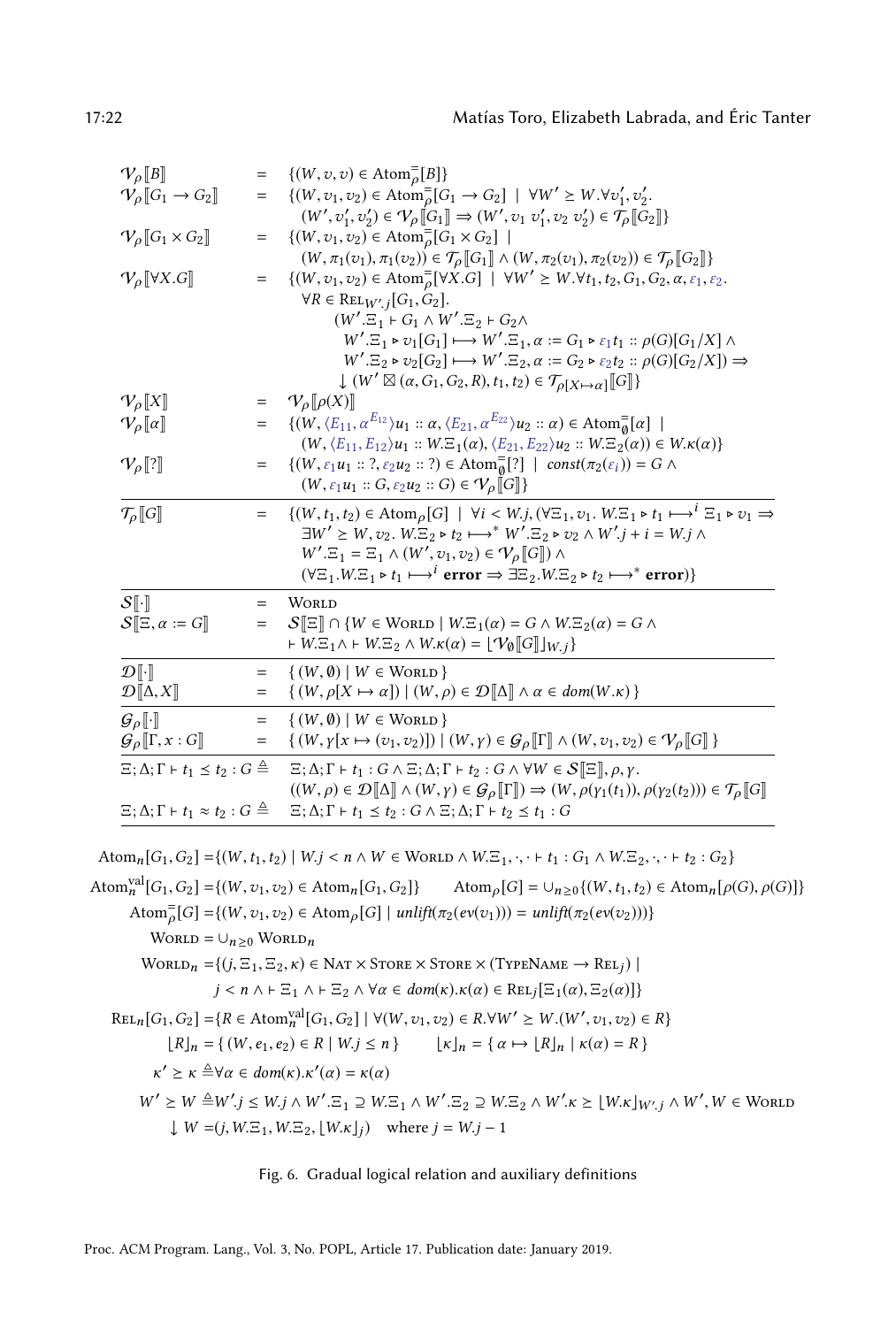#### Gradual Parametricity, Revisited 17:23

related in a world extended ( $\boxtimes$ ) with  $\alpha$ , the two instantiation types  $G_1$  and  $G_2$  and the chosen relation R between sealed values. Note that the step index of this extended world is decreased by one, because we take a reduction step. Two pairs are related if their components are pointwise related. Two sealed values are related at a type name  $\alpha$  if, after unsealing, the resulting values are in the relation corresponding to  $\alpha$  in the current world,  $W.\kappa(\alpha)$ .

Finally, two values are related at type ? if they are related at the least-precise type with the same top-level constructor as the second component of the evidence,  $\text{const}(\pi_2(\varepsilon_i)).^{14}$  $\text{const}(\pi_2(\varepsilon_i)).^{14}$  $\text{const}(\pi_2(\varepsilon_i)).^{14}$  The intuition is that to be able to relate these unknown values we must take a step towards relating their actual content; evidence necessarily captures at least the top-level constructor (e.g. if a value is a function, the second evidence type is no less precise than ?  $\rightarrow$  ?, *i.e.* const( $E_1 \rightarrow E_2$ )).

The logical relation is well-founded for two reasons: (i) in the ? case, const( $\pi_2(\varepsilon_i)$ ) cannot itself be ?, as just explained; (ii) in each other recursive cases, the step index is lowered: for functions and pairs, the relation is between reducible expressions (applications, projections) that either take a step or fail; for type abstractions, the relation is with respect to a world whose indexed is lowered.

The interpretations of stores, type name environments and type environments are straightforward (Figure [6\)](#page-21-0). The logical relation allows us to define logical approximation, whose symmetric extension is logical equivalence. Any well-typed  $GSE \varepsilon$  term is related to itself at its type:

<span id="page-22-2"></span>THEOREM 8.1 (FUNDAMENTAL PROPERTY). If  $\Xi$ ;  $\Delta$ ;  $\Gamma \vdash t$  : G then  $\Xi$ ;  $\Delta$ ;  $\Gamma \vdash t \leq t$  : G.

As standard, the proof of the fundamental property uses compatibility lemmas for each term constructor and the compositionality lemma. Almost every compatibility lemma relies on the fact that the ascription of two related values yield related terms.

<span id="page-22-3"></span>Lemma 8.2 (Ascriptions Preserve Relations).  $\iint (W, v_1, v_2) \in \mathcal{V}_\rho[\![G]\!], \, \varepsilon \Vdash \Xi; \Delta \vdash G \sim G',$  $W \in \mathcal{S}[\Xi],$  and  $(W, \rho) \in \mathcal{D}[\![\Delta]\!]$ , then  $(W, \rho_1(\varepsilon)v_1 :: \rho(G'), \rho_2(\varepsilon)v_2 :: \rho(G')) \in \mathcal{T}_{\rho}[\![G']\!]$ .

Note that type substitution on evidences takes as parameter the corresponding store:  $\rho_i(\varepsilon)$  is syntactic sugar for  $\rho(W,\Xi_i,\varepsilon)$ , lifting each substituted type name in the process, e.g. if  $\rho(X) = \alpha$ ,  $W.E_1(\alpha) = \text{Int, and } W.E_2(\alpha) = \text{Bool, then } \rho_1(\langle X, X \rangle) = \langle \alpha^{\text{Int}}, \alpha^{\text{Int}} \rangle, \text{ and } \rho_2(\langle X, X \rangle) = \langle \alpha^{\text{Bool}}, \alpha^{\text{Bool}} \rangle.$ 

### <span id="page-22-0"></span>9 PARAMETRICITY VS. DYNAMIC GRADUAL GUARANTEE

We now turn to the dynamic gradual guarantee [\[Siek et al.](#page-28-3) [2015a\]](#page-28-3). In a big-step setting, this guarantee essentially says that if ⊢ t : G and t  $\Downarrow v$ , then for any t' such that  $t \sqsubseteq t'$ , we have t'  $\Downarrow v'$ for some  $v'$  such that  $v \sqsubseteq v'$ . We show that parametricity as defined in §8 is however incompatible with this guarantee. First, we can prove the following lemma:

<span id="page-22-4"></span>LEMMA 9.1. For any  $\vdash v : ?$  and  $\vdash G$ , we have  $(\Lambda X.\lambda x : ? .x :: X)$  [G]  $v \Downarrow$  error.

PROOF. Let  $v' = (\Lambda X.\lambda x : ? . x :: X), \vdash v' \leadsto v_\forall : \forall X. ? \rightarrow X$ , and  $v \text{ s.t. } \vdash v \leadsto v_? : ?$ .

By the fundamental property (Th. [8.1\)](#page-22-2),  $\vdash v_{\forall} \leq v_{\forall} : \forall X . ? \rightarrow X$  so for any  $W_0 \in S[\cdot], (W_0, v_{\forall}, v_{\forall}) \in$  $\mathcal{T}_{\emptyset}[\forall X.?\rightarrow X]$ . Because  $v_{\forall}$  is a value,  $(W_0, v_{\forall}, v_{\forall}) \in \mathcal{V}_{\emptyset}[\forall X.?\rightarrow X]$ . By reduction,  $\cdot \triangleright v_{\forall}$   $[G_i] \mapsto^*$  $\Xi_i' \triangleright \varepsilon_i' v_i :: ? \rightarrow G_i$  for some  $\varepsilon_i'$ ,  $\varepsilon_i$  and  $\varepsilon_{i\alpha}$ , where  $\Xi_i' = {\alpha = \overline{G_i}}$  and  $v_i = \varepsilon_i (\lambda x :: ? \cdot (\varepsilon_{i\alpha} x :: ? \cdot \cdot \cdot z))$  $\alpha$ )) :: ?  $\rightarrow \alpha$ . We can instantiate the definition of  $V_0$   $\llbracket \forall X. ? \rightarrow X \rrbracket$  with  $W_0, G_1 = G$  and  $G_2$ structurally different (and different from ?), some  $R \in \text{REL}_{W_0}$  [G<sub>1</sub>, G<sub>2</sub>],  $v_1$ ,  $v_2$ ,  $\varepsilon'_1$  and  $\varepsilon'_2$ , then we have that  $(W_1, v_1, v_2) \in \mathcal{T}_{X \mapsto \alpha}$   $[? \rightarrow X]$ , where  $W_1 = (\downarrow (W_0 \boxtimes (\alpha, G_1, G_2, R))$ . As  $v_1$  and  $v_2$  are values,  $(W_1, v_1, v_2) \in V_{X \mapsto \alpha}[[? \to X]]$ . Also, by associativity of consistent transitivity, the reduction of  $\Xi'_i \triangleright (\varepsilon'_iv_i :: ? \rightarrow G_i) v_i$  is equivalent to that of  $\Xi'_i \triangleright \text{cod}(\varepsilon'_i)(v_i \text{ (dom}(\varepsilon'_i)v_i :: ?)) :: G_i$ .

By the fundamental property (Th. [8.1\)](#page-22-2) we know that  $\vdash v_? \leq v_?$ : ?; we can instantiate this definition with some  $W_2 \geq W_1$ , and we have that  $(W_2, v_?, v_?) \in \mathcal{T}_{\emptyset}[\![?]\!]$ . Since  $v_?$  is a value,  $(W_2, v_?, v_?) \in$ 

<span id="page-22-1"></span><sup>&</sup>lt;sup>14</sup>const extracts the top-level constructor of an evidence type, e.g. const(E<sub>1</sub> → E<sub>2</sub>) = ? → ? and const(∀X.E) = ∀X.?.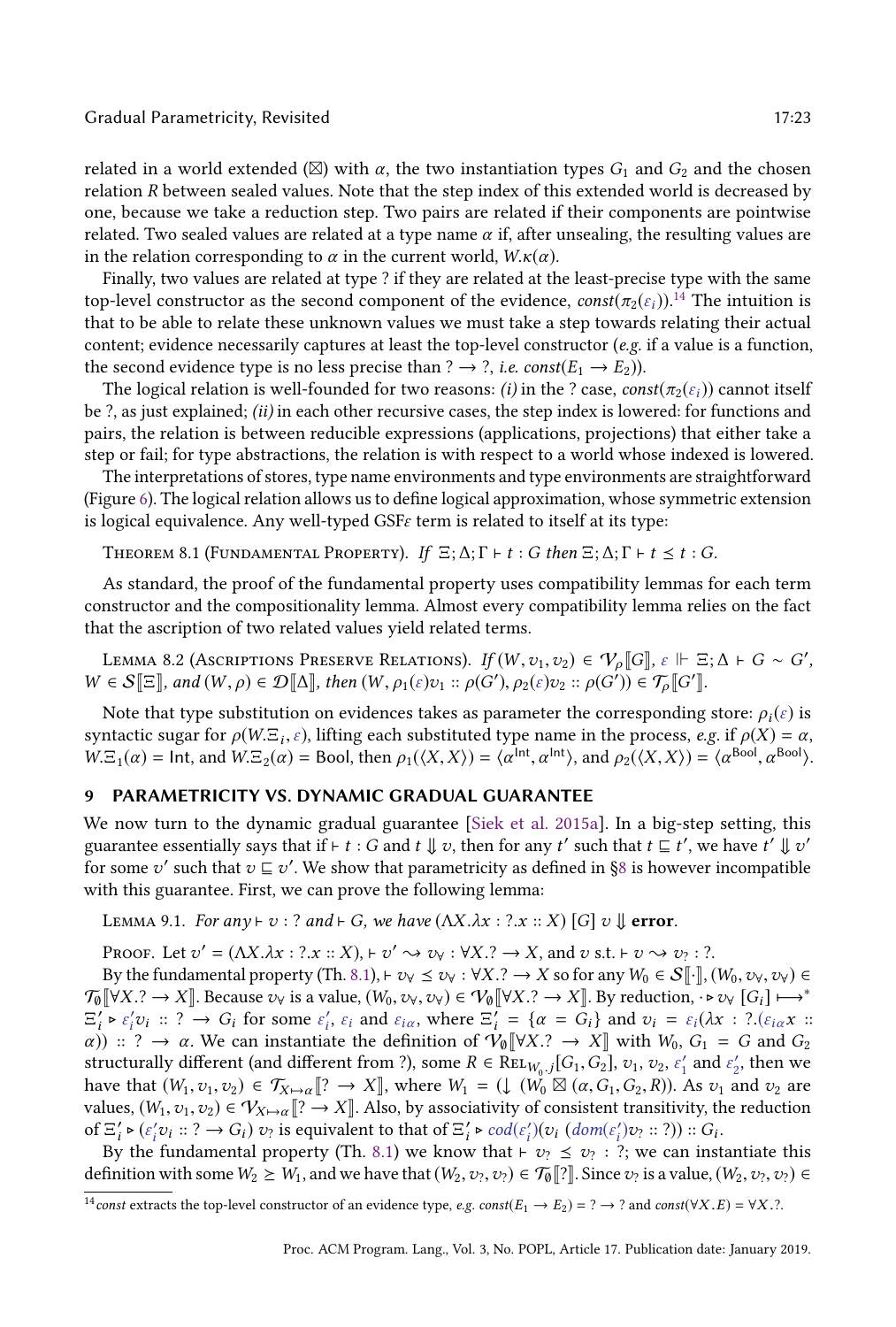$\mathcal{V}_{X \mapsto \alpha}[\![?]\!]$ . By the ascription lemma [\(8.2\)](#page-22-3),  $(W_2, dom(\varepsilon_1')v_? :: ?, dom(\varepsilon_2')v_? :: ?$ )  $\in \mathcal{T}_{\rho}[\![?]\!]$ . If  $dom(\varepsilon_1')v_? :: ?$ reduces to **error** then the result follows immediately. Otherwise,  $E'_i \triangleright dom(\varepsilon'_i)v_i :: ? \mapsto^* E'_i \triangleright v''_i$ , and  $(W_3, v_1'', v_2'') \in V_\rho$  ?], where  $W_3 = V_\rho$  w. and some  $v_1''$  and  $v_2''$ . We can instantiate the definition of  $V_{X\mapsto \alpha}[[? \to X]]$  with  $W_3$ ,  $v_1''$  and  $v_2''$ , obtaining that  $(W_3, v_1, v_1'', v_2, v_2'') \in \mathcal{T}_{X\mapsto \alpha}[[X]]$ . We then proceed by contradiction. Suppose that  $\Xi'_i \triangleright v_i$   $v''_i \mapsto^* \Xi''_i \triangleright v'_i$  (for a big-enough step index). If  $v''_i = \varepsilon''_{iv} u$  :: ?, then by evaluation  $v'_i = \varepsilon'_{iv} u$  ::  $\alpha$ , for some  $\varepsilon'_{iv}$ . But by definition of  $V_{X \mapsto \alpha}[X]$ , it must be the case that for some  $W_4 \ge W_3$ ,  $(W_4, \varepsilon'_{1v}u :: G_1, \varepsilon'_{2v}u :: G_2) \in R$ , which is impossible because *u* cannot be ascribed to structurally different types  $G_1$  and  $G_2$ . Therefore  $v_1$   $v_1''$  cannot reduce to a value, and hence the term  $v_{\gamma}$  [G]  $v_{\gamma}$  cannot reduce to a value either. Because  $v_{\gamma}$  is non-diverging, its application must produce error. □

Consequently, the dynamic gradual guarantee is violated:

<span id="page-23-1"></span>COROLLARY 9.2. There exist  $\vdash t_1 : G$  and  $t_2 \sqsupseteq t_1$  such that  $t_1 \Downarrow v$  and  $t_2 \Downarrow$  error.

PROOF. Let  $id_X \triangleq \Lambda X.\lambda x : X.x :: X$ , and  $id_? \triangleq \Lambda X.\lambda x : ?.x :: X$ . By definition of precision, we have  $id_X \sqsubseteq id_?$ . Let  $\vdash v : G$  and  $\vdash v' : ?$ , such that  $v \sqsubseteq v'$ . Pose  $t_1 \triangleq id_X [G] v$  and  $t_2 \triangleq id_? [G] v'$ . By definition of precision, we have  $t_1 \sqsubseteq t_2$ . By evaluation,  $t_1 \Downarrow v$ . But by Lemma [9.1,](#page-22-4)  $t_2 \Downarrow$  **error.** 

Interestingly, Lemma [9.1](#page-22-4) holds irrespective of the actual choices for representing evidence in GSF $\varepsilon$ . The key element is the (standard) logical interpretation of  $\forall X$ .G. Therefore the incompatibility described here does not apply only to GSF: in fact, we have been able to prove that Lemma [9.1](#page-22-4) also holds in  $\lambda B$  [\[Ahmed et al. 2017\]](#page-27-14), whose notion of parametricity is essentially the same as GSF.

By sticking to this standard notion of parametricity, one way to accommodate the dynamic gradual guarantee is to change the definition of precision, as done by [Igarashi et al.](#page-27-15) [\[2017a\]](#page-27-15) (denying that  $t_1 \subseteq t_2$  in the proof of Corollary [9.2\)](#page-23-1). We believe this is questionable, because precision is a syntactic and intuitive notion describing "how static a type is", and replacing parts of a type with ? is clearly making it "less static" (recall §2.3). Dually, if one sticks to the natural notion of precision, as adopted by both GSF and CSA, and justified by the AGT interpretation, reconciliation might come from considering other forms of parametricity, or perhaps less flexible gradual language designs [\[Devriese et al.](#page-27-20) [2018\]](#page-27-20). Currently, it seems that the incompatibility of the dynamic gradual guarantee with parametricity has to be understood, in conjunction with a similar observation regarding noninterference [\[Toro et al.](#page-28-7) [2018a\]](#page-28-7), as hinting towards further refined criteria for semantically-rich gradual typing. In particular, weaker forms of the dynamic gradual guarantee might still be useful, as explored next.

### <span id="page-23-0"></span>10 GRADUAL FREE THEOREMS IN GSF

The parametricity logical relation (§8) allows us to define notions of logical approximation ( $\leq$ ) and equivalence (≈) that are sound with respect to contextual approximation ( $\leq^{ctx}$ ) and equivalence  $(\approx^{ctx})$ , and hence can be used to derive free theorems about well-typed GSF terms [\[Ahmed et al.](#page-27-14) [2017;](#page-27-14) [Wadler 1989\]](#page-29-3). The definitions of contextual approximation and equivalence, and the soundness of the logical relation, are fairly standard.

As shown by [Ahmed et al.](#page-27-14) [\[2017\]](#page-27-14), in a gradual setting, the free theorems that hold for System F are weaker, as they have to be understood "modulo errors and divergence". [Ahmed et al.](#page-27-14) [\[2017\]](#page-27-14) prove two such free theorems in  $\lambda B$ . However, these free theorems only concern fully static type signatures. This leaves unanswered the question of what *imprecise* free theorems are enabled by gradual parametricity. To the best of our knowledge, this topic has not been formally developed in the literature so far, despite several claims about expected theorems, exposed hereafter.

[Igarashi et al.](#page-27-15) [\[2017a\]](#page-27-15) report that the System F polymorphic identity function, if allowed to be cast to  $\forall X$ .?  $\rightarrow X$ , would always trigger a runtime error when applied, suggesting that functions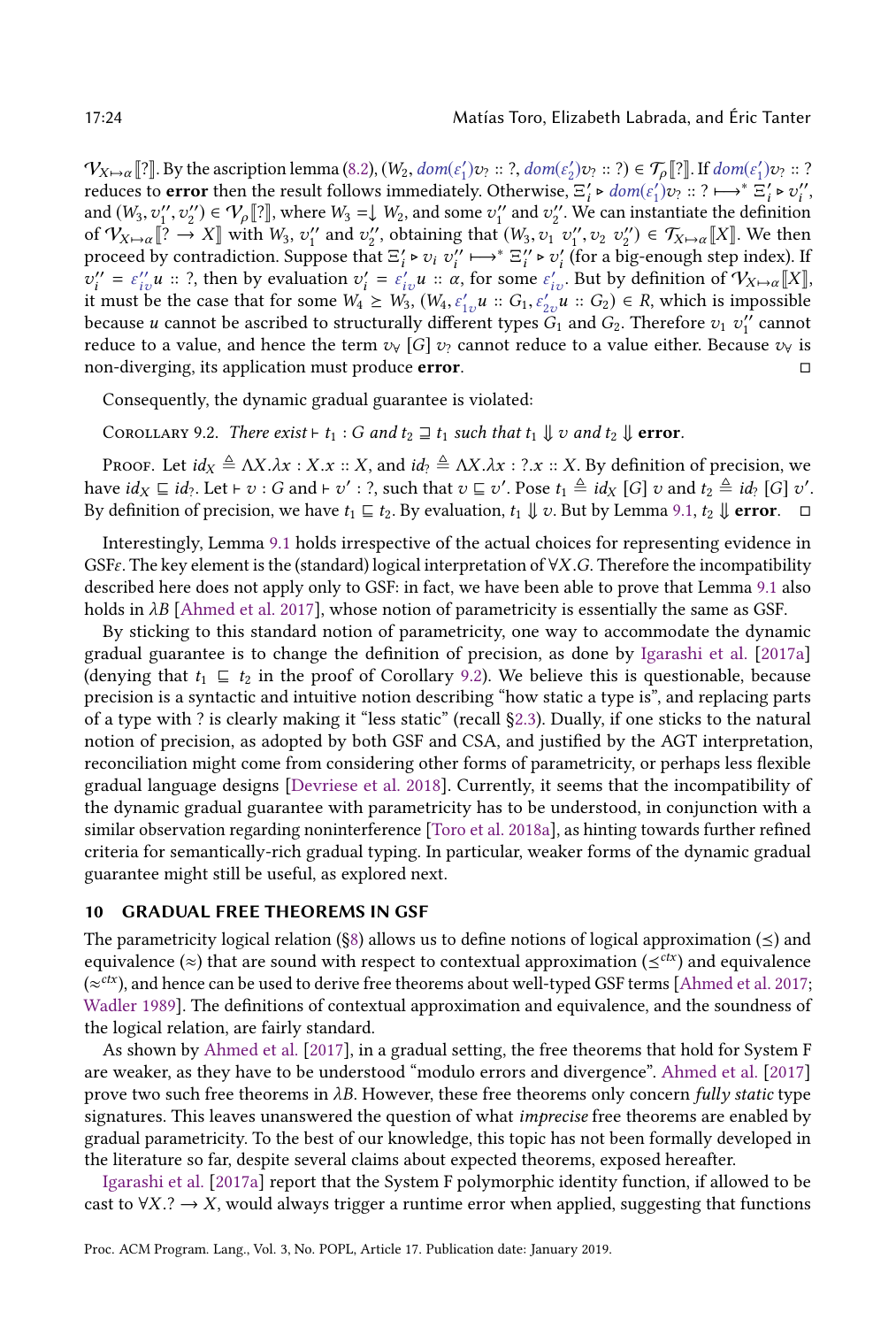<span id="page-24-0"></span>
$$
N_{\rho}^{\Sigma} [B \subseteq G] = \{v = \varepsilon b :: G' \mid \Sigma; \cdot; \cdot \vdash v : G\}
$$
\n
$$
N_{\rho}^{\Sigma} [T_1 \rightarrow T_2 \subseteq G] = \{v = \varepsilon u :: G' \mid v \in \text{ImpSV}_{\rho}^{\Sigma} [T_1 \rightarrow T_2 \subseteq G] \land \forall v' \in N_{\rho}^{\Sigma} [T_1 \subseteq dom^{\sharp}(G)], (\varepsilon u :: dom^{\sharp}(G') \rightarrow cod^{\sharp}(G')) v' \in C_{\rho}^{\Sigma} [T_2 \subseteq cod^{\sharp}(G)]\}
$$
\n
$$
N_{\rho}^{\Sigma} [\forall X. T \subseteq G] = \{v = \varepsilon u :: G' \mid v \in \text{ImpSV}_{\rho}^{\Sigma} [\forall X. T \subseteq G] \land (\forall T', \Sigma \vdash T', \Sigma \triangleright (\varepsilon u :: \forall X. \text{schm}^{\sharp}(G')) [T'] \rightarrow \text{Stm}^{\Sigma} \land \Sigma \land \varepsilon \vdash T' \land t' \in C_{\rho}[X \rightarrow \alpha] [T \subseteq schm^{\sharp}(G)])\}
$$
\n
$$
N_{\rho}^{\Sigma} [T_1 \times T_2 \subseteq G] = \{v = \varepsilon u :: G' \mid v \in \text{ImpSV}_{\rho}^{\Sigma} [G_1 \times G_2 \subseteq G] \land \text{(p}(\varepsilon) \land T_1(u) :: proj^{\sharp}(G')) \in N_{\rho}^{\Sigma} [T_1 \subseteq proj^{\sharp}(G)]\}
$$
\n
$$
N_{\rho}^{\Sigma} [X \subseteq G] = N_{\rho}^{\Sigma} [D(X) \subseteq \rho(G)]
$$
\n
$$
N_{\rho}^{\Sigma} [a \subseteq G] = \{v = \varepsilon u :: G' \mid v \in \text{ImpSV}_{\rho}^{\Sigma} [a \subseteq G] \land \Sigma(a) = T \land \text{(p} \land T_1(x) : T_1(x) : T_2(x) : T_1(x) : T_1(x) : T_2(x) : T_1(x) : T_2(x) : T_2(x) : T_1(x) : T_2(x) : T_2(x) : T_1(x) : T_2(x) : T_2(x) : T_2(x) : T_2(x) : T_2(x) : T_2(x) : T_2(x) : T_2(x) : T_2(x) : T_
$$

of type  $\forall X$ .?  $\rightarrow X$  are always failing. Consequently, System  $F_G$  rejects such a cast by tweaking the precision relation ([ğ2.3\)](#page-3-0). But the corresponding free theorem is not proven. Also, [Ahmed et al.](#page-27-13) [\[2011\]](#page-27-13) declare that parametricity dictates that any value of type  $\forall X.X \rightarrow ?$  is either constant or always failing or diverging (p.7). This gradual free theorem is not proven either. In fact, in both an older system [\[Ahmed et al.](#page-27-14) [2009\]](#page-27-19) and its newest version [Ahmed et al. [2017\]](#page-27-14), as well as in System  $F_G$ , casting the identity function to  $\forall X.X \rightarrow ?$  yields a function that returns without errors, though the returned value is still sealed, and as such unusable ([ğ2.4\)](#page-5-1). Considering that the underlying function is intrinsically parametric, why shall we expect it to fail or return unusable values? In fact, while the specific choice of runtime semantics may decree failure, such behavior is not imposed by the parametricity relation per se. Parametricity only imposes uniformity of behavior, including failure, of polymorphic terms, which leaves some freedom regarding when to fail.

Disproving Gradual Free Claims. We uncover a novel property of GSF: it preserves the strong normalization property of System F terms even as they are ascribed to less precise types, as long as they are used with similarly-terminating terms, and instantiated at static types.

We establish this result using a logical predicate, named *imprecise termination* (Figure  $7^{15}$  $7^{15}$  $7^{15}$  $7^{15}$ ), whose statement  $\models t : T \sqsubseteq G$  expresses that t is a static term of type T that has been ascribed a less precise type G. As usual, the predicates for values and terms carry a type environment and type name store; we do not need step indexing because the logical relation is defined inductively on the structure of  $T$  (not  $G$ ). At the function type, the predicate specifies that when applied to an imprecisely-terminating argument, the application terminates and yields an impreciselyterminating result. For type application, only static type instantiations are considered. The predicate ImpSV $\sum_{\rho}^{\infty}[T \subseteq G]$  characterizes imprecisely-ascribed static values. The rest of the definitions are essentially administrative ascriptions to align types as required by GSFε.

Static terms satisfy the imprecise termination predicate, and are hence hereditarily terminating:

<span id="page-24-1"></span><sup>&</sup>lt;sup>15</sup> schm<sup>‡</sup> (consistently) extracts the schema of a gradual type, *i.e.* schm $\frac{1}{r}(YX.G) = G$ , schm $\frac{1}{r}(?) = ?$ , undefined o/w.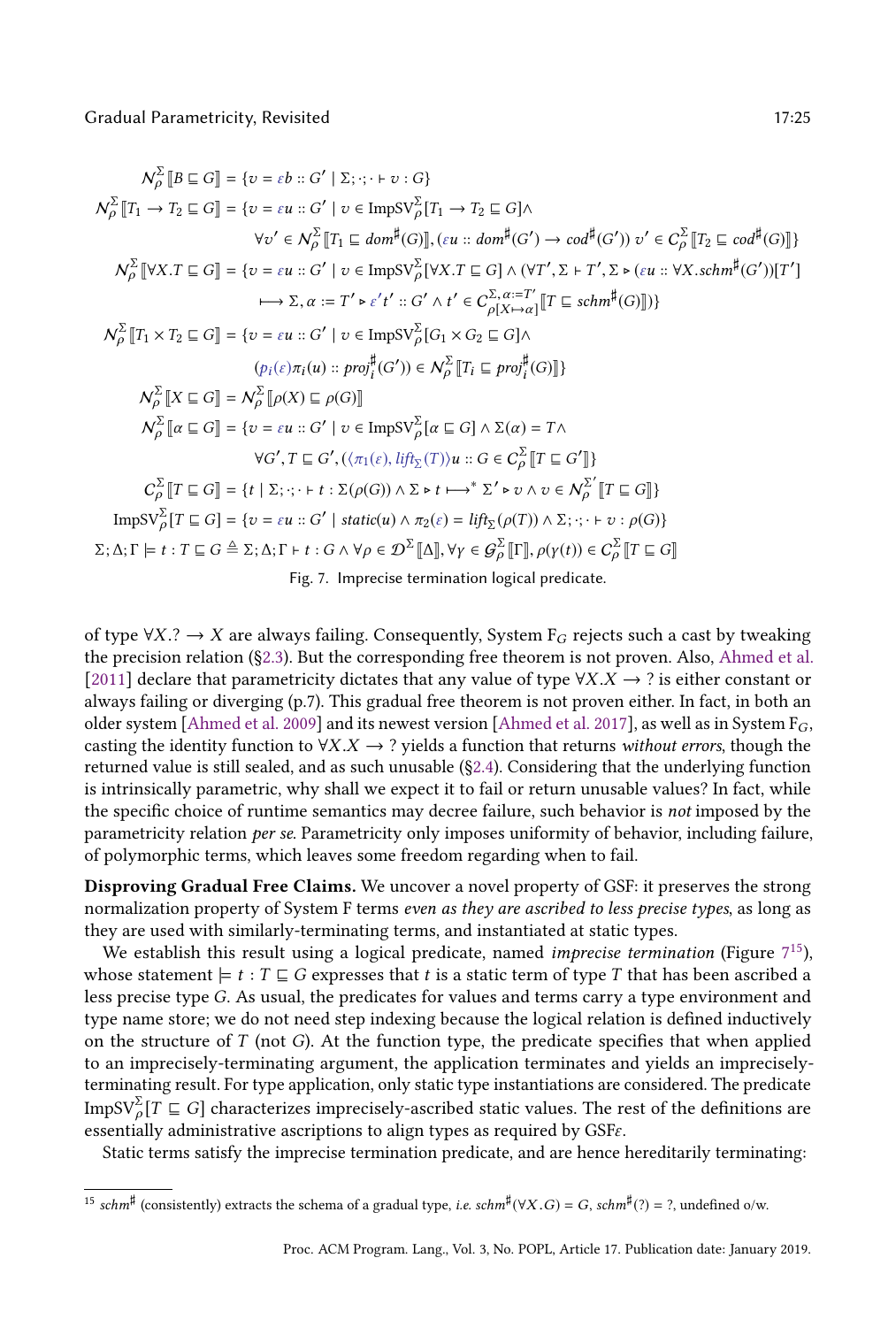LEMMA 10.1. Let t be a static term. If  $\vdash t : T$  and  $T \sqsubseteq G$ , then  $\vdash (t :: G) \leadsto t' : G$  and  $\models t' : T \sqsubseteq G$ .

This property is related to, but weaker than the dynamic gradual guarantee. Nevertheless, it is powerful enough to disprove the claims from the literature about  $\forall X \cdot ? \rightarrow X$  and  $\forall X \cdot X \rightarrow ?$ : both types admit the ascribed System F identity function, among many others,<sup>[16](#page-25-0)</sup> as a non-constant, non-failing, parametricity-preserving inhabitant. We believe this result constitutes a valuable compositionality guarantee when embedding fully-static (System F) terms in a gradual world. Another corollary is that closed static terms always terminate (by  $\models t : T \sqsubseteq T$ ), hence superseding Proposition [7.4.](#page-20-1)

**Cheap Theorems.** The intuition of  $\forall X. ? \rightarrow X$  denoting always-failing functions is not entirely misguided: this result does hold for a subset of the terms of that type. This leads us to observe that we can derive "cheap theorems" with gradual parametricity: obtained not by looking only at the type, but by also considering the head constructors of a term. For instance:

THEOREM 10.2. Let  $v \triangleq \Lambda X.\lambda x : ?.$  t for some t, such that  $\vdash v : \forall X . ? \rightarrow X$ . Then for any  $\vdash v' : G$ , we either have  $v[G]$   $v' \Downarrow$  error or  $v[G]$   $v' \Uparrow$ .

This result holds independently of the body  $t$ , therefore without having to analyze the whole term. Not as good as a free theorem, but cheap.

# 11 RELATED WORK

We have already discussed at length related work on gradual parametricity, especially the most recent developments [\[Ahmed et al.](#page-27-14) [2017;](#page-27-14) [Igarashi et al.](#page-27-15) [2017a;](#page-27-15) [Xie et al.](#page-29-2) [2018\]](#page-29-2). In addition to static semantics issues in  $\lambda B$  and System  $F_G$ , all theses languages suffer from dynamic semantics that do not accurately track type instantiations (§2.4). Note that, conversely to  $\lambda B$ , GSF does not impose any syntactic value restriction on polymorphic terms; such a restriction might be necessary when exploring the extension of GSF with implicit polymorphism. Finally, instead of leaving the dynamic gradual guarantee as a conjecture, we show that it is incompatible with parametricity, at least given the standard definitions of both notions. Note that some language features are also known to break the dynamic gradual guarantee, such as structural type tests and object identity [\[Siek et al.](#page-28-3) [2015a\]](#page-28-3), as well as method overloading and extension methods [\[Muehlboeck and Tate 2017\]](#page-28-19).

The relation between parametric polymorphism in general and dynamic typing much predates the work on gradual typing. [Abadi et al.](#page-27-0) [\[1991\]](#page-27-0) first note that without further precaution, type abstraction might be violated. Subsequent work explored different approaches to protect parametricity, especially runtime-type generation (RTG) [\[Abadi et al.](#page-27-21) [1995;](#page-27-21) [Leroy and Mauny 1991;](#page-28-20) [Rossberg 2003\]](#page-28-21). [Pierce and Sumii](#page-28-22) [\[2000\]](#page-28-22) and [Guha et al.](#page-27-22) [\[2007\]](#page-27-22) use dynamic sealing, originally proposed by [Morris](#page-28-23) [\[1973\]](#page-28-23), in order to dynamically enforce type abstraction. [Matthews and Ahmed](#page-28-17) [\[2008\]](#page-28-17) also use RTG in order to protect polymorphic functions in an integration of Scheme and ML. This line of work eventually led to the polymorphic blame calculus [\[Ahmed et al.](#page-27-13) [2011\]](#page-27-13) and its most recent version with the proof of parametricity by [Ahmed et al.](#page-27-14) [\[2017\]](#page-27-14). We adapt their logical relation to the evidence-based semantics of GSF.

[Hou et al.](#page-27-23) [\[2016\]](#page-27-23) prove the correctness of compiling polymorphism to dynamic typing with embeddings and partial projections; the compilation setting however differs significantly from gradual typing. [New and Ahmed](#page-28-24) [\[2018\]](#page-28-24) use embedding-projection pairs to formulate a semantic account of the dynamic gradual guarantee, coined graduality, in a language with explicit casts. It would be interesting to extend their simply-typed setting to parametric polymorphism, and study the interplay of parametricity and graduality when casts, and possibly seals, are explicit as in the work of [Neis et al.](#page-28-25) [\[2009\]](#page-28-25) on parametricity in a non-parametric language.

<span id="page-25-0"></span><sup>16</sup>e.g.  $\Lambda X \cdot \lambda x : X \cdot \lambda f : X \to X \cdot f$  x of type  $\forall X \cdot X \to (X \to X) \to X$  can also be ascribed to  $\forall X \cdot X \to ?$ .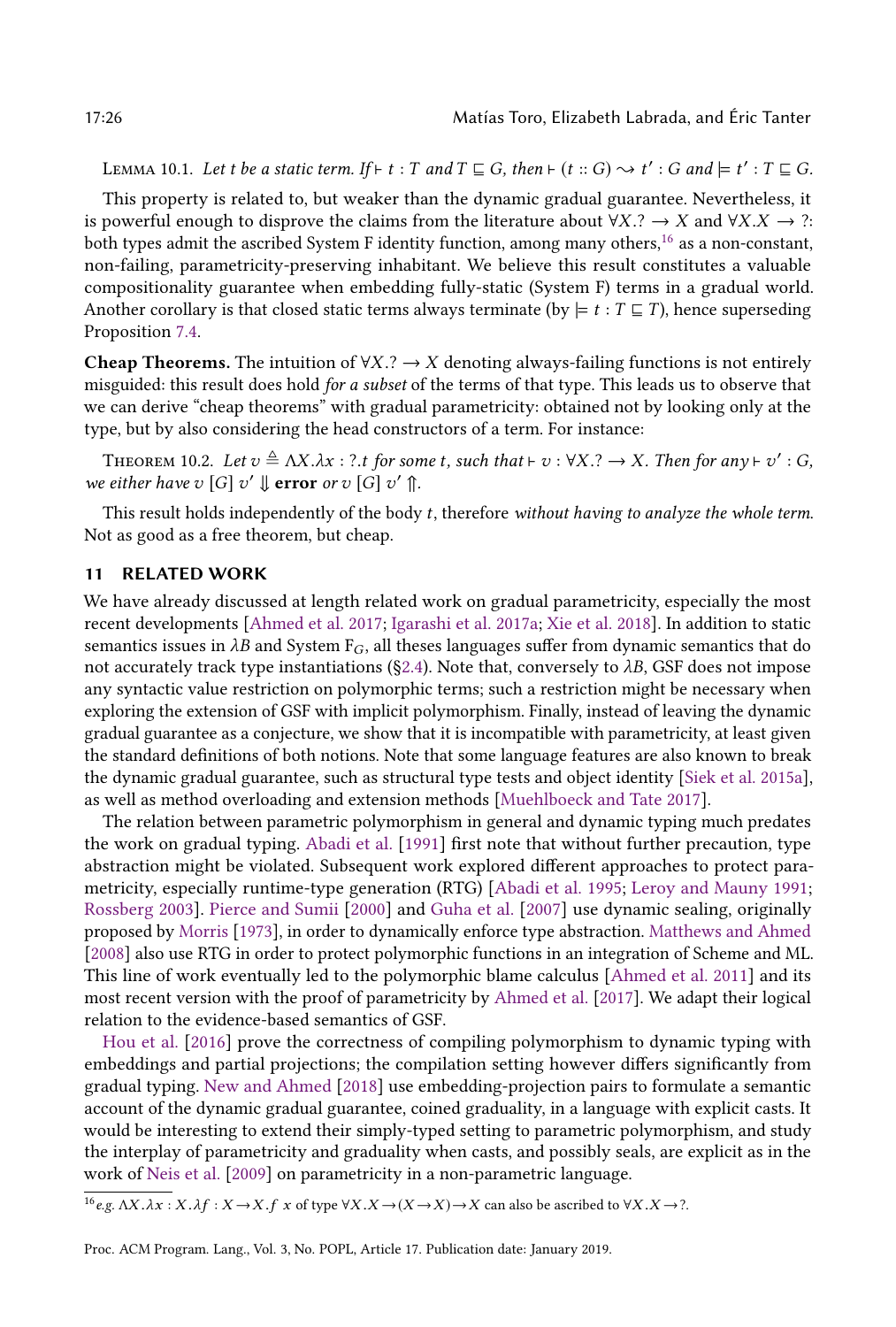### Gradual Parametricity, Revisited 17:27 (17:27) 17:27

[Devriese et al.](#page-27-20) [\[2018\]](#page-27-20) disprove a conjecture by [Pierce and Sumii](#page-28-22) [\[2000\]](#page-28-22) according to which the compilation of System F to an untyped language with dynamic sealing is fully abstract, i.e. preserves contextual equivalences. They show that, for similar reasons, the embedding of System F in current polymorphic blame calculi is not fully abstract; their observation also applies to GSF. Full abstraction might be too strong a criteria for gradual typing: already in the simply-typed setting, embedding typed terms in gradual contexts is not fully abstract, because gradual types admit non-terminating terms. Imprecise termination ([ğ10\)](#page-23-0) is a weaker, yet useful result that sheds light on gradual free theorems about imprecise type signatures. It should be possible to generalize this result to account for the harmless content of imprecise ascriptions; we leave this perspective for future work.

This work is generally related to gradualization of advanced typing disciplines, in particular to gradual information-flow security typing [\[Disney and Flanagan 2011;](#page-27-8) [Fennell and Thiemann](#page-27-9) [2013,](#page-27-9) [2016;](#page-27-24) [Garcia and Tanter 2015;](#page-27-25) [Toro et al.](#page-28-7) [2018a\]](#page-28-7). In these systems, one aims at preserving noninterference, i.e. that private values dot not affect public outputs. Both parametricity and noninterference are 2-safety properties, expressed as a relation of two program executions. While [Garcia](#page-27-25) [and Tanter](#page-27-25) [\[2015\]](#page-27-25) show that one can derive a pure security language with AGT that satisfies both noninterference and the dynamic gradual guarantee, [Toro et al.](#page-28-7) [\[2018a\]](#page-28-7) find that in presence of mutable references, one can have either the dynamic gradual guarantee, or noninterference, but not both. Also similarly to this work, AGT for security typing needs a more precise abstraction for evidence types (based on security label intervals) in order to enforce noninterference. Together, these results suggest that new criteria are needed to characterize the spectrum of type-based reasoning that gradual typing supports when applied to semantically-rich disciplines.

### 12 CONCLUSION

We uncover design flaws in prior work on gradual parametric languages that enforce relational parametricity. We exploit the Abstracting Gradual Typing (AGT) methodology to design a new gradual language with explicit parametric polymorphism, GSF. We find that AGT greatly streamlines the static semantics of GSF, but does not yield a language that respects parametricity by default; non-trivial exploration was necessary to uncover how to strengthen the structure and treatment of runtime evidence in order to recover parametricity. We show that parametricity is, like noninterference [\[Toro et al.](#page-28-7) [2018a\]](#page-28-7), incompatible with the dynamic gradual guarantee laid forth by [Siek et al.](#page-28-3) [\[2015a\]](#page-28-3). We nevertheless establish a novel, weaker property of GSF regarding the embedding of System F terms at less precise types, which allows us to disprove some claims from the literature about gradual free theorems.

Future work also includes extending GSF and its associated reasoning with existential types, both in terms of their encoding, and as primitives in the language. We shall also study the integration of implicit polymorphism on top of GSF, most likely following the approach of [Xie et al.](#page-29-2) [\[2018\]](#page-29-2). Finally, it would be interesting to understand whether the evidence-based runtime semantics presented here can be used to derive a cast calculus akin to  $\lambda B$ , and then address efficiency considerations.

### ACKNOWLEDGMENTS

We thank Amal Ahmed, Dominique Devriese, Kenji Maillard, Gabriel Scherer, the attendees of various oral presentations of this work, and the anonymous reviewers, for useful feedback and suggestions that improved both the presentation and our understanding of this work.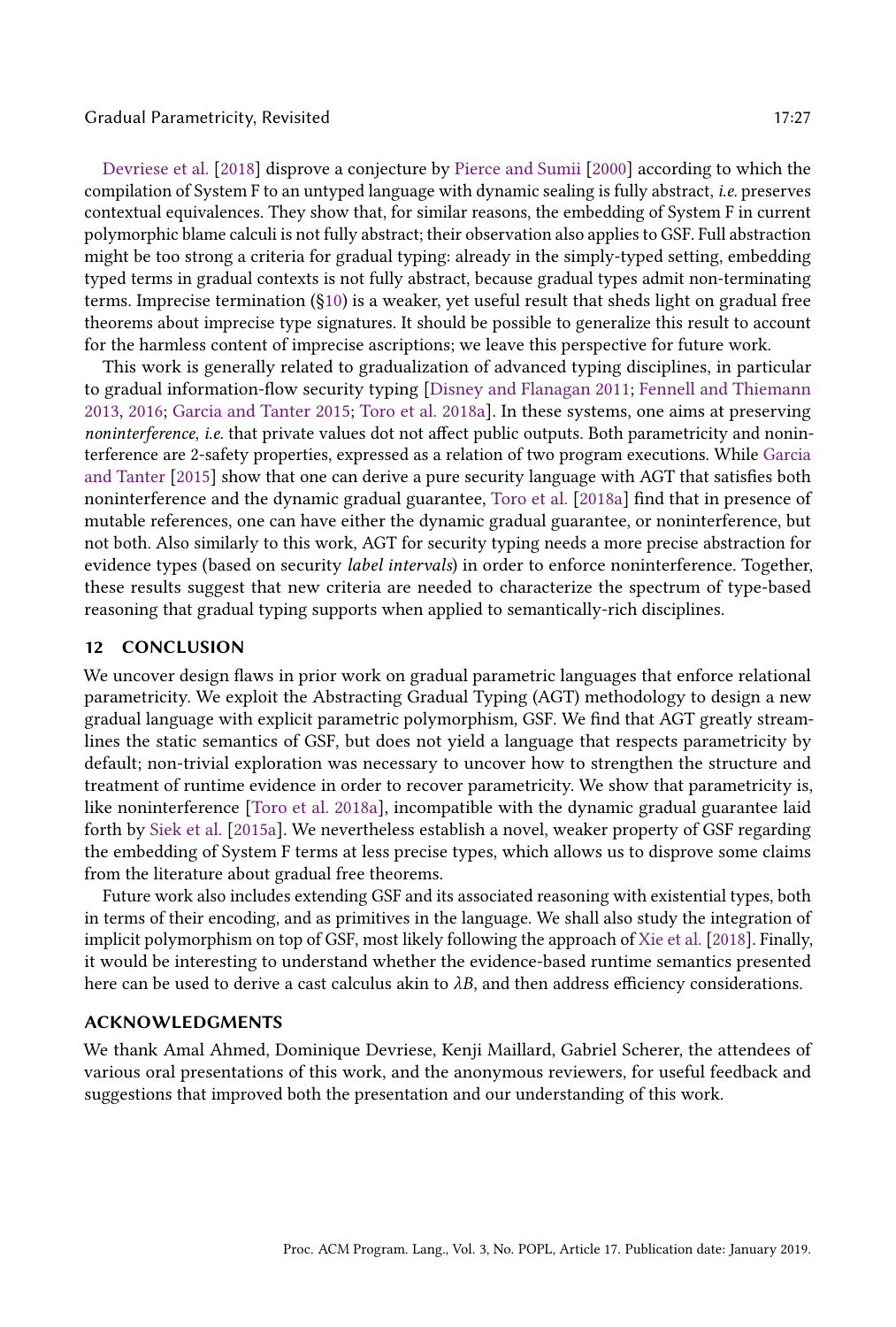### REFERENCES

- <span id="page-27-0"></span>Martin Abadi, Luca Cardelli, Benjamin Pierce, and Gordon Plotkin. 1991. Dynamic typing in a statically typed language. ACM Transactions on Programming Languages and Systems 13, 2 (April 1991), 237-268.
- <span id="page-27-21"></span>Martin Abadi, Luca Cardelli, Benjamin Pierce, and Didier Rémy. 1995. Dynamic typing in polymorphic languages. Journal of Functional Programming 5, 1 (1995), 111-130.
- <span id="page-27-19"></span>Amal Ahmed, Robert Bruce Findler, Jacob Matthews, and Philip Wadler. 2009. Blame for All. In Workshop on Script to Program Evolution (STOP). Genova, Italy.
- <span id="page-27-13"></span>Amal Ahmed, Robert Bruce Findler, Jeremy G. Siek, and Philip Wadler. 2011. Blame for All. In Proceedings of the 38th annual ACM SIGPLAN-SIGACT Symposium on Principles of Programming Languages (POPL 2011). ACM Press, Austin, Texas, USA, 201-214.
- <span id="page-27-14"></span>Amal Ahmed, Dustin Jamner, Jeremy G. Siek, and Philip Wadler. 2017. Theorems for Free for Free: Parametricity, with and Without Types. See<sup>[\[ICFP 2017 2017\]](#page-27-26)</sup>, 39:1-39:28.
- <span id="page-27-12"></span>Johannes Bader, Jonathan Aldrich, and Éric Tanter. 2018. Gradual Program Verification. In Proceedings of the 19th International Conference on Verification, Model Checking, and Abstract Interpretation (VMCAI 2018) (Lecture Notes in Computer Science), Işil Dillig and Jens Palsberg (Eds.), Vol. 10747. Springer-Verlag, Los Angeles, CA, USA, 25-46.
- <span id="page-27-5"></span>Felipe Bañados Schwerter, Ronald Garcia, and Éric Tanter. 2014. A Theory of Gradual Effect Systems. In Proceedings of the 19th ACM SIGPLAN Conference on Functional Programming (ICFP 2014). ACM Press, Gothenburg, Sweden, 283-295.
- <span id="page-27-6"></span>Felipe Bañados Schwerter, Ronald Garcia, and Éric Tanter. 2016. Gradual Type-and-Effect Systems. Journal of Functional Programming 26 (Sept. 2016), 19:1-19:69.
- <span id="page-27-1"></span>Gavin Bierman, Erik Meijer, and Mads Torgersen. 2010. Adding Dynamic Types to C $^\#$ . In *Proceedings of the 24th European* Conference on Object-oriented Programming (ECOOP 2010) (Lecture Notes in Computer Science), Theo D'Hondt (Ed.). Springer-Verlag, Maribor, Slovenia, 76-100.
- <span id="page-27-2"></span>Robert Cartwright and Mike Fagan. 1991. Soft typing. In Proceedings of the ACM SIGPLAN International Conference on Programming Language Design and Implementation (PLDI). Toronto, Ontario, Canada, 278-292.
- <span id="page-27-11"></span>Giuseppe Castagna and Victor Lanvin. 2017. Gradual Typing with Union and Intersection Types. See[\[ICFP 2017 2017\]](#page-27-26),  $41 \cdot 1 - 41 \cdot 28$
- <span id="page-27-18"></span>Haskell B. Curry, J. Roger Hindley, and J. P. Seldin. 1972. Combinatory Logic, Volume II. Studies in logic and the foundations of mathematics, Vol. 65. North-Holland Pub. Co.
- <span id="page-27-20"></span>Dominique Devriese, Marco Patrignani, and Frank Piessens. 2018. Parametricity versus the universal type. Proceedings of the ACM on Programming Languages 2, POPL (Jan. 2018), 38:1-38:23.
- <span id="page-27-8"></span>Tim Disney and Cormac Flanagan. 2011. Gradual information flow typing. In International Workshop on Scripts to Programs.
- <span id="page-27-9"></span>Luminous Fennell and Peter Thiemann. 2013. Gradual Security Typing with References. In Proceedings of the 26th Computer Security Foundations Symposium (CSF). 224-239.
- <span id="page-27-24"></span>Luminous Fennell and Peter Thiemann. 2016. LJGS: Gradual Security Types for Object-Oriented Languages. In Proceedings of the 30th European Conference on Object-Oriented Programming (ECOOP 2016) (Leibniz International Proceedings in Informatics (LIPIcs)), Shriram Krishnamurthi and Benjamin S. Lerner (Eds.), Vol. 56. Schloss Dagstuhl-Leibniz-Zentrum fuer Informatik, Rome, Italy, 9:1-9:26.
- <span id="page-27-3"></span>Ronald Garcia, Alison M. Clark, and Éric Tanter. 2016. Abstracting Gradual Typing. In Proceedings of the 43rd ACM SIGPLAN-SIGACT Symposium on Principles of Programming Languages (POPL 2016). ACM Press, St Petersburg, FL, USA, 429-442.
- <span id="page-27-25"></span>Ronald Garcia and Éric Tanter. 2015. Deriving a Simple Gradual Security Language. eprint arXiv:1511.01399.
- <span id="page-27-7"></span>Ronald Garcia, Éric Tanter, Roger Wolff, and Jonathan Aldrich. 2014. Foundations of Typestate-Oriented Programming. ACM Transactions on Programming Languages and Systems 36, 4, Article 12 (Oct. 2014), 12:1-12:44 pages.
- <span id="page-27-17"></span>Jean-Yves Girard. 1972. Interprétation Fonctionnelle et Élimination des Coupures de l'Arithmétique d'Ordre Supérieur. Ph.D. Dissertation. Université de Paris VII, Paris, France.
- <span id="page-27-22"></span>Arjun Guha, Jacob Matthews, Robert Bruce Findler, and Shriram Krishnamurthi. 2007. Relationally-parametric polymorphic contracts. In Proceedings of the ACM Dynamic Languages Symposium (DLS 2007). ACM Press, Montreal, Canada, 29-40.
- <span id="page-27-4"></span>David Herman, Aaron Tomb, and Cormac Flanagan. 2010. Space-efficient gradual typing. Higher-Order and Sympolic Computation 23, 2 (June 2010), 167-189.
- <span id="page-27-23"></span>Kuen-Bang Hou, Nick Benton, and Robert Harper. 2016. Correctness of Compiling Polymorphism to Dynamic Typing. Journal of Functional Programming 27 (2016), 1:1-1:24.

<span id="page-27-26"></span>ICFP 2017 2017.

- <span id="page-27-10"></span>Atsushi Igarashi, Peter Thiemann, Vasco T. Vasconcelos, and Philip Wadler. 2017b. Gradual Session Types. See[\[ICFP 2017](#page-27-26) [2017\]](#page-27-26), 38:1-38:28.
- <span id="page-27-15"></span>Yuu Igarashi, Taro Sekiyama, and Atsushi Igarashi. 2017a. On Polymorphic Gradual Typing. See[\[ICFP 2017 2017\]](#page-27-26), 40:1-40:29.
- <span id="page-27-16"></span>Lintaro Ina and Atsushi Igarashi. 2011. Gradual typing for generics. In Proceedings of the 26th ACM SIGPLAN Conference on Object-Oriented Programming Systems, Languages and Applications (OOPSLA 2011). ACM Press, Portland, Oregon, USA,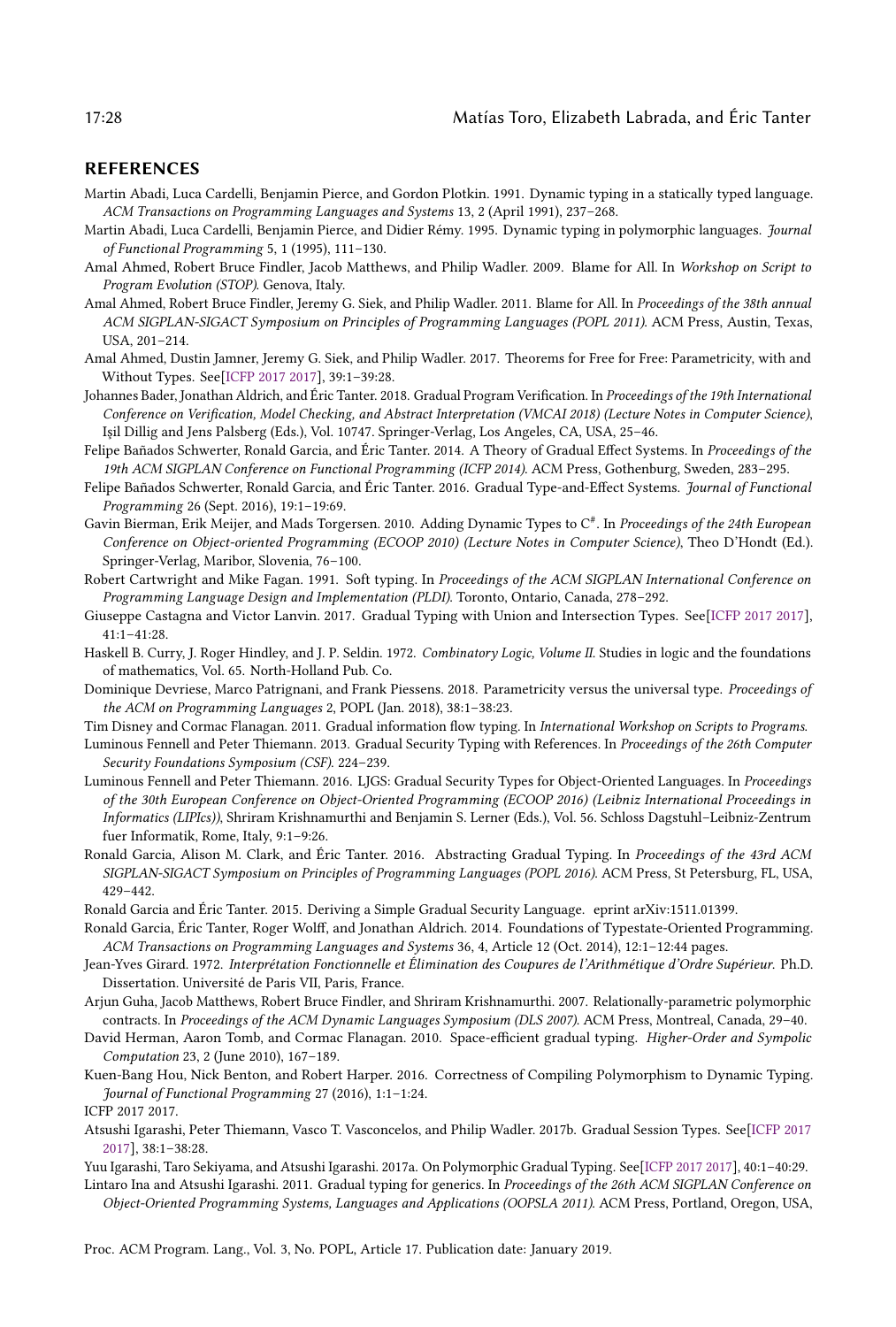#### Gradual Parametricity, Revisited 17:29 17:29

 $609 - 624.$ 

- <span id="page-28-8"></span>Nico Lehmann and Éric Tanter. 2017. Gradual Refinement Types. In Proceedings of the 44th ACM SIGPLAN-SIGACT Symposium on Principles of Programming Languages (POPL 2017). ACM Press, Paris, France, 775-788.
- <span id="page-28-20"></span>Xavier Leroy and Michel Mauny. 1991. Dynamics in ML. In Proceedings of the Conference on Functional Programming Languages and Computer Architecture (FPCA 1991) (Lecture Notes in Computer Science), Vol. 523. Springer-Verlag, 406-426.
- <span id="page-28-17"></span>Jacob Matthews and Amal Ahmed. 2008. Parametric Polymorphism Through Run-Time Sealing, or, Theorems for Low, Low Prices!. In Proceedings of the 17th European Symposium on Programming Languages and Systems (ESOP 2008) (Lecture Notes in Computer Science), Sophia Drossopoulou (Ed.), Vol. 4960. Springer-Verlag, Budapest, Hungary, 16-31.
- <span id="page-28-0"></span>Jacob Matthews and Robert Bruce Findler. 2007. Operational Semantics for Multi-language programs. In Proceedings of the 34th ACM SIGPLAN-SIGACT Symposium on Principles of Programming Languages (POPL 2007). ACM Press, Nice, France,  $3 - 10$ .
- <span id="page-28-12"></span>John C. Mitchell. 1988. Polymorphic Type Inference and Containment. Information and Computation 76, 2-3 (Feb. 1988),  $211 - 249.$
- <span id="page-28-23"></span>James H. Morris. 1973. Protection in Programming Languages. Commun. ACM 16, 1 (Jan. 1973), 15-21.
- <span id="page-28-19"></span>Fabian Muehlboeck and Ross Tate. 2017. Sound gradual typing is nominally alive and well. , 56:1-56:30 pages.
- <span id="page-28-25"></span>Georg Neis, Derek Dryer, and Andreas Rossberg. 2009. Non-Parametric Parametricity. In Proceedings of the 14th ACM SIGPLAN Conference on Functional Programming (ICFP 2009). ACM Press, Edinburgh, Scotland, UK, 135-148.
- <span id="page-28-24"></span>Max S. New and Amal Ahmed. 2018. Graduality from Embedding-Projection Pairs., 73:1-73:30 pages.
- <span id="page-28-13"></span>Martin Odersky and Konstantin Läufer. 1996. Putting Type Annotations to Work. In Proceedings of the 23rd ACM SIGPLAN-SIGACT Symposium on Principles of Programming Languages (POPL 96). ACM Press, St. Petersburg Beach, Florida, USA,  $54 - 67.$
- <span id="page-28-22"></span>Benjamin Pierce and Eijiro Sumii. 2000. Relating Cryptography and Polymorphism. Manuscript.
- <span id="page-28-18"></span>Benjamin C. Pierce. 2002. Types and programming languages. MIT Press, Cambridge, MA, USA.
- <span id="page-28-15"></span>Aseem Rastogi, Avik Chaudhuri, and Basil Hosmer. 2012. The ins and outs of gradual type inference. In Proceedings of the 39th annual ACM SIGPLAN-SIGACT Symposium on Principles of Programming Languages (POPL 2012). ACM Press, Philadelphia, USA, 481-494.
- <span id="page-28-11"></span>John C. Reynolds. 1974. Towards a Theory of Type Structure. In Porceedings of the Programming Symposium (Lecture Notes in Computer Science), Vol. 19. Springer-Verlag, 408-423.
- <span id="page-28-9"></span>John C. Reynolds. 1983. Types, abstraction, and parametric polymorphism. In Information Processing 83, R. E. A. Mason (Ed.). Elsevier, 513-523.
- <span id="page-28-21"></span>Andreas Rossberg. 2003. Generativity and dynamic opacity for abstract types. In Proceedings of the 5th ACM SIGPLAN Conference on Principles and Practice of Declarative Programming (PPDP 2003). 241-252.
- <span id="page-28-6"></span>Ilya Sergey and Dave Clarke. 2012. Gradual Ownership Types. In Proceedings of the 21st European Symposium on Programming Languages and Systems (ESOP 2012) (Lecture Notes in Computer Science), Helmut Seidl (Ed.), Vol. 7211. Springer-Verlag, Tallinn, Estonia, 579-599.
- <span id="page-28-2"></span>Jeremy Siek and Walid Taha. 2006. Gradual Typing for Functional Languages. In Proceedings of the Scheme and Functional Programming Workshop. 81-92.
- <span id="page-28-4"></span>Jeremy Siek and Walid Taha. 2007. Gradual Typing for Objects. In Proceedings of the 21st European Conference on Objectoriented Programming (ECOOP 2007) (Lecture Notes in Computer Science), Erik Ernst (Ed.). Springer-Verlag, Berlin, Germany,  $2 - 27$ .
- <span id="page-28-14"></span>Jeremy Siek and Philip Wadler. 2010. Threesomes, with and without blame. In Proceedings of the 37th annual ACM SIGPLAN-SIGACT Symposium on Principles of Programming Languages (POPL 2010). ACM Press, Madrid, Spain, 365-376.
- <span id="page-28-3"></span>Jeremy G. Siek, Michael M. Vitousek, Matteo Cimini, and John Tang Boyland. 2015a. Refined Criteria for Gradual Typing. In 1st Summit on Advances in Programming Languages (SNAPL 2015) (Leibniz International Proceedings in Informatics (LIPIcs)), Vol. 32. Schloss Dagstuhl-Leibniz-Zentrum fuer Informatik, Asilomar, California, USA, 274-293.
- <span id="page-28-5"></span>Jeremy G. Siek, Michael M. Vitousek, Matteo Cimini, Sam Tobin-Hochstadt, and Ronald Garcia. 2015b. Monotonic References for Efficient Gradual Typing. In Proceedings of the 24th European Symposium on Programming Languages and Systems (ESOP 2015) (Lecture Notes in Computer Science), Jan Vitek (Ed.), Vol. 9032. Springer-Verlag, London, UK, 432-456.
- <span id="page-28-1"></span>Sam Tobin-Hochstadt and Matthias Felleisen. 2006. Interlanguage migration: from scripts to programs. In Proceedings of the ACM Dynamic Languages Symposium (DLS 2006). ACM Press, Portland, Oregon, USA, 964-974.
- <span id="page-28-7"></span>Matías Toro, Ronald Garcia, and Éric Tanter. 2018a. Type-Driven Gradual Security with References. ACM Transactions on Programming Languages and Systems 40, 4 (Nov. 2018), 16:1-16:55.
- <span id="page-28-10"></span>Matías Toro, Elizabeth Labrada, and Éric Tanter. 2018b. Gradual Parametricity, Revisited (with Appendix). arXiv:1807.04596 [cs.PL].
- <span id="page-28-16"></span>Matías Toro and Éric Tanter. 2017. A Gradual Interpretation of Union Types. In Proceedings of the 24th Static Analysis Symposium (SAS 2017) (Lecture Notes in Computer Science), Vol. 10422. Springer-Verlag, New York City, NY, USA, 382-404.